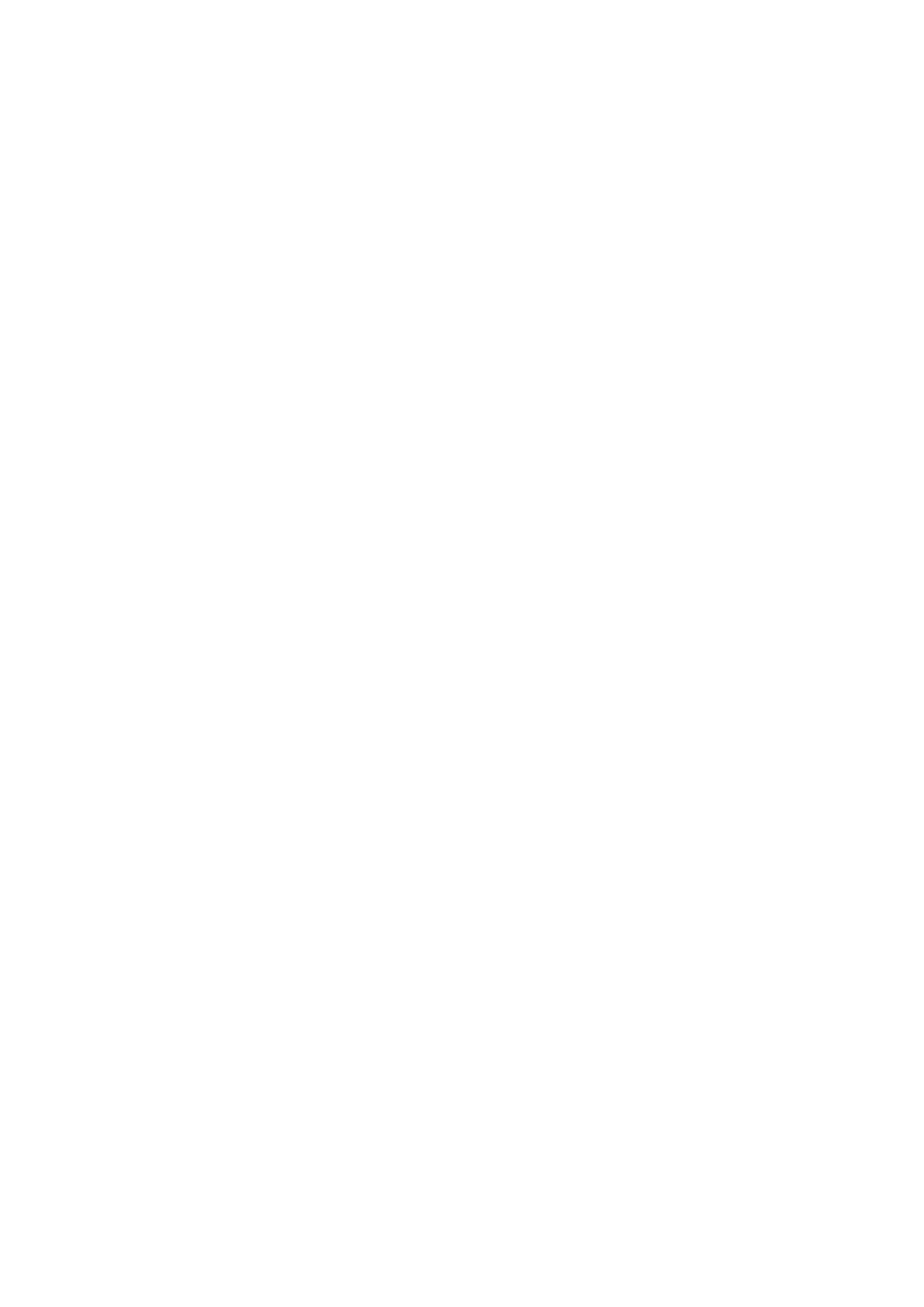#### **Explanatory Notes**

- 1. This glossary provides Chinese translations of those English terms commonly used in the teaching of Science (S1-3). It has been compiled by the thorough examination of a representative group of textbooks and commonly used glossaries and dictionaries. This glossary is not exhaustive for all the science terms to be used. Teachers are advised to consult glossaries of other relevant subjects when necessary.
- 2. The English terms, simple or compound, included in the glossary are listed in alphabetical order, e.g. the term "direct current" is considered beginning with the letter "d".
- 3. For terms with common abbreviations, the arrangement of the terms in the Glossary would depend on the expected learning outcomes of the terms at the junior secondary level:
	- (a) Students are expected to recognise the abbreviation of the English term: English terms are enclosed in round brackets following the common abbreviations, e.g. AIDS (acquired immune deficiency syndrome).
	- (b) Students are expected to recognise the English term: Common abbreviations of the English terms are enclosed in round brackets following the original terms, e.g. electromagnetic spectrum (EM spectrum).
- 4. Where more than one spelling of an English term is commonly found, they are separated by a comma ",", e.g. antacid, antiacid.
- 5. As students at the junior secondary level have not been introduced to the Stock System of naming chemical compounds, the oxidation states of the ions are not quoted in the compounds listed in this glossary, e.g. the term 'copper (II) chloride' is given as 'copper chloride'.
- 6. If the irregular plural noun of an English term is commonly found in the Science (S1-3) curriculum, the plural noun is enclosed in square brackets after the singular noun, e.g. villus 〔villi〕.
- 7. Where an English term has more than one meaning, the Chinese translations are separated by a semicolon. The Chinese translations which carry the same, or nearly the same meaning are separated by a comma and they are arranged according to the following principles:
	- (a) The term which is more commonly used is quoted first.
	- (b) For the terms that are similar in popularity, the term announced by the China National Committee for Terms in Sciences and Technologies (CNCTST) is quoted first.

| e.g. balance | 天平,秤;平衡              |
|--------------|----------------------|
| cell         | 細胞;雷池                |
|              | epoxy resin 水晶膠,環氧樹脂 |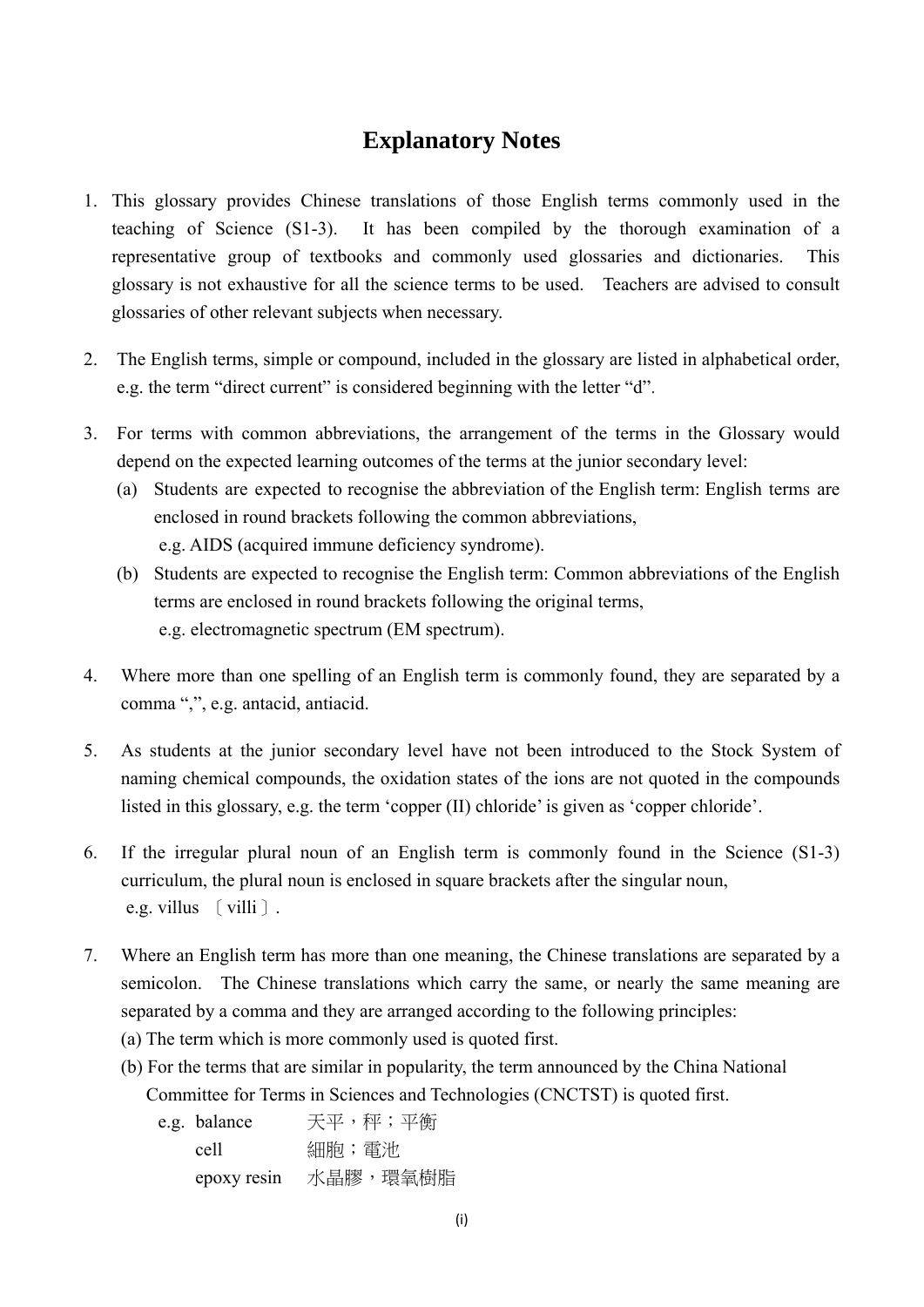#### 使用說明

- 1. 本辭彙收錄了科學科 ( 中一至中三 ) 常用詞語的中英對譯。在編訂時,已參考了大部 分科學科教科書、常用辭彙及辭典。本辭彙並未涵蓋所有科學學科的詞語,教師如有 需要,請參閱有關學科的辭彙。
- 2. 英文名詞不論單字或複詞,均依英文字母順序排列,例如 :「direct current」以該詞的 第一個字母「d」排列。
- 3. 個別英文詞語若有常見的字母縮寫,會視乎辭彙於初中階段的預期學習成果而作出以 下不同的排列:
	- (a) 預期學生認識該辭彙的英文縮寫:以字母縮寫先行,而原來詞語以圓括號在後註明。 例如: AIDS (acquired immune deficiency syndrome)
	- (b) 預期學生認識該辭彙的英文全寫:以原來詞語先行,而字母縮寫以圓括號在後註明。 **例如:electromagnetic spectrum (EM spectrum)**
- 4. 英文名詞若有一個以上的常見寫法,用逗號「, 區隔,例如: antacid, antiacid
- 5. 由於初中學生並未認識化學科中的司托克系統命名法,本辭彙略去化合物名稱內離子 的氧化態。例如:「氯化銅(II)」寫作「氯化銅」。
- 6. 若有不規則複數的英文名詞是常用於初中科學課程的,該複數名詞列於單數名詞後的 方括號內。例如:villus 〔villi〕
- 7. 若英文詞語有多於一種含義,不同的中文譯名以分號「;」分隔。其他相同或近義的 中文譯名則以逗號「,」分隔,並按以下原則排序: (a) 當兩詞的常用程度不一樣時,以較常用者先排。 (b) 當兩詞常用程度很接近時,以全國科學技術名詞審定委員會公布的定名先排。 例如: balance 天平, 秤; 平衡 cell 細胞;電池 epoxy resin 水晶膠,環氧樹脂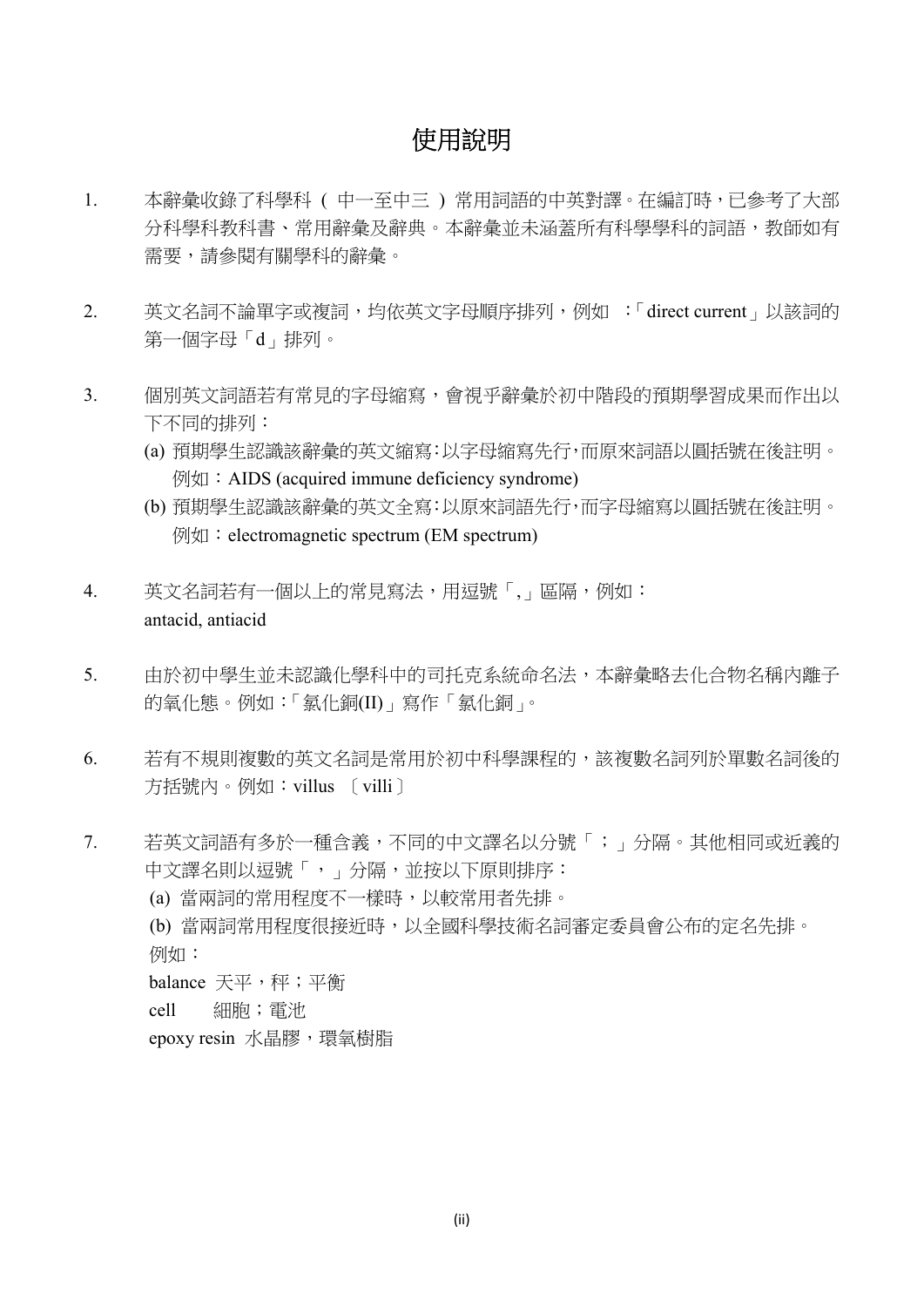#### **A**

| abortion                                   | 墮胎,人工流產      |
|--------------------------------------------|--------------|
| absorber                                   | 吸收體          |
| absorption                                 | 吸收,吸收作用      |
| acetic acid                                | 醋酸           |
| acetone                                    | 丙酮           |
| acid                                       | 酸            |
| acid-alkali indicator                      | 酸鹼指示劑        |
| acid rain                                  | 酸雨           |
| acidic                                     | 酸性的          |
| acidity                                    | 酸度           |
| action                                     | 作用;作用力       |
| activated charcoal                         | 活性炭          |
| activated carbon                           | 活性碳          |
| adaptation                                 | 適應           |
| adolescence                                | 青年期,青春期      |
| aerosol                                    | 噴霧劑,氣溶膠;懸浮顆粒 |
| agar                                       | 瓊脂,洋菜膠       |
| AIDS (Acquired immune deficiency syndrome) | 愛滋病,後天免疫力缺乏症 |
| air cushion                                | 氣墊           |
| air hole                                   | 氣孔,透氣孔       |
| air pressure                               | 大氣壓強         |
| air resistance                             | 空氣阻力         |
| air sac                                    | 氣囊           |
| alcohol                                    | 酒精,醇         |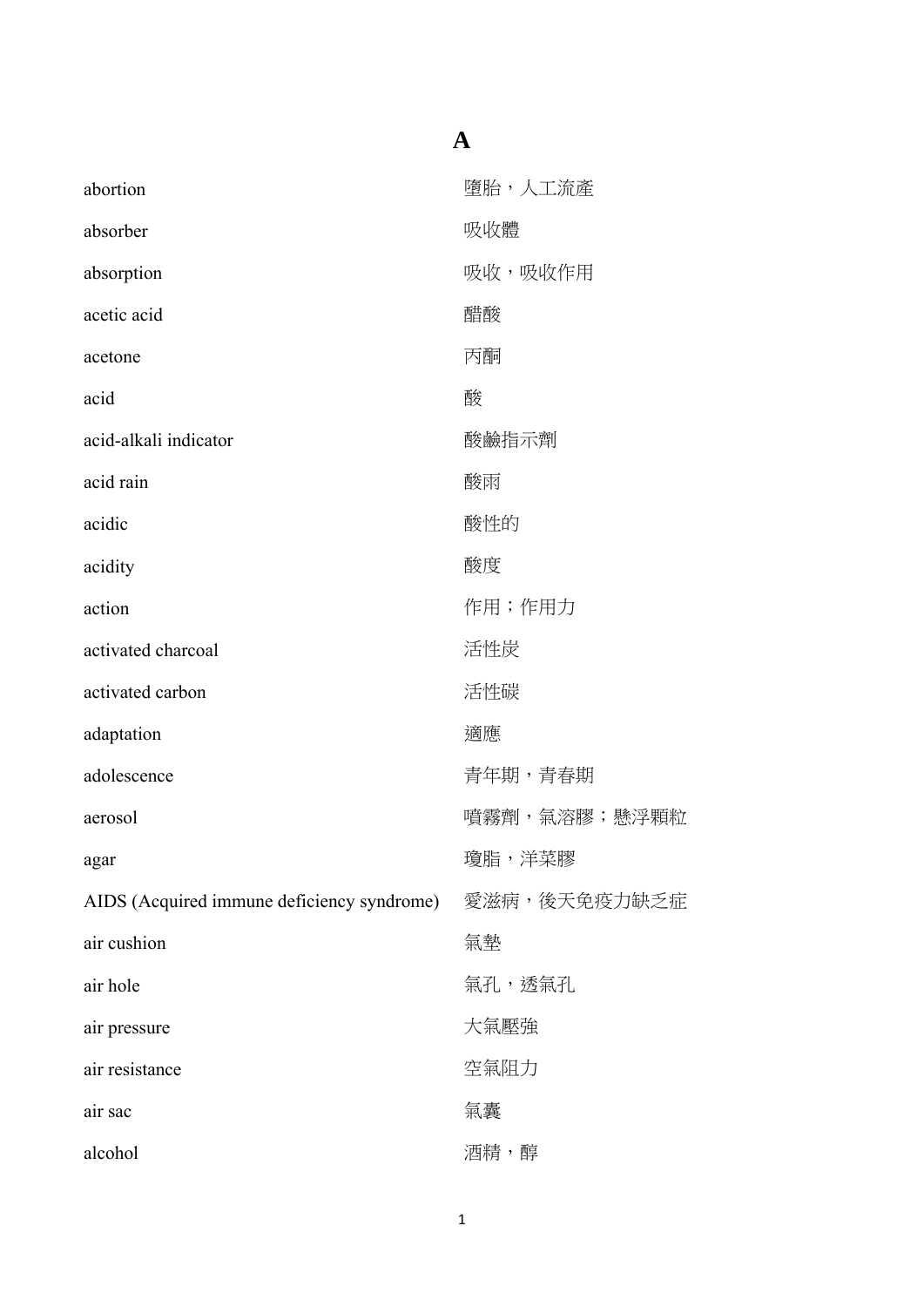| alcohol abuse             | 酗酒       |
|---------------------------|----------|
| alga [algae]              | 藻,藻類     |
| alimentary canal          | 消化道,消化管  |
| alkali                    | 鹼        |
| alkaline                  | 鹼性的      |
| alkalinity                | 鹼度       |
| alloy                     | 合金       |
| aluminium                 | 鋁        |
| alveolus [alveoli]        | 肺泡       |
| ammeter                   | 安培計      |
| ammonia                   | 氨        |
| ammonium carbonate        | 碳酸銨      |
| ammonium chloride         | 氯化銨      |
| ammonium nitrate          | 硝酸銨      |
| amoeba [amoebas, amoebae] | 變形蟲      |
| ampere                    | 安培       |
| amphibian                 | 兩棲動物,兩棲類 |
| amyl acetate              | 醋酸戊酯     |
| amylase                   | 澱粉酶      |
| angle of incidence        | 入射角      |
| angle of reflection       | 反射角      |
| anode                     | 陽極,正極    |
| anorexia                  | 厭食,食慾缺乏  |
| antacid, antiacid         | 制酸劑,抗酸劑  |
| antenna [antennae]        | 觸角;天線    |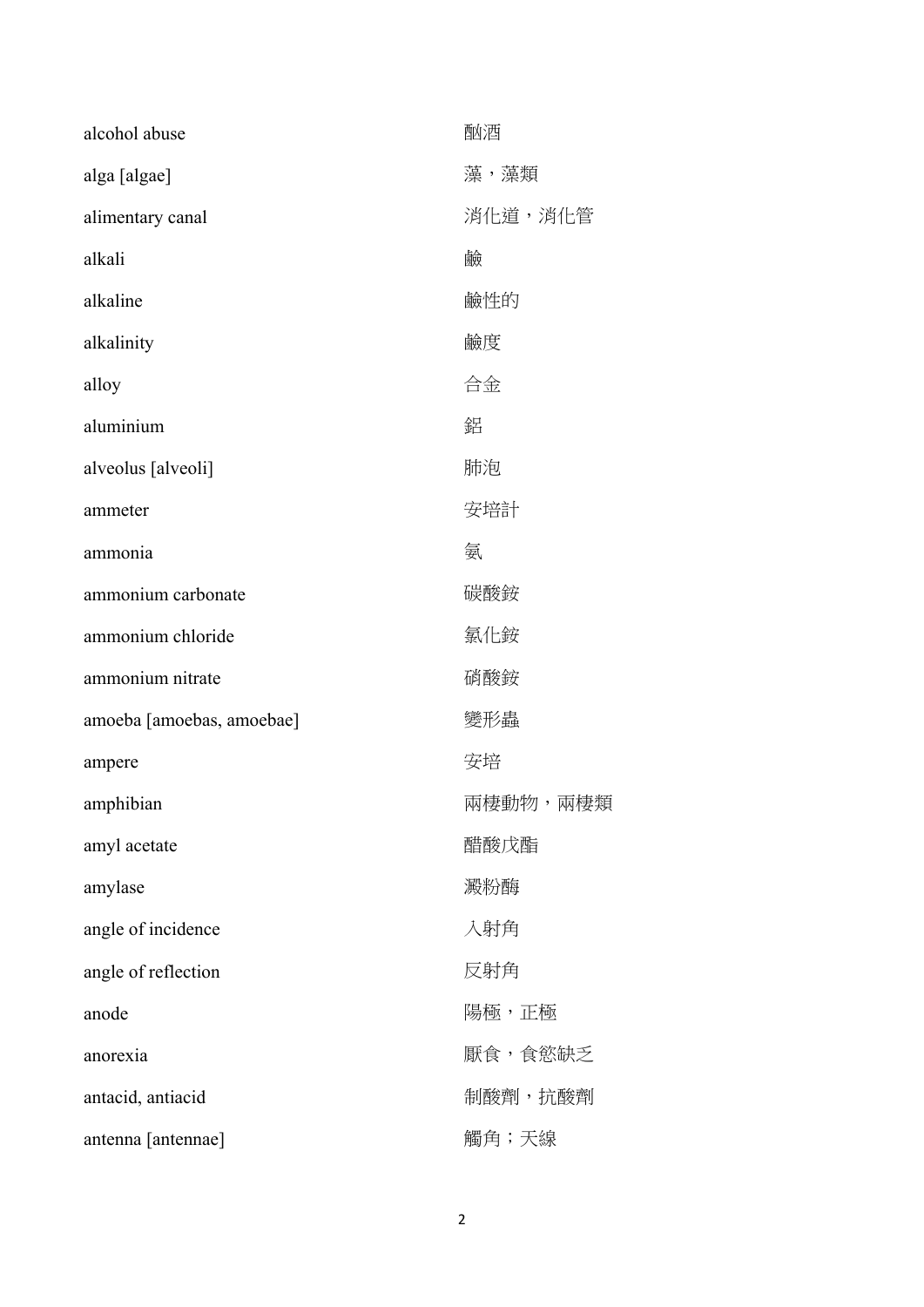| antibiotic           | 抗生素         |
|----------------------|-------------|
| antiseptic           | 防腐劑,消毒劑,抗菌劑 |
| anus                 | 肛門          |
| apparatus            | 儀器          |
| appendix             | 闌尾,蚓突       |
| aqueous humour       | 水狀液         |
| aqueous solution     | 水溶液         |
| argon                | 氥           |
| arm                  | 臂;鏡臂        |
| artery               | 動脈          |
| asthma               | 哮喘,氣喘       |
| astigmatism          | 散光          |
| astronaut            | 航天員,宇航員,太空人 |
| astronomy            | 天文學         |
| at rest              | 靜止          |
| atmosphere           | 大氣,大氣層      |
| atmospheric pressure | 大氣壓強        |
| atom                 | 原子          |
| atomic model         | 原子模型        |
| atomic number        | 原子序,原子序數    |
| atrium [atria]       | 心房          |
| auditory nerve       | 聽神經         |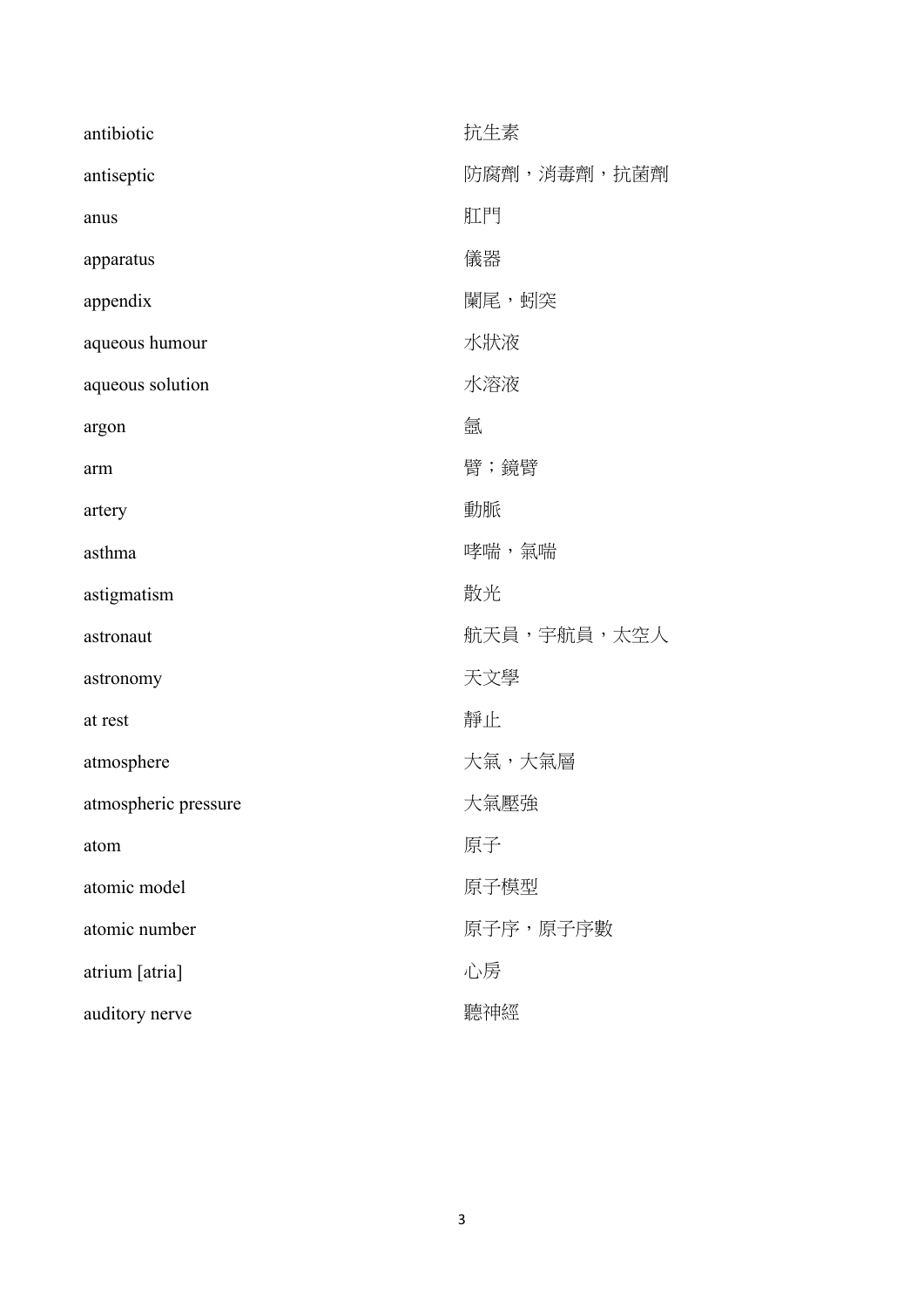| backbone               | 脊柱            |
|------------------------|---------------|
| bacterium [bacteria]   | 細菌            |
| balance                | 天平,秤;平衡       |
| balanced diet          | 均衡膳食          |
| balanced forces        | 平衡力           |
| bar and gauge          | 鐵棒和量度器        |
| bar breaking apparatus | 斷棒器           |
| bar chart              | 棒形圖,長條圖       |
| bar magnet             | 磁棒            |
| barium hydroxide       | 氫氧化鋇          |
| barometer              | 氣壓計           |
| base                   | 鹼基;鏡座         |
| base pair              | 鹼基對           |
| base sequence          | 鹼基序列,鹼基順序     |
| battery                | 電池, 電池組       |
| bauxite                | 鋁土礦           |
| beaker                 | 燒杯            |
| bell jar               | 鐘形罩           |
| bench                  | 實驗檯           |
| bench mat              | 實驗檯墊          |
| Benedict's solution    | 本立德溶液         |
| bicycle dynamo         | 自行車發電機,腳踏車發電機 |
| bile                   | 膽汁            |
| bile duct              | 膽管            |

**B**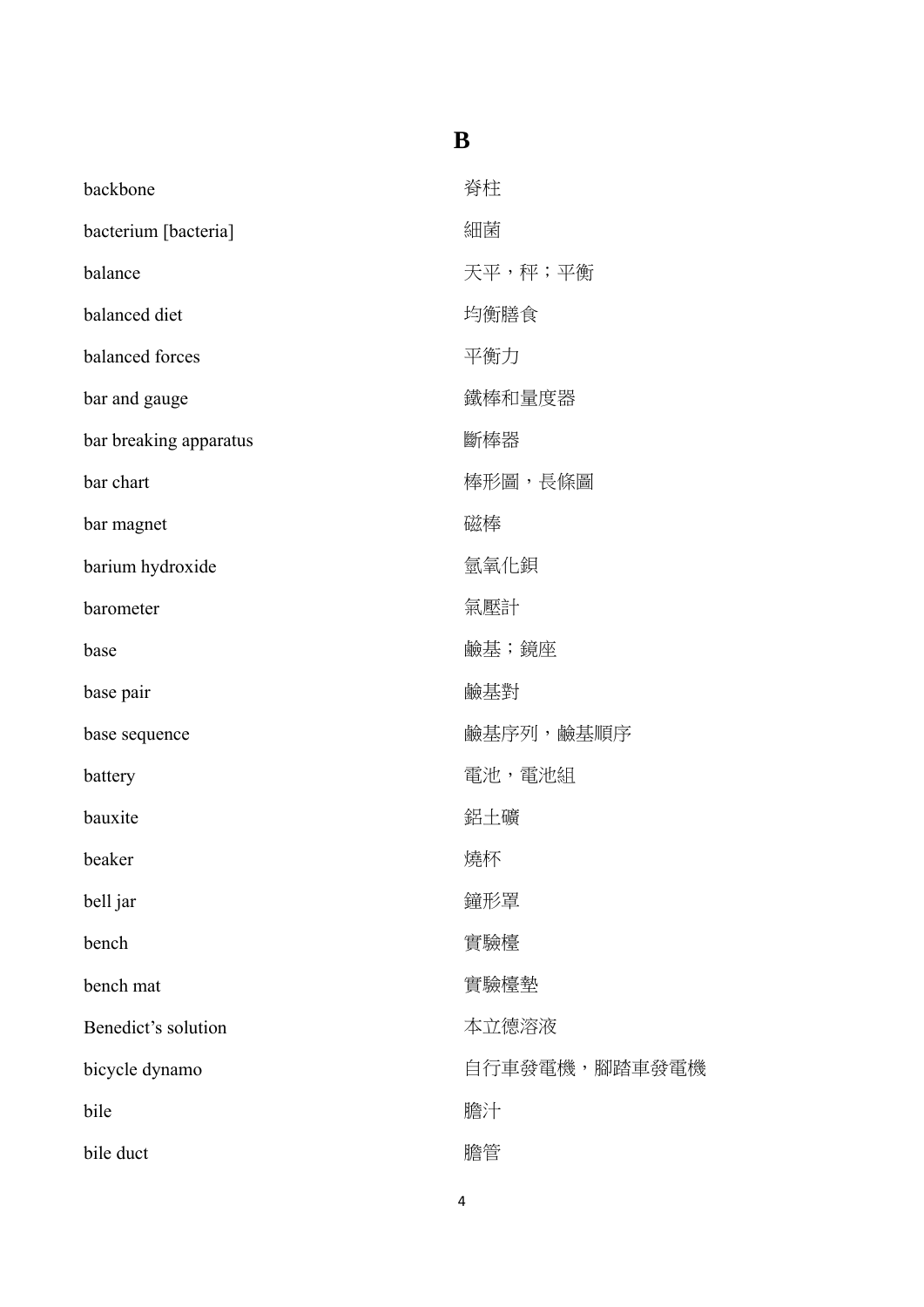| bimetallic strip           | 雙層金屬片,雙金屬片  |
|----------------------------|-------------|
| biodiversity               | 生物多樣性       |
| biomass energy             | 生物質能        |
| biotechnology              | 生物工程,生物技術   |
| bird                       | 鳥類;鳥        |
| bitumen                    | 瀝青,柏油       |
| bladder                    | 囊;膀胱        |
| blast furnace              | 鼓風爐,高爐      |
| blind spot                 | 盲點          |
| blood                      | 血液,血        |
| blood capillary, capillary | 微血管         |
| blood circulation          | 血液循環        |
| blood plasma, plasma       | 血漿,漿液       |
| blood platelet, platelet   | 血小板         |
| blood pressure             | 血壓          |
| blood vessel               | 血管          |
| BMI (body mass index)      | 體重指數,身體質量指數 |
| boil                       | 沸騰,煮沸       |
| boiling point              | 沸點          |
| boiling tube               | 大試管         |
| bone                       | 骨           |
| borer                      | 鑽孔器         |
| boundary                   | 界面          |
| Bourdon gauge              | 布爾登氣壓計      |
| brain                      | 腦           |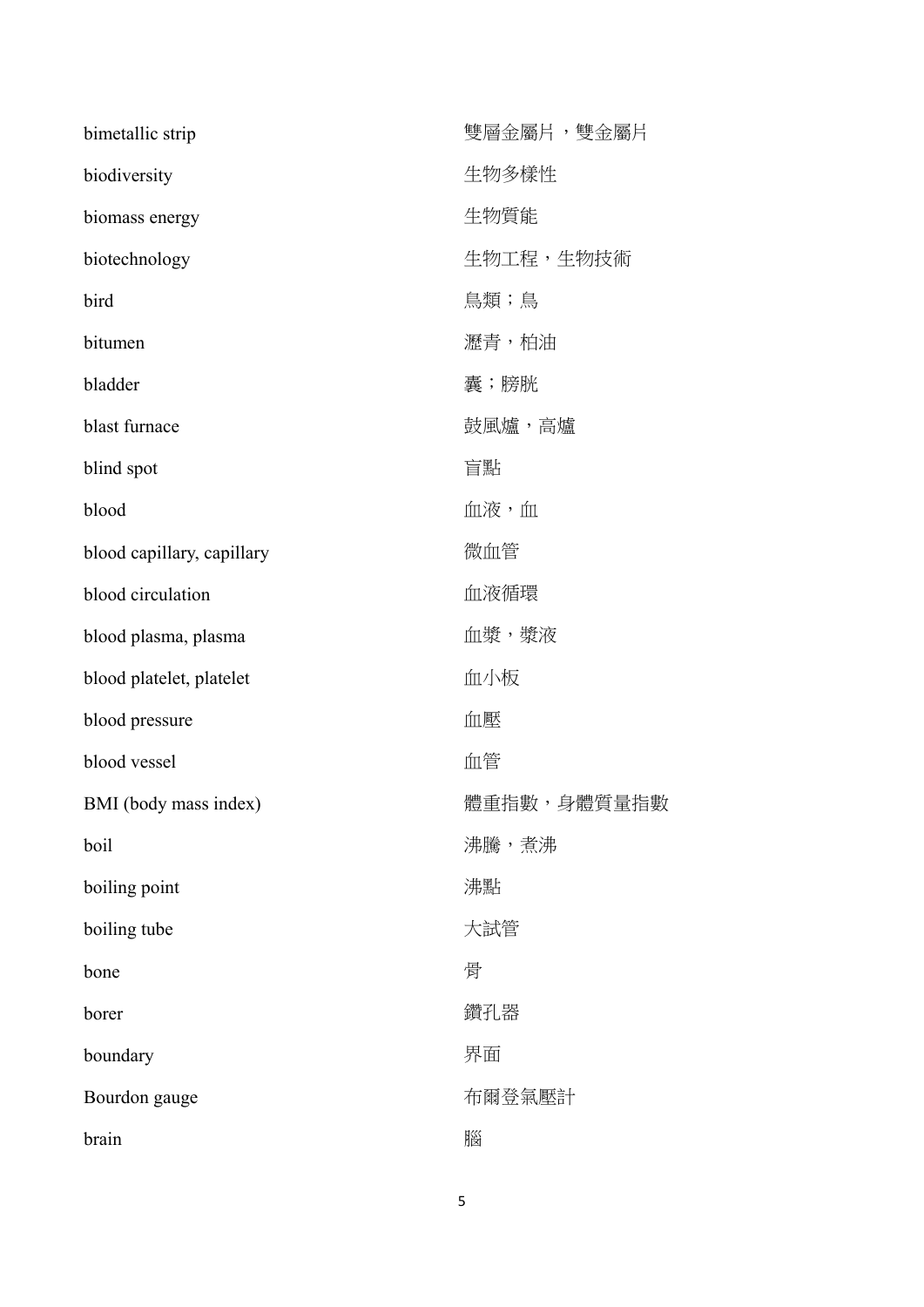| branch circuit                     | 分支電路        |
|------------------------------------|-------------|
| brass                              | 黃銅          |
| breathe                            | 呼吸          |
| breathalyser                       | 酒精測試器,呼氣分析儀 |
| bromine                            | 溴           |
| bronchiole                         | 小支氣管        |
| bronchitis                         | 支氣管炎        |
| bronchus [bronchi]                 | 支氣管         |
| bronze                             | 青銅          |
| Brownian movement, Brownian motion | 布朗運動        |
| building block                     | 結構單元,構件     |
| bulb                               | 燈泡;球莖,鱗莖    |
| Bunsen burner                      | 本生燈         |
| burning splint                     | 燃燒中的木條      |
| butane                             | 丁烷          |
| buzzer                             | 蜂鳴器         |
| by-product                         | 副產物,副產品     |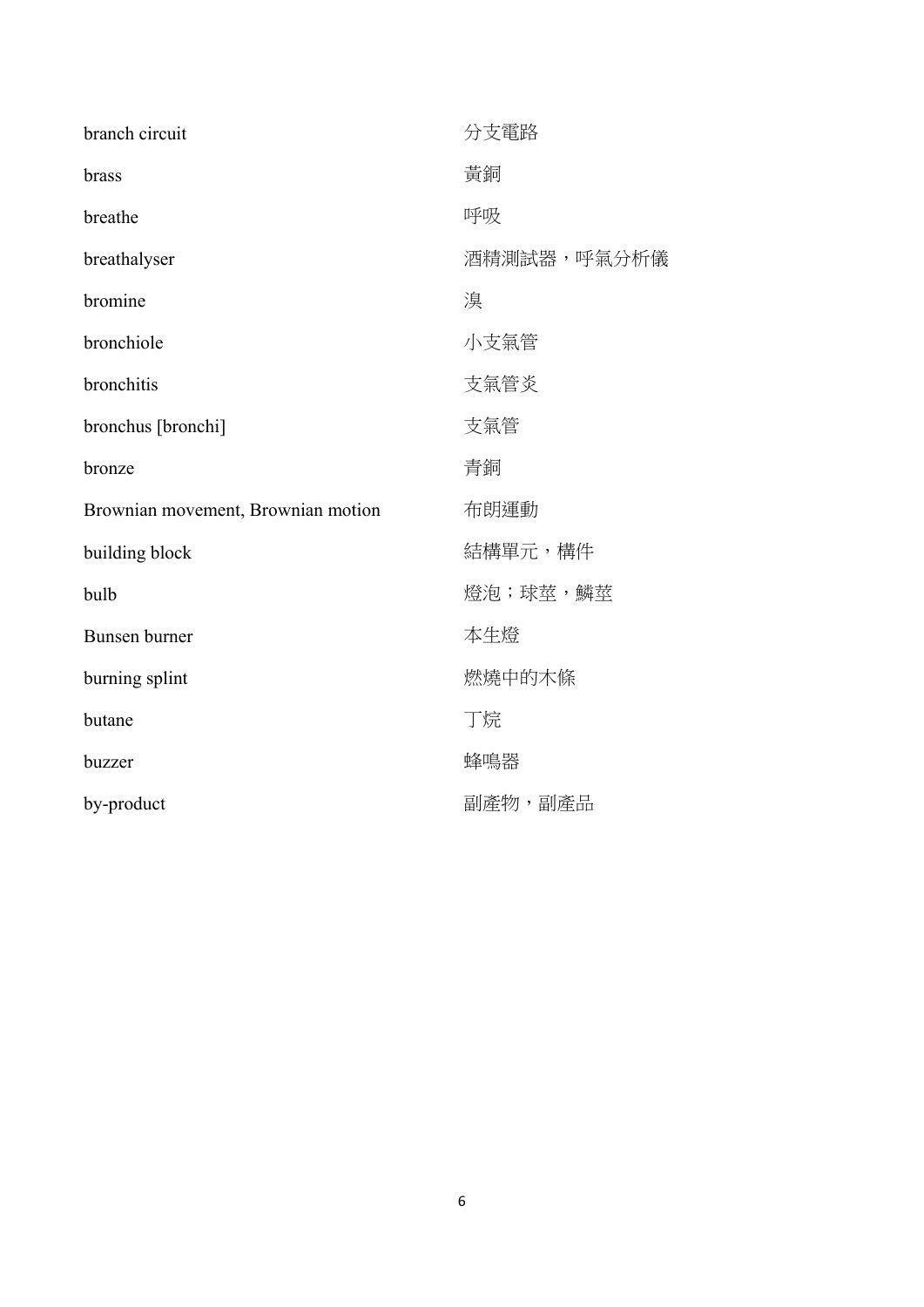# **C**

| caecum                 | 盲腸,盲囊      |
|------------------------|------------|
| calcium                | 鈣          |
| calcium carbonate      | 碳酸鈣        |
| calcium chloride       | 氯化鈣        |
| calcium hydroxide      | 氫氧化鈣       |
| calcium nitrate        | 硝酸鈣        |
| calcium oxide          | 氧化鈣        |
| cancer                 | 癌          |
| canine                 | 犬齒         |
| cannabis               | 大麻         |
| capillary              | 毛細管;微血管    |
| capillary tube         | 毛細管        |
| carat                  | 克拉         |
| carbohydrate           | 碳水化合物      |
| carbon                 | 碳          |
| carbon dioxide         | 二氧化碳       |
| carbon monoxide        | 一氧化碳       |
| carbonate              | 碳酸鹽        |
| cardiovascular disease | 心血管疾病      |
| carnivore              | 肉食性動物,食肉生物 |
| carnivorous            | 食肉的        |
| cat's eye              | 貓眼石        |
| catalyst               | 催化劑        |
| cataract               | 白内障        |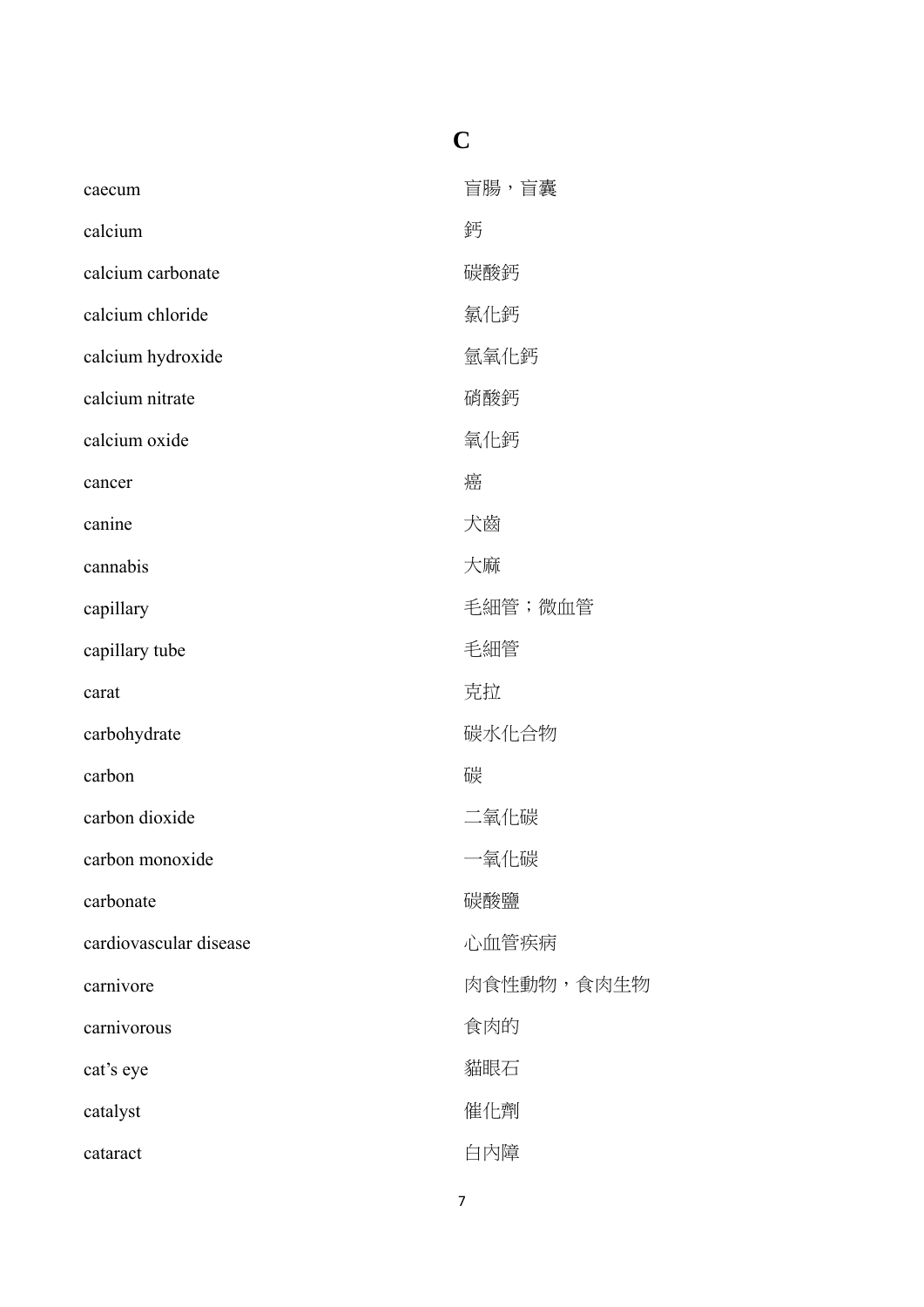| cathode            | 陰極           |
|--------------------|--------------|
| caustic soda       | 哥士的,苛性鈉      |
| cavity slide       | 凹穴玻片         |
| cell               | 細胞; 電池       |
| cell division      | 細胞分裂         |
| cell membrane      | 細胞膜          |
| cell sap           | 細胞液          |
| cell wall          | 細胞壁          |
| cellulose          | 纖維素          |
| $c$ ementum $1$    | 牙骨質,白堊質      |
| cerebellum         | 小腦           |
| cerebrum           | 大腦           |
| chalk              | 白堊           |
| charcoal           | 炭            |
| charge             | 電荷;充電        |
| chemical           | 化學品,化學藥品;化學的 |
| chemical change    | 化學變化         |
| chemical digestion | 化學消化         |
| chemical effect    | 化學效應         |
| chemical energy    | 化學能          |
| chemical equation  | 化學反應式,化學方程式  |
| chemical property  | 化學性質         |
| chemical symbol    | 化學符號         |
| chest cavity       | 胸腔           |

 $1$  Updated in May 2019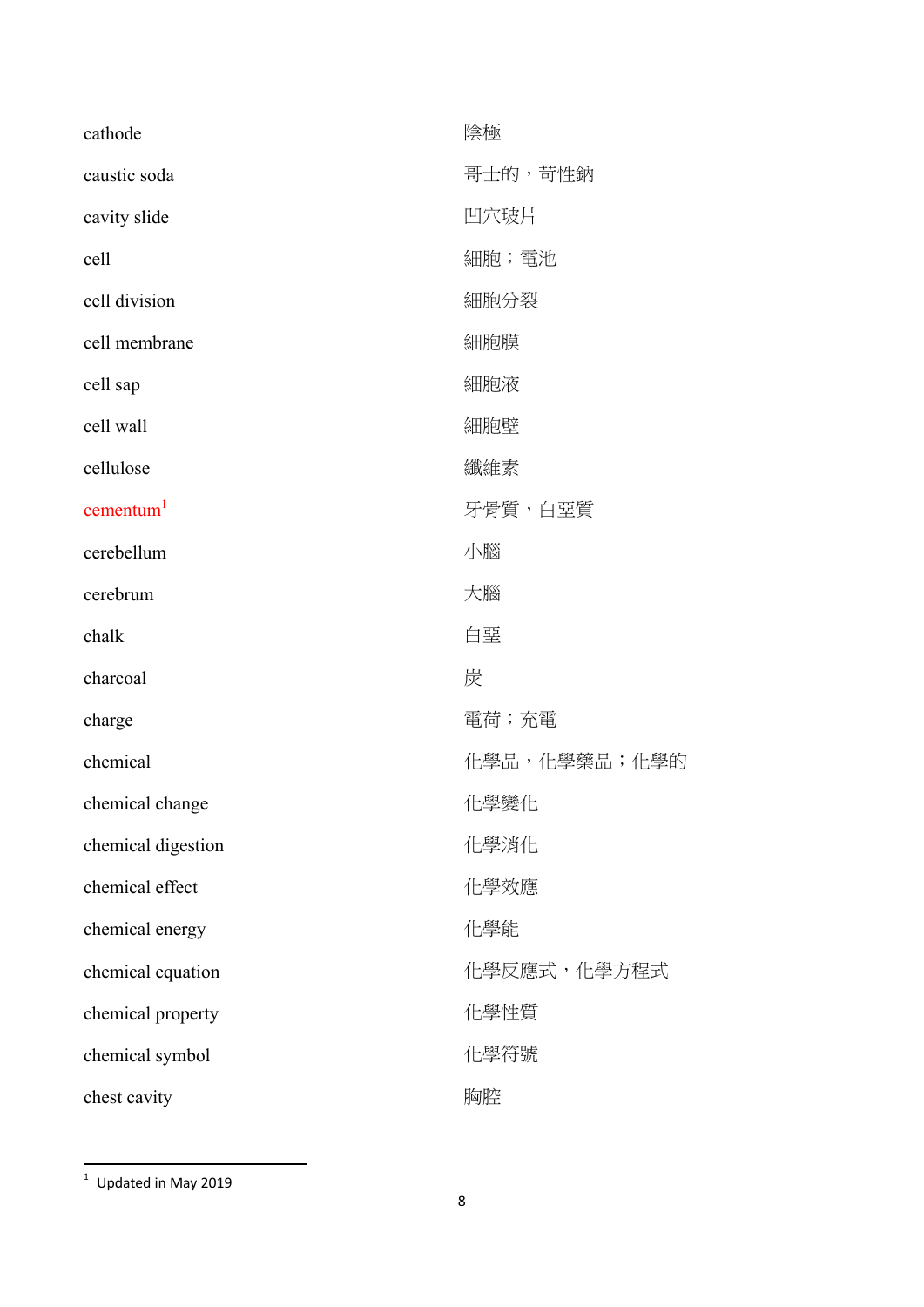| chloride               | 氯化物           |
|------------------------|---------------|
| chlorination           | 加氯消毒法         |
| chlorine               | 氯             |
| chlorophyll            | 葉綠素           |
| chloroplast            | 葉綠體           |
| cholesterol            | 膽固醇,膽甾醇       |
| chromatography         | 色層分析法,色層法,色譜法 |
| chromosome             | 染色體           |
| circuit                | 電路            |
| circuit board          | 電路板           |
| circuit breaker        | 斷路器           |
| circuit diagram        | 電路圖           |
| circuit symbol         | 電路符號          |
| circulatory system     | 循環系統          |
| clamp                  | 夾,鉗           |
| classification         | 分類            |
| clinical thermometer   | 體溫計           |
| cloning                | 克隆;克隆化        |
| closed circuit         | 閉合電路          |
| coal                   | 煤             |
| coal gas               | 煤氣            |
| coal tar               | 煤焦油           |
| coarse adjustment knob | 粗調節器          |
| cobalt chloride paper  | 氯化鈷試紙         |
| cochlea                | 耳蝸            |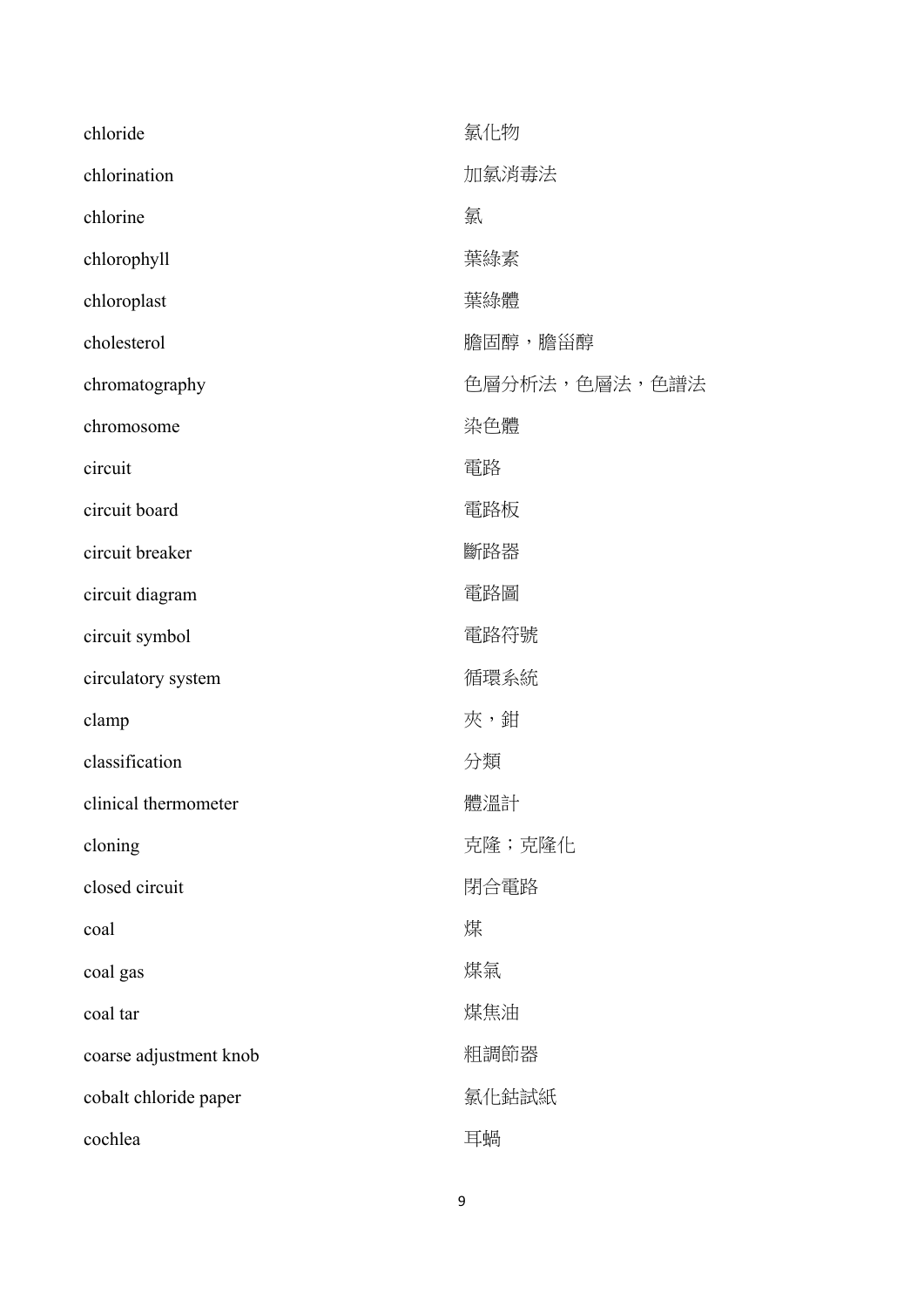| coil              | 線圈             |
|-------------------|----------------|
| coke              | 焦炭             |
| cold, common cold | 傷風             |
| colon             | 結腸             |
| colorectal cancer | 大腸癌            |
| colour blindness  | 色盲             |
| colour spectrum   | 色譜             |
| combustible       | 可燃的            |
| combustion        | 燃燒,燃燒作用        |
| combustion spoon  | 燃燒匙            |
| complete circuit  | 完整電路           |
| component         | 成分,組分;元件,構件,組件 |
| composition       | 組成,成分          |
| compound          | 化合物            |
| concave lens      | 凹透鏡            |
| concentration     | 濃度             |
| condensation      | 冷凝,凝結          |
| condenser         | 冷凝器,冷凝管        |
| condom            | 避孕套,安全套        |
| conducting wire   | 導線             |
| conduction        | 傳導             |
| conductor         | 導體             |
| cone cell         | 視錐細胞           |
| conical flask     | 錐形瓶,圓錐瓶        |
| conservation      | 守恆;保育;節約       |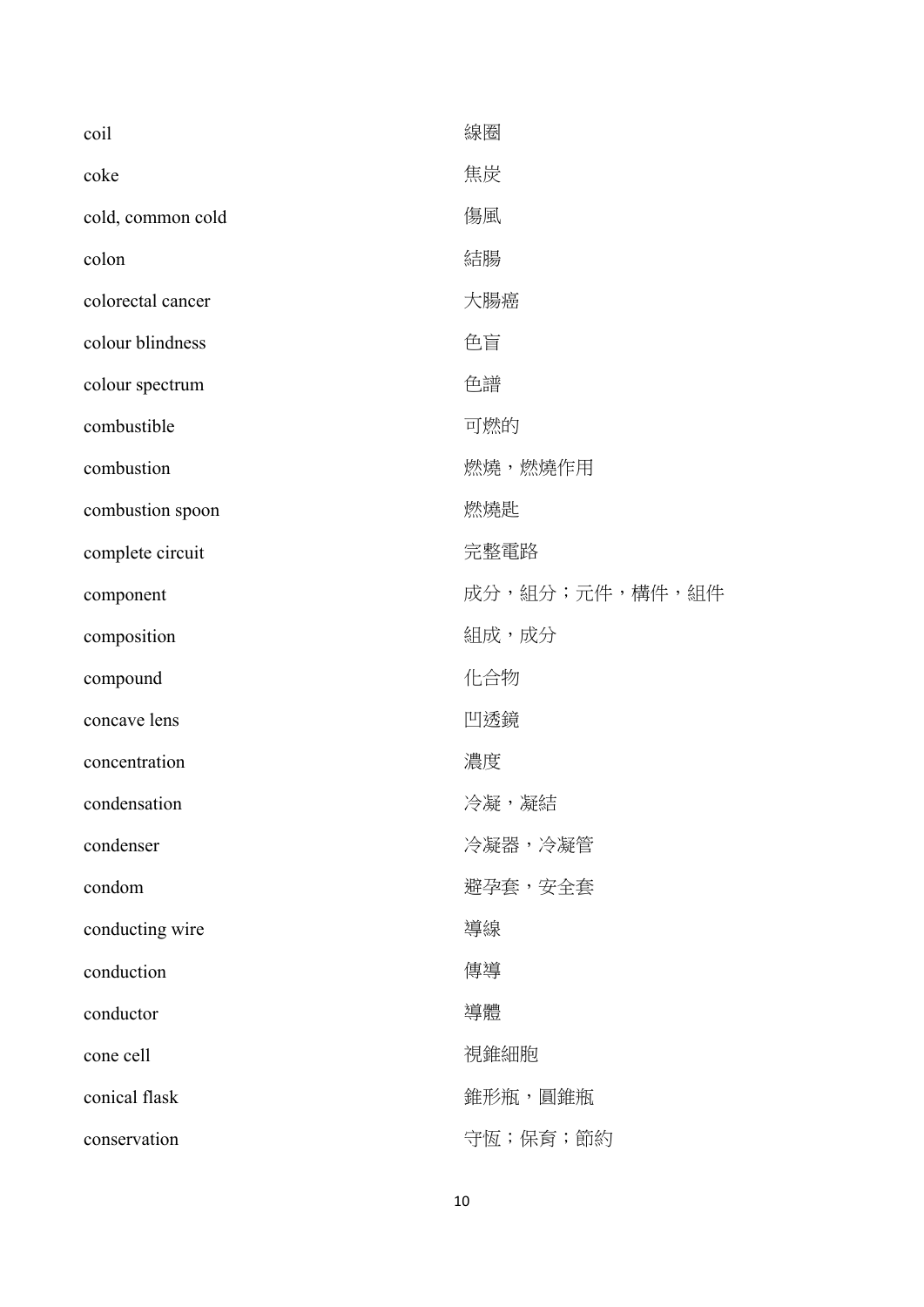| conservation of energy         | 能量守恆        |
|--------------------------------|-------------|
| constipation                   | 便秘          |
| constituent                    | 成分,組分       |
| consumer                       | 消費者         |
| contraction                    | 收縮          |
| control experiment             | 對照實驗        |
| convection                     | 對流          |
| converge                       | 會聚          |
| convex lens                    | 凸透鏡         |
| copper                         | 銅           |
| copper chloride                | 氯化銅         |
| copper plating                 | 鍍銅          |
| copper pyrite                  | 黃銅礦         |
| copper sulphate                | 硫酸銅         |
| cork                           | 木塞,軟木塞      |
| cork borer                     | 木塞鑽孔器       |
| cornea                         | 角膜          |
| coronary heart disease         | 冠心病,冠狀動脈心臟病 |
| correction                     | 矯正          |
| corrosive                      | 腐蝕性的        |
| cotyledon                      | 子葉          |
| cover slip                     | 蓋玻片         |
| critical angle                 | 臨界角         |
| CRO (cathode-ray oscilloscope) | 示波器         |
| crocodile clip                 | 鱷魚夾         |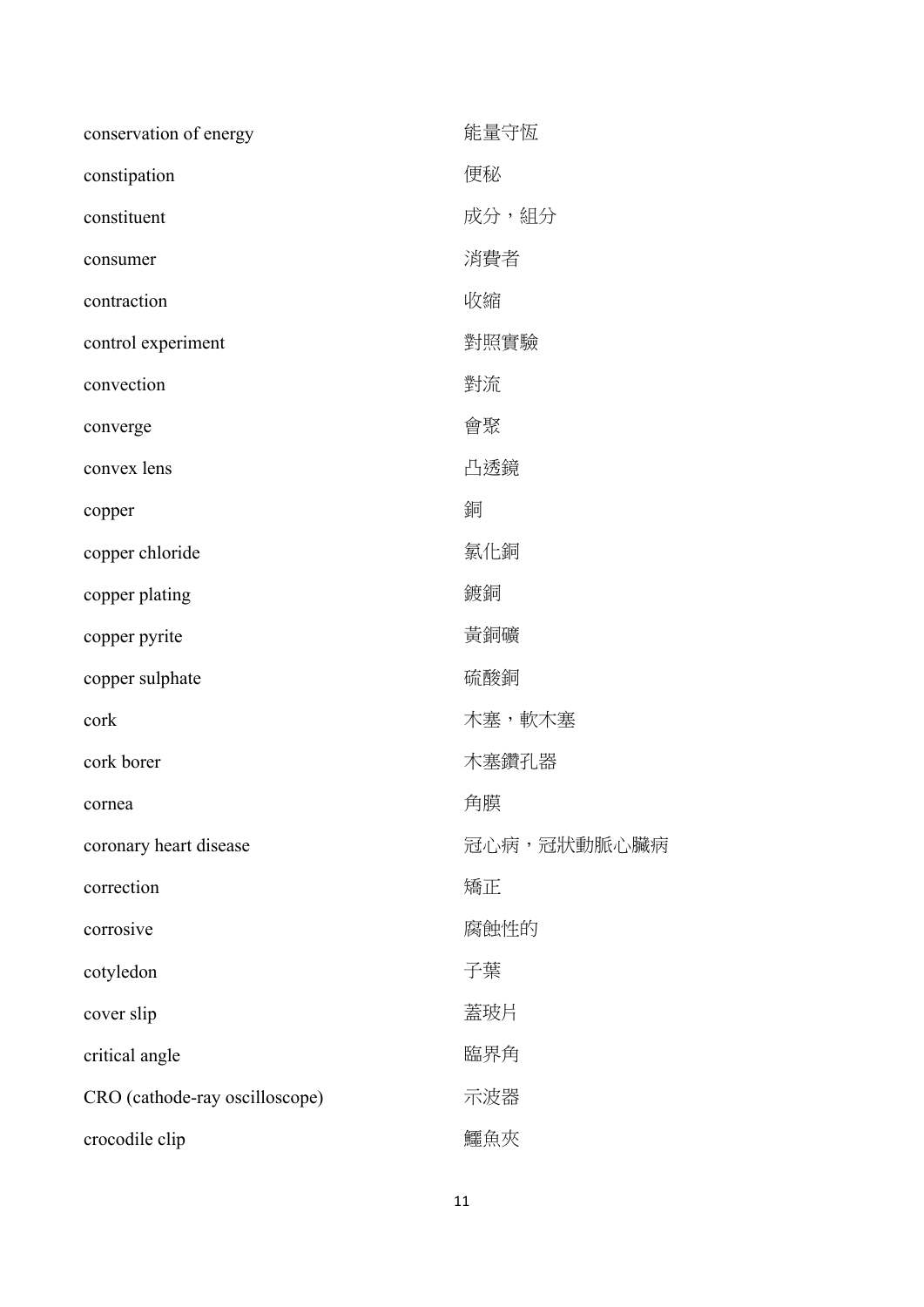| crucible        | 坩堝  |
|-----------------|-----|
| crucible lid    | 坩堝蓋 |
| crucible tongs  | 坩堝鉗 |
| crude oil       | 原油  |
| crystal         | 晶體  |
| crystallization | 結晶  |
| current         | 電流  |
| cytoplasm       | 細胞質 |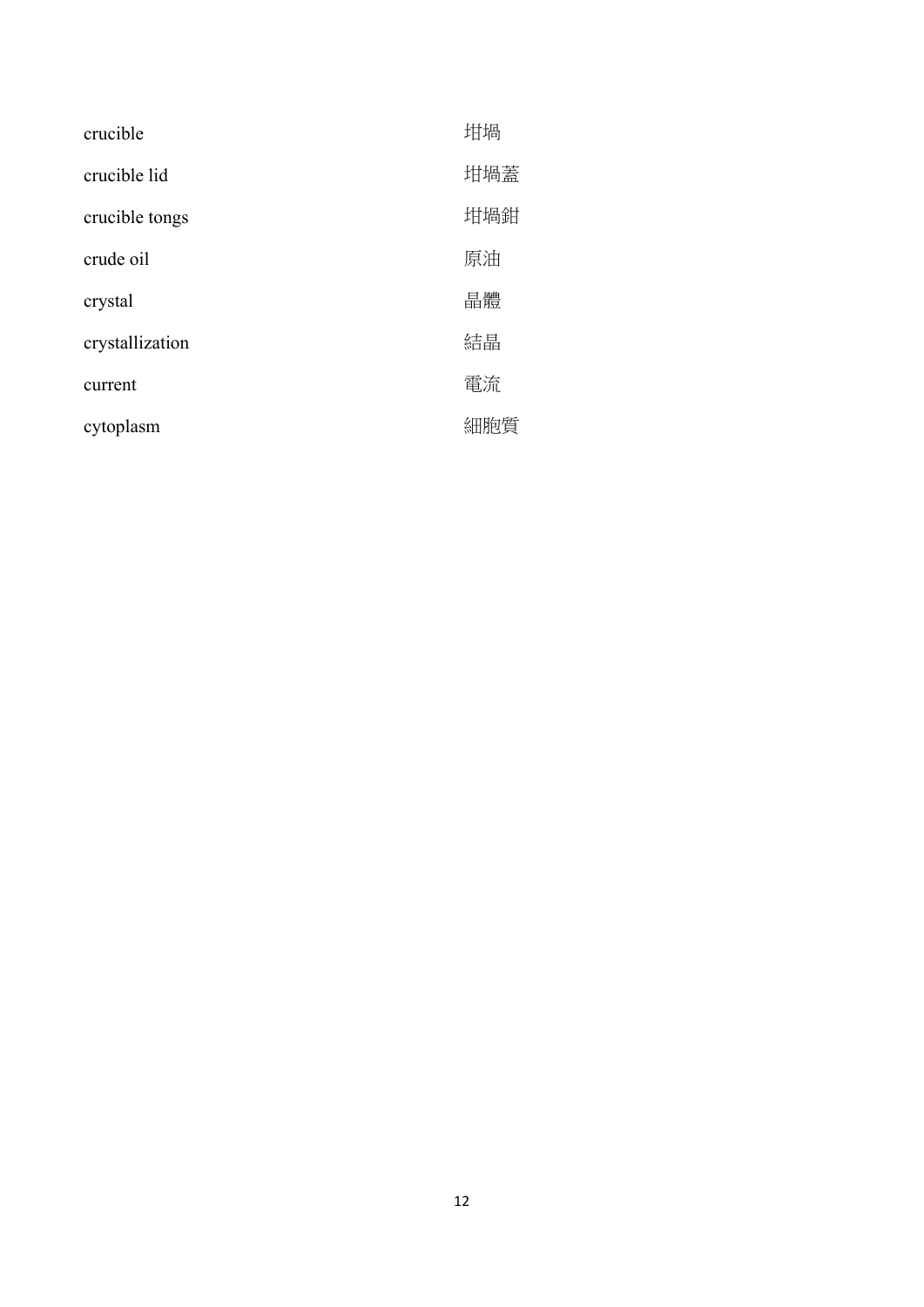| data logger                 | 數據收集儀,數據記錄器 |
|-----------------------------|-------------|
| decay                       | 腐解,腐朽       |
| decibel                     | 分貝          |
| decibel meter               | 分貝計         |
| decompose                   | 分解          |
| decomposer                  | 分解者         |
| deficiency disease          | 營養缺乏病       |
| deflection                  | 偏轉          |
| degradation                 | 降解,降解作用     |
| demonstration meter         | 演示用電錶       |
| density                     | 密度          |
| dental caries               | 蛀牙, 齲齒      |
| dentine                     | 牙本質,象牙質     |
| dentition                   | 牙列,齒系       |
| dermis                      | 真皮          |
| desalination                | 海水淡化,脫鹽     |
| desiccator                  | 乾燥器         |
| detector                    | 探測器         |
| detritus                    | 碎屑,腐質       |
| device                      | 裝置,器件       |
| diabetes, diabetes mellitus | 糖尿病         |
| dialysis tubing             | 透析管         |
| diaphragm                   | 横膈膜;子宮帽;光闌  |
| diastase                    | 澱粉酶,澱粉糖化酶   |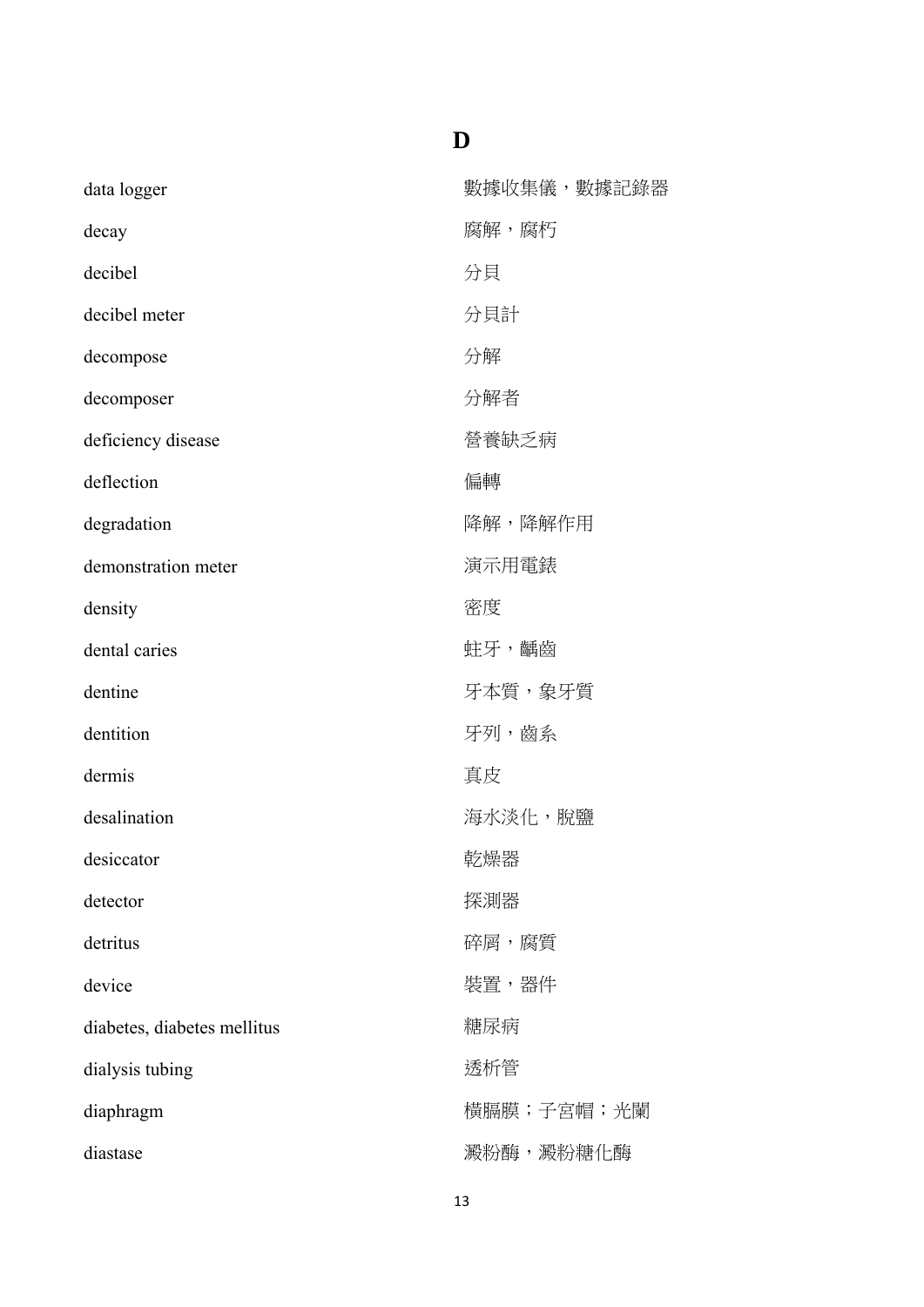| diesel                | 柴油         |
|-----------------------|------------|
| diet                  | 膳食         |
| dietary fibre         | 食用纖維       |
| differentiation       | 分化,分化作用    |
| diffusion             | 擴散,擴散作用    |
| digestion             | 消化,消化作用    |
| digestive enzyme      | 消化酶        |
| digestive juice       | 消化液        |
| digestive system      | 消化系統       |
| dilution              | 稀釋         |
| direct current        | 直流電        |
| disinfectant          | 消毒劑        |
| dispersion            | 色散         |
| displacement of water | 排水法        |
| dissect               | 解剖         |
| dissecting blade      | 解剖刀片       |
| dissecting needle     | 解剖針        |
| dissecting scissors   | 解剖剪        |
| dissolve              | 溶解         |
| distance              | 距離         |
| distance-time graph   | 距離——時間關係線圖 |
| distillate            | 餾分,餾液      |
| distillation          | 蒸餾,蒸餾法     |
| distilled water       | 蒸餾水        |
| diverge               | 發散         |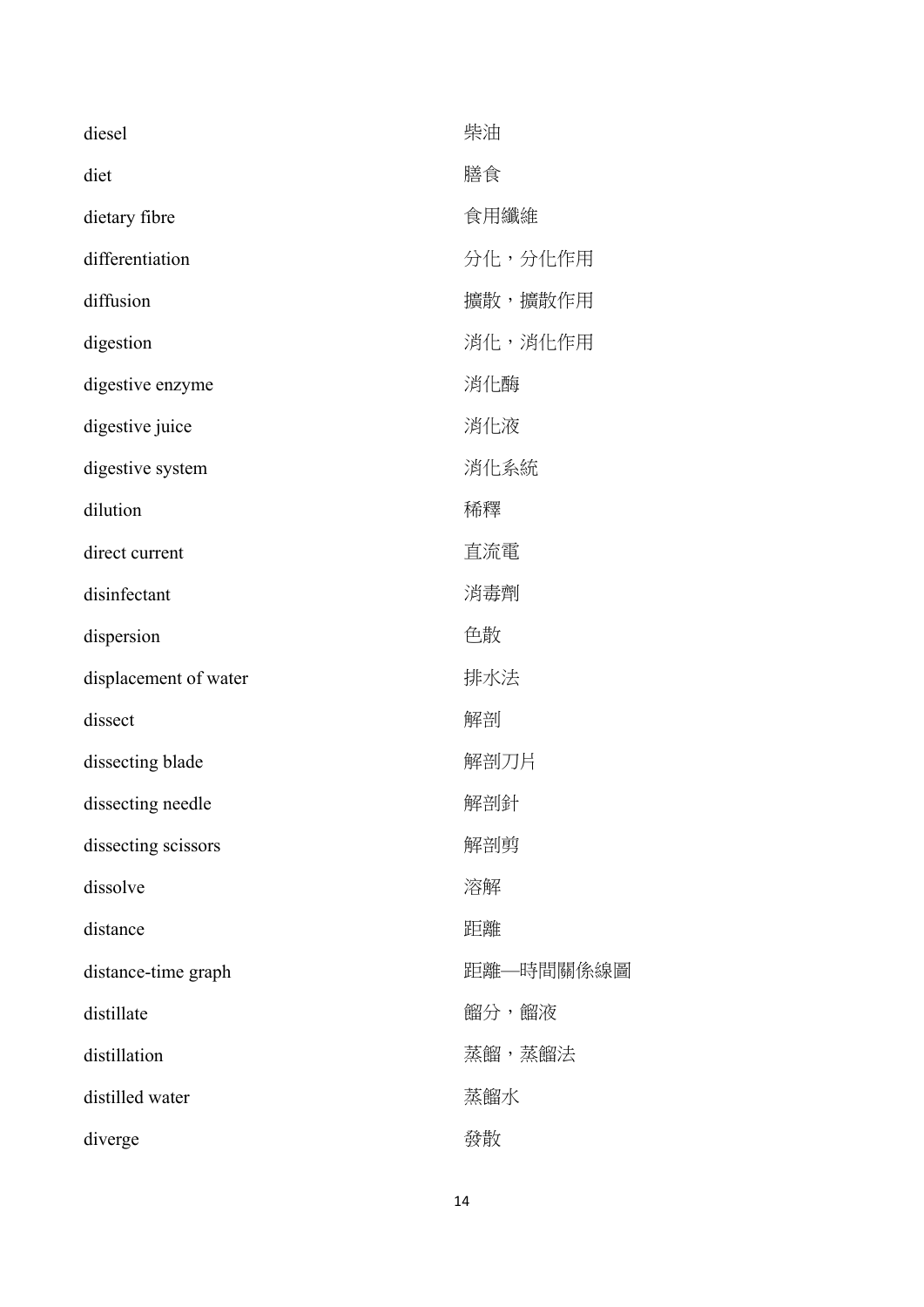| DNA (deoxyribonucleic acid) | 脫氧核糖核酸,去氧核糖核酸 |
|-----------------------------|---------------|
| domestic wiring             | 家居電路          |
| double helix                | 雙螺旋,雙螺旋體      |
| dropper                     | 滴管            |
| drug abuse                  | 濫用藥物;吸毒,吸食毒品  |
| dry cell                    | 乾電池           |
| drying agent                | 乾燥劑           |
| ductile                     | 可延的           |
| ductility                   | 延性            |
| duodenum                    | 十二指腸          |
| Dutch metal                 | 荷蘭金屬          |
| dye                         | 染料            |
| dynamo                      | 發電機           |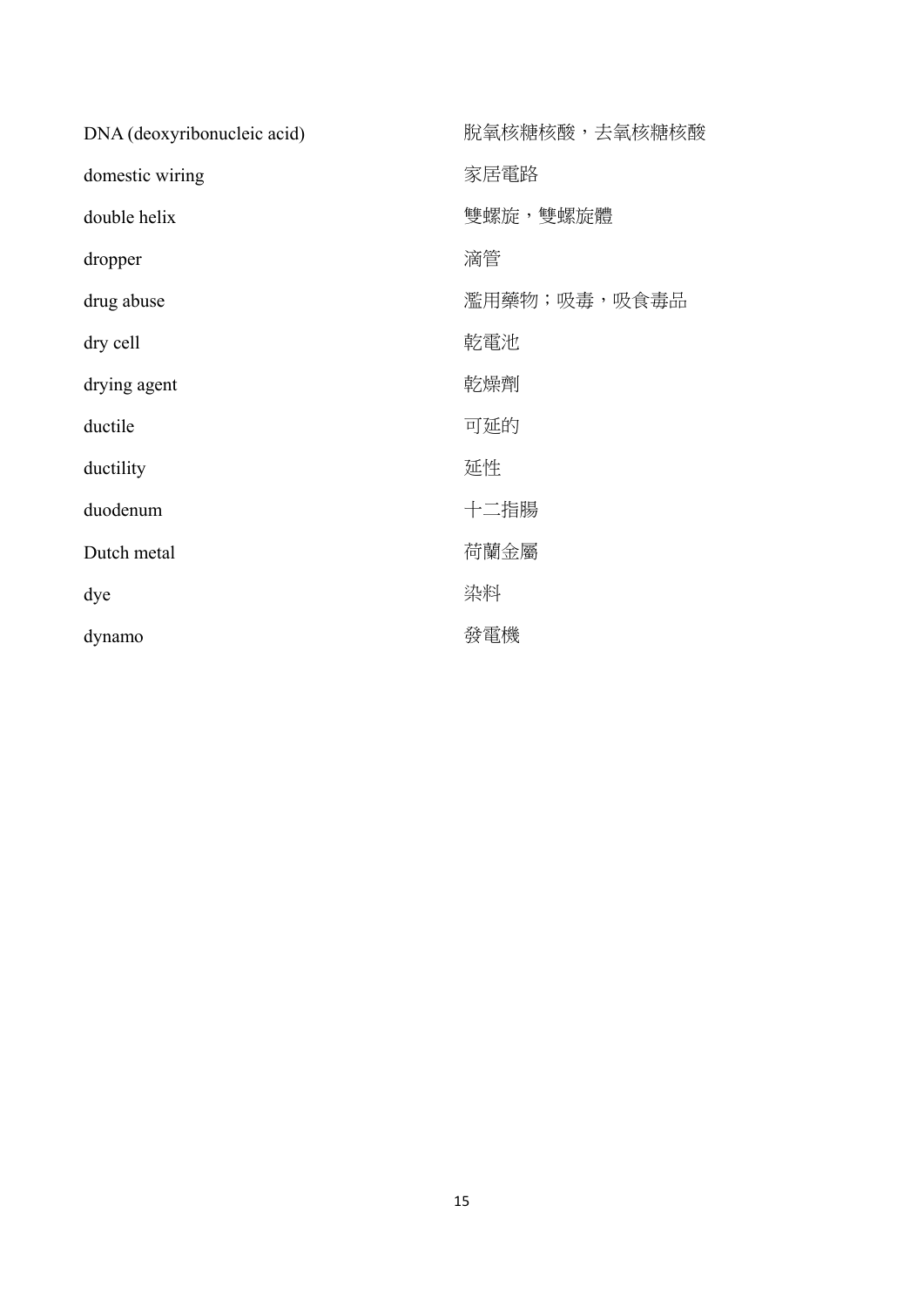| ear                      | 耳        |
|--------------------------|----------|
| ear bone                 | 聽骨       |
| ear canal                | 聽道       |
| ear drum                 | 鼓膜,耳膜    |
| ear lobe                 | 耳垂       |
| Earth                    | 地球       |
| earth                    | 地線;接地;泥土 |
| ecosystem                | 生態系,生態系統 |
| efficiency               | 效率       |
| egg                      | 卵,蛋      |
| EHT (extra high tension) | 超高電壓     |
| elastic                  | 彈性的      |
| electric bell            | 電鈴       |
| electric charge          | 電荷       |
| electric current         | 電流       |
| electric heater          | 電暖爐,電熱器  |
| electric motor           | 電動機      |
| electric power           | 電功率      |
| electric shock           | 電擊,觸電,電震 |
| electrical conductivity  | 導電性;導電率  |
| electrical energy        | 電能       |
| electricity meter        | 電錶       |
| electrode                | 電極       |
| electrolysis             | 電解       |

#### **E**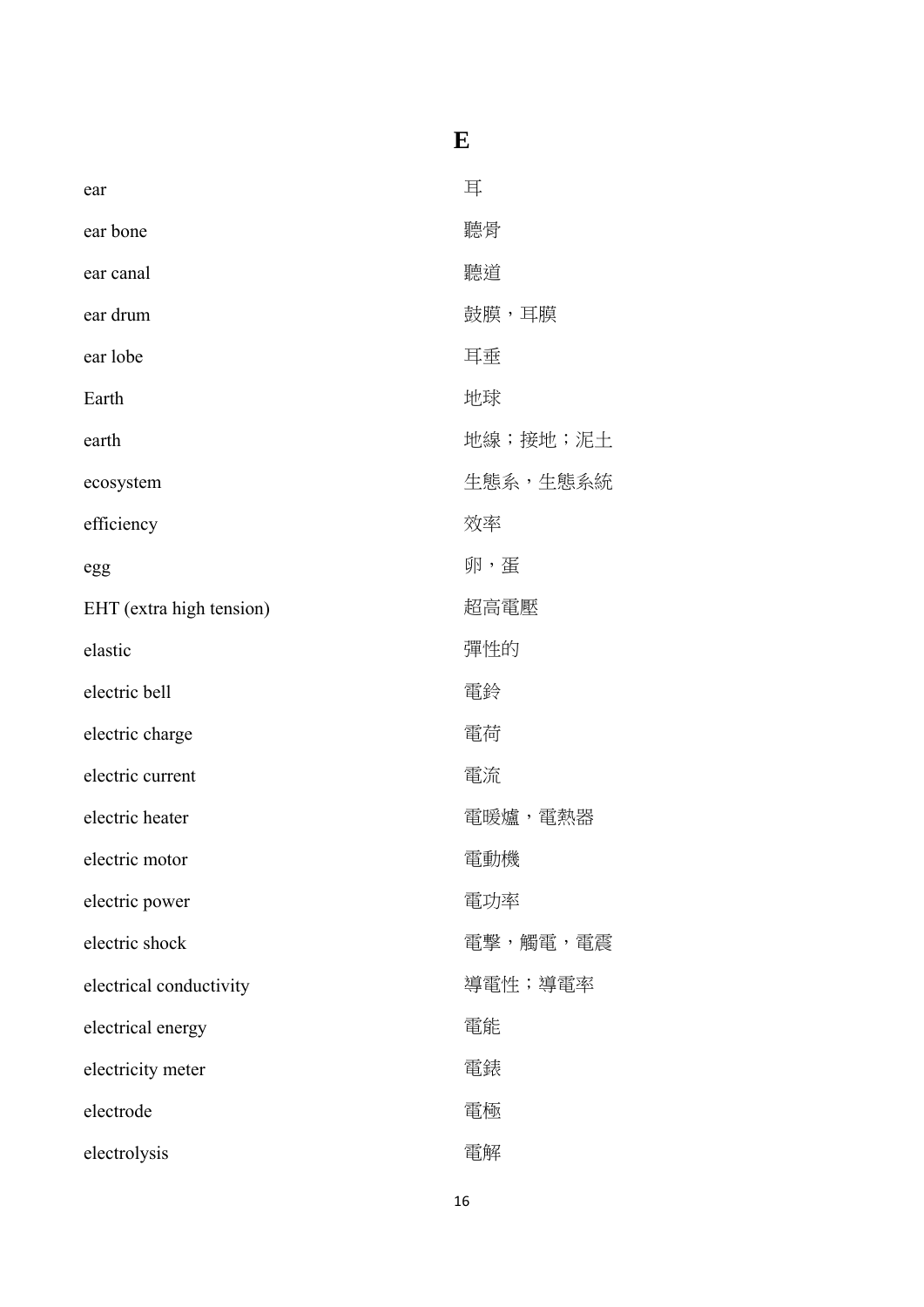| electrolyte                            | 電解質         |
|----------------------------------------|-------------|
| electrolytic cell                      | 電解池         |
| electromagnet                          | 電磁鐵         |
| electromagnetic effect                 | 電磁效應        |
| electromagnetic radiation              | 電磁輻射        |
| electromagnetic spectrum (EM spectrum) | 電磁波譜        |
| electromagnetic wave                   | 電磁波         |
| electron                               | 電子          |
| electronic device                      | 電子裝置,電子器材   |
| electroplating                         | 電鍍          |
| element                                | 元素          |
| EM spectrum (electromagnetic spectrum) | 電磁波譜        |
| embryo                                 | 胚胎          |
| emitter                                | 發射體         |
| enamel                                 | 琺瑯質,牙釉質     |
| endangered species                     | 瀕危物種,瀕危種    |
| endoscope                              | 內窺鏡         |
| endoscopy                              | 內窺鏡檢查,內窺鏡診療 |
| endothermic reaction                   | 吸熱反應        |
| energy                                 | 能,能量        |
| energy conversion                      | 能量轉換        |
| energy converter                       | 能量轉換器       |
| energy crisis                          | 能源危機        |
| energy value                           | 能量值         |
| environmental protection               | 環境保護        |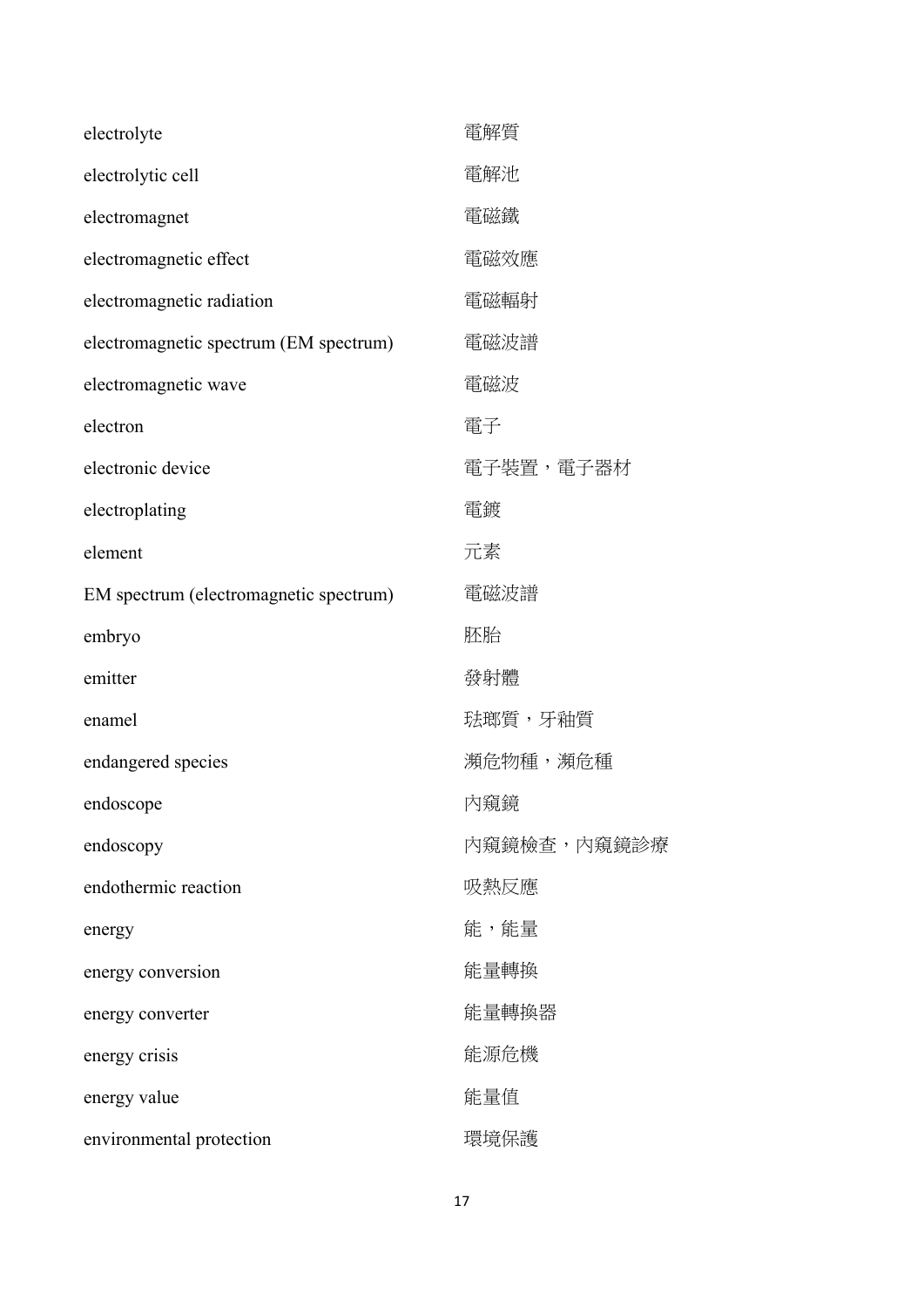| enzyme                 | 酶,酵素          |
|------------------------|---------------|
| epidermis              | 表皮            |
| epoxy resin            | 水晶膠,環氧樹脂      |
| equation               | 反應式,方程式,公式    |
| erosion                | 侵蝕            |
| error                  | 誤差            |
| ethanol                | 乙醇            |
| evaporating dish       | 蒸發皿           |
| evaporation            | 蒸發,蒸發作用       |
| excretion              | 排泄,排泄作用       |
| exothermic reaction    | 放熱反應          |
| expansion              | 膨脹            |
| experiment             | 實驗            |
| explosive              | 炸藥;爆炸性        |
| external fertilization | 體外受精          |
| extinction             | 滅絕,滅種         |
| exhalation             | 呼氣            |
| extract                | 提取物,提取液;提取,抽取 |
| eye                    | 眼             |
| eyeball                | 眼球            |
| eyelid                 | 眼瞼            |
| eyepiece               | 目鏡,接目鏡        |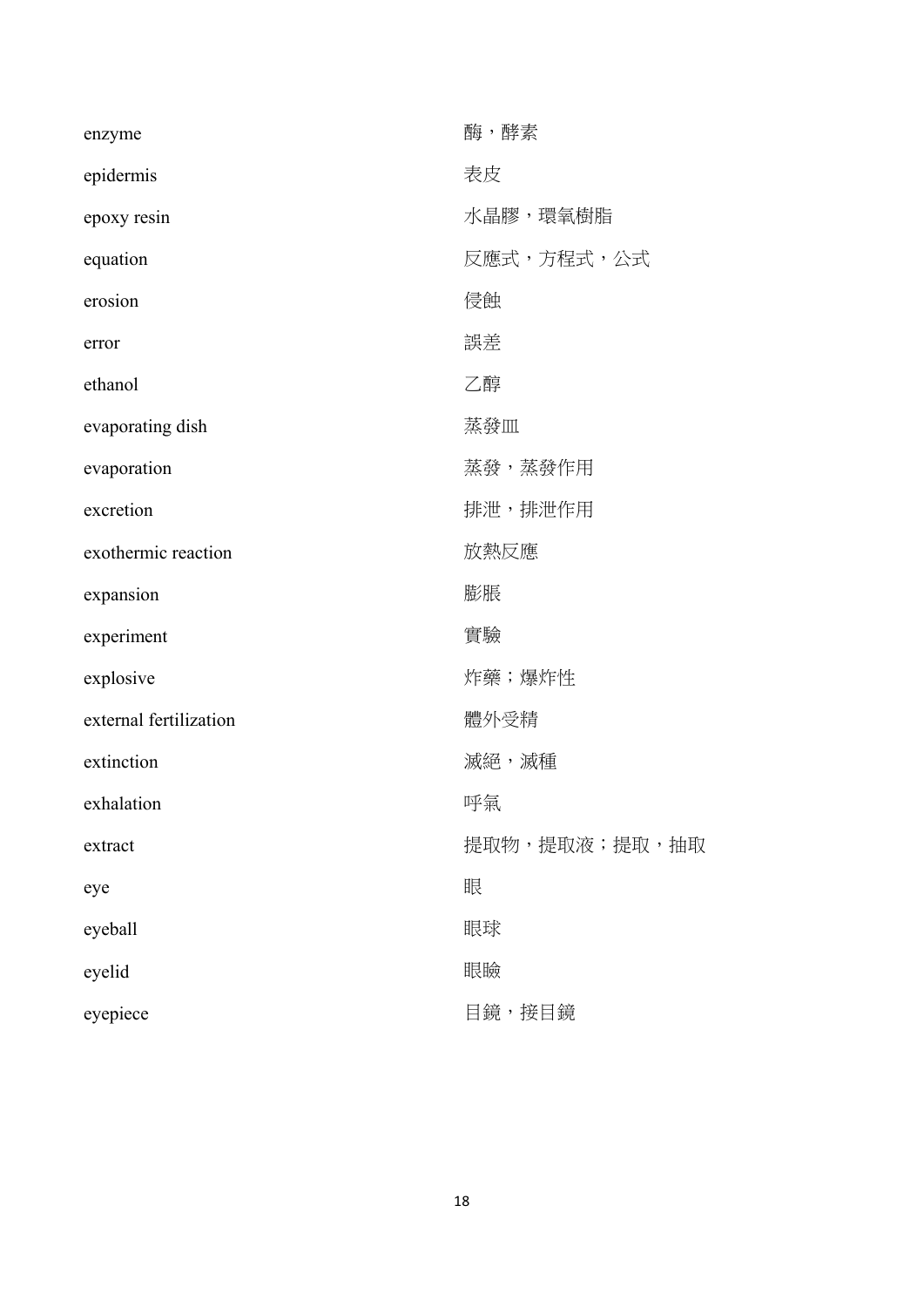| face shield          | 護面罩     |
|----------------------|---------|
| faeces               | 糞便      |
| fair test            | 公平測試    |
| fat                  | 脂肪      |
| feather              | 羽,羽毛    |
| feeding habit        | 攝食習性    |
| fermentation         | 發酵,發酵作用 |
| fern                 | 蕨,蕨類植物  |
| fertilization        | 受精,受精作用 |
| fertilizer           | 肥料      |
| fibre                | 纖維      |
| filament             | 燈絲      |
| filter column        | 過濾柱     |
| filter funnel        | 漏斗      |
| filter paper         | 濾紙      |
| filter pump          | 濾泵      |
| filtrate             | 濾液      |
| filtration           | 過濾,過濾法  |
| fin                  | 鰭       |
| fine adjustment knob | 微調節器    |
| fire triangle        | 火三角     |
| fish                 | 魚類;魚    |
| flammable            | 易燃的     |
| flask                | 燒瓶      |

#### **F**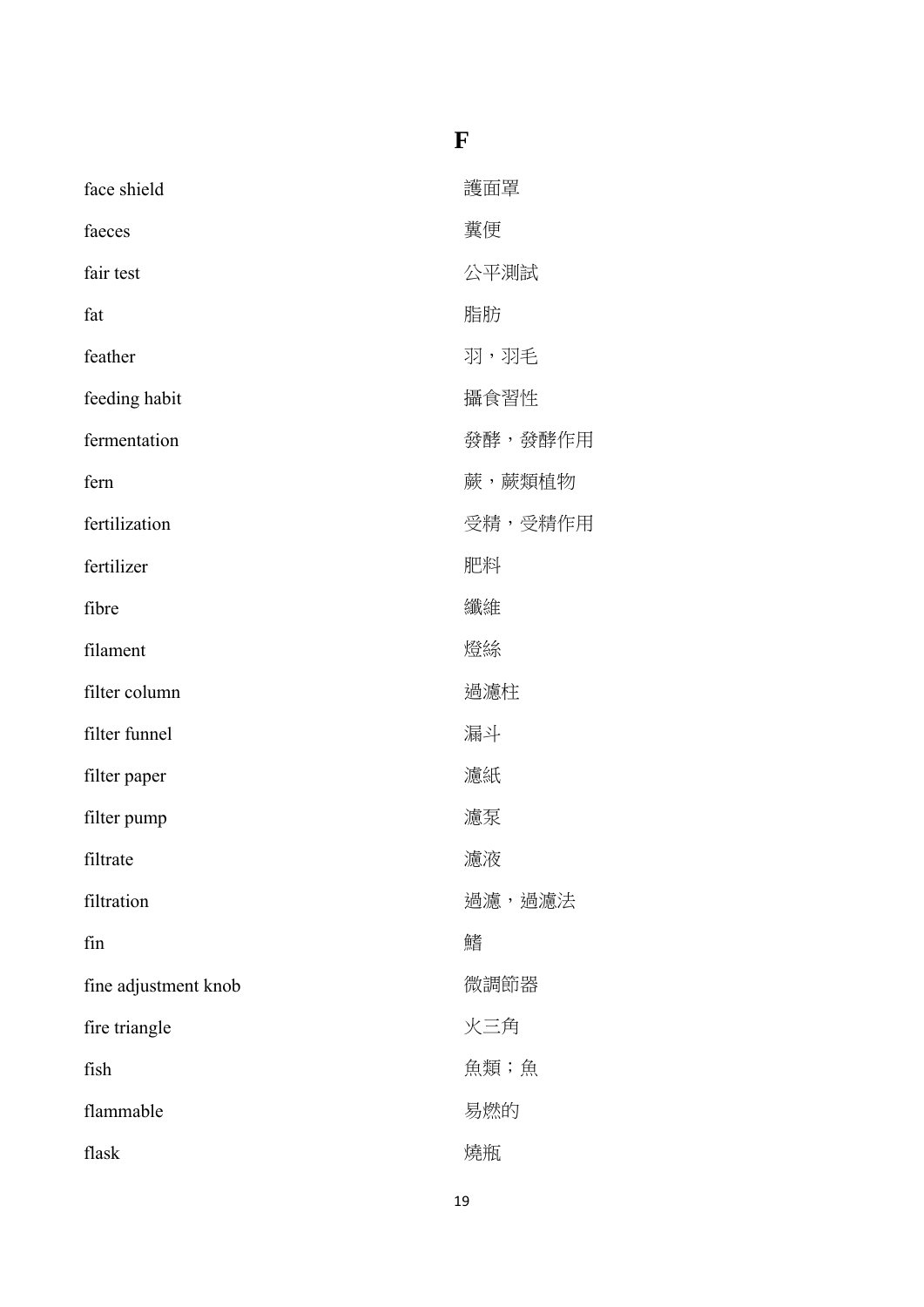| flowering plant         | 有花植物            |
|-------------------------|-----------------|
| fluid                   | 流體              |
| fluorescent lamp        | 熒光燈,光管          |
| fluorescent screen      | 熒光屏, 熒光幕        |
| fluoridation            | 加氟處理,食水加氟       |
| fluoride                | 氟化物             |
| focal length            | 焦距              |
| focus                   | 焦點;聚焦;對焦        |
| foetus                  | 胎兒,胎            |
| food chain              | 食物鏈             |
| food pyramid            | 食物金字塔           |
| food test               | 食物檢驗法           |
| food web                | 食物網             |
| force                   | 力               |
| forceps                 | 鑷子              |
| fossil                  | 化石              |
| fossil fuel             | 化石燃料            |
| fraction                | 餾份              |
| fractional distillation | 分餾,分餾法          |
| free-body diagram       | 孤立物體圖,自由體圖,隔離體圖 |
| freeze                  | 凝固;冷藏           |
| freezing point          | 凝固點,冰點          |
| frequency               | 頻率;頻數           |
| friction                | 摩擦力,摩擦          |
| frictionless motion     | 無摩擦運動           |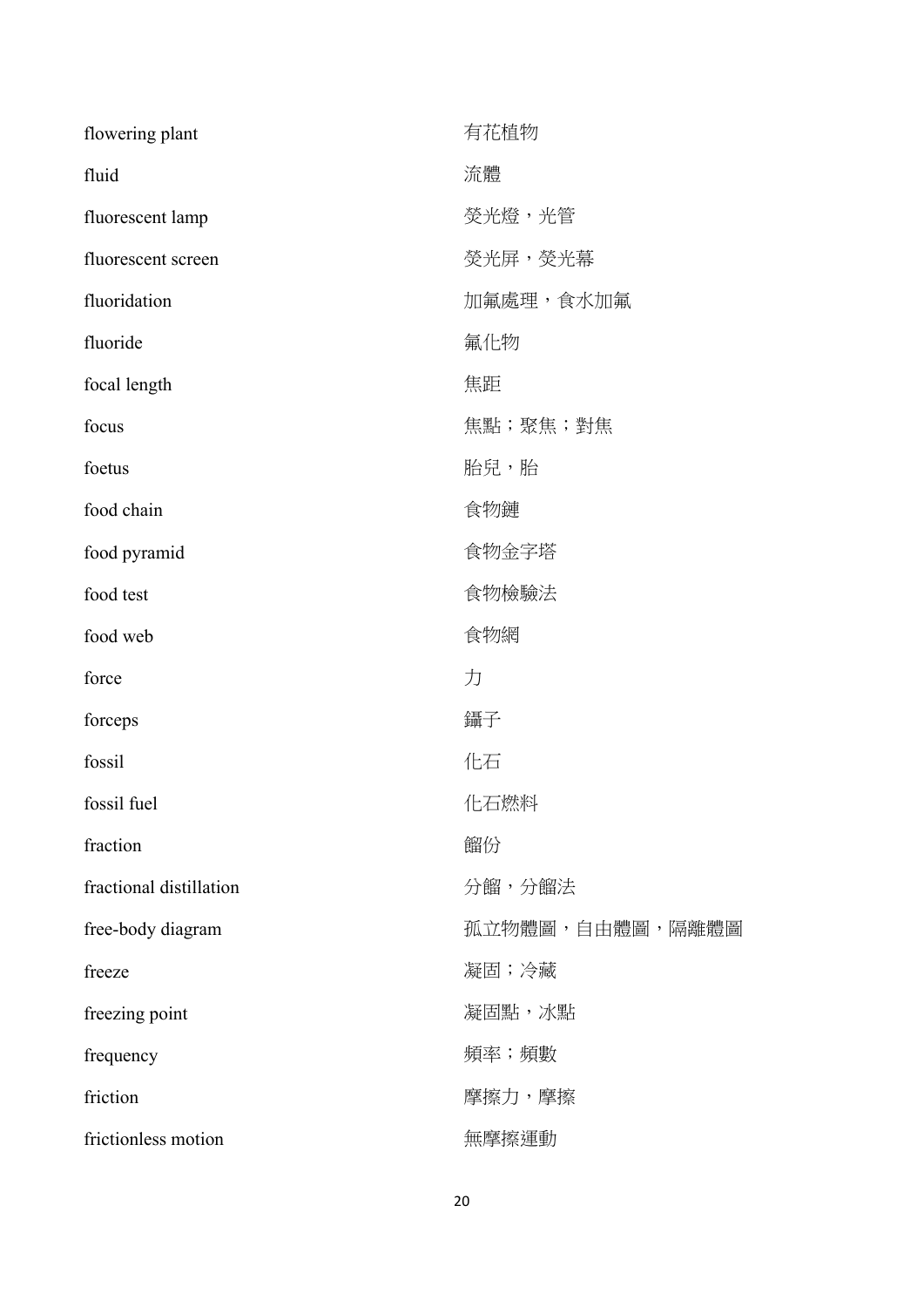| fuel           | 燃料             |
|----------------|----------------|
| fuel oil       | 燃油             |
| fume cupboard  | 煙櫥,通風櫥         |
| fungus [fungi] | 真菌,真菌類         |
| funnel         | 漏斗             |
| funnel stand   | 漏斗架            |
| fuse           | 保險絲            |
| fuse rating    | 保險絲額定值         |
| fusion         | 融合,併合;熔解,熔化,熔融 |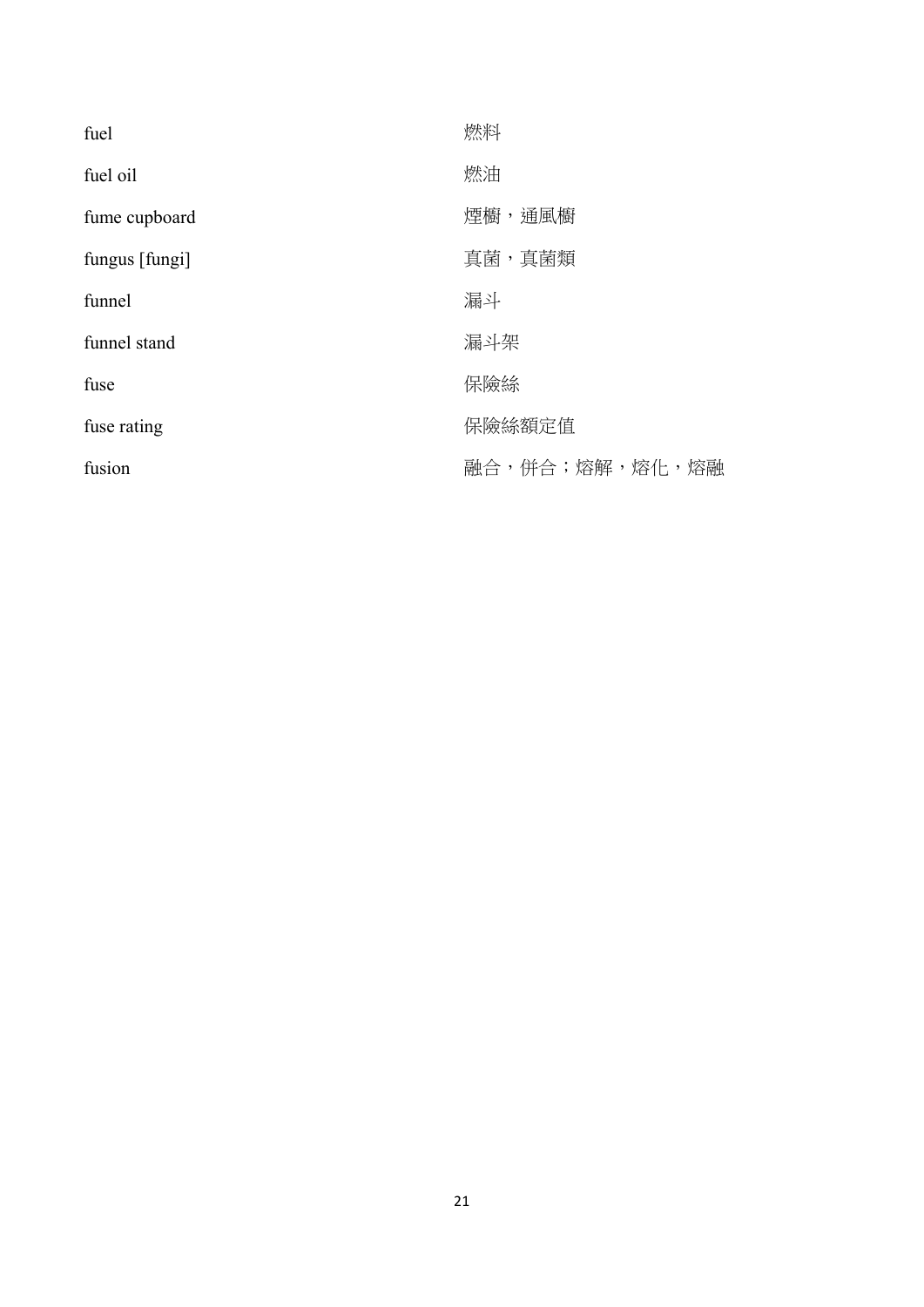## **G**

| galena              | 方鉛礦           |
|---------------------|---------------|
| gall bladder        | 膽囊            |
| gamma ray           | 伽瑪射線,γ射線      |
| gas                 | 氣,氣體          |
| gas jar             | 集氣瓶           |
| gas pressure        | 氣體壓強,氣壓       |
| gas exchange        | 氣體交換          |
| gastric juice       | 胃液            |
| G-clamp             | G 形鉗          |
| gel                 | 凝膠            |
| gene                | 基因            |
| generator           | 發電機           |
| genetic engineering | 遺傳工程,基因工程     |
| genetic material    | 遺傳物質          |
| genetic testing     | 遺傳測定; 遺傳疾病的檢測 |
| genetics            | 遺傳學           |
| germ                | 病菌            |
| germinate           | 萌芽,發芽,萌發      |
| gestation period    | 懷孕期,妊娠期       |
| gill                | 鰓             |
| gland               | 腺,腺體          |
| glass tubing        | 玻璃管           |
| glowing splint      | 有餘燼的木條,帶火星的木條 |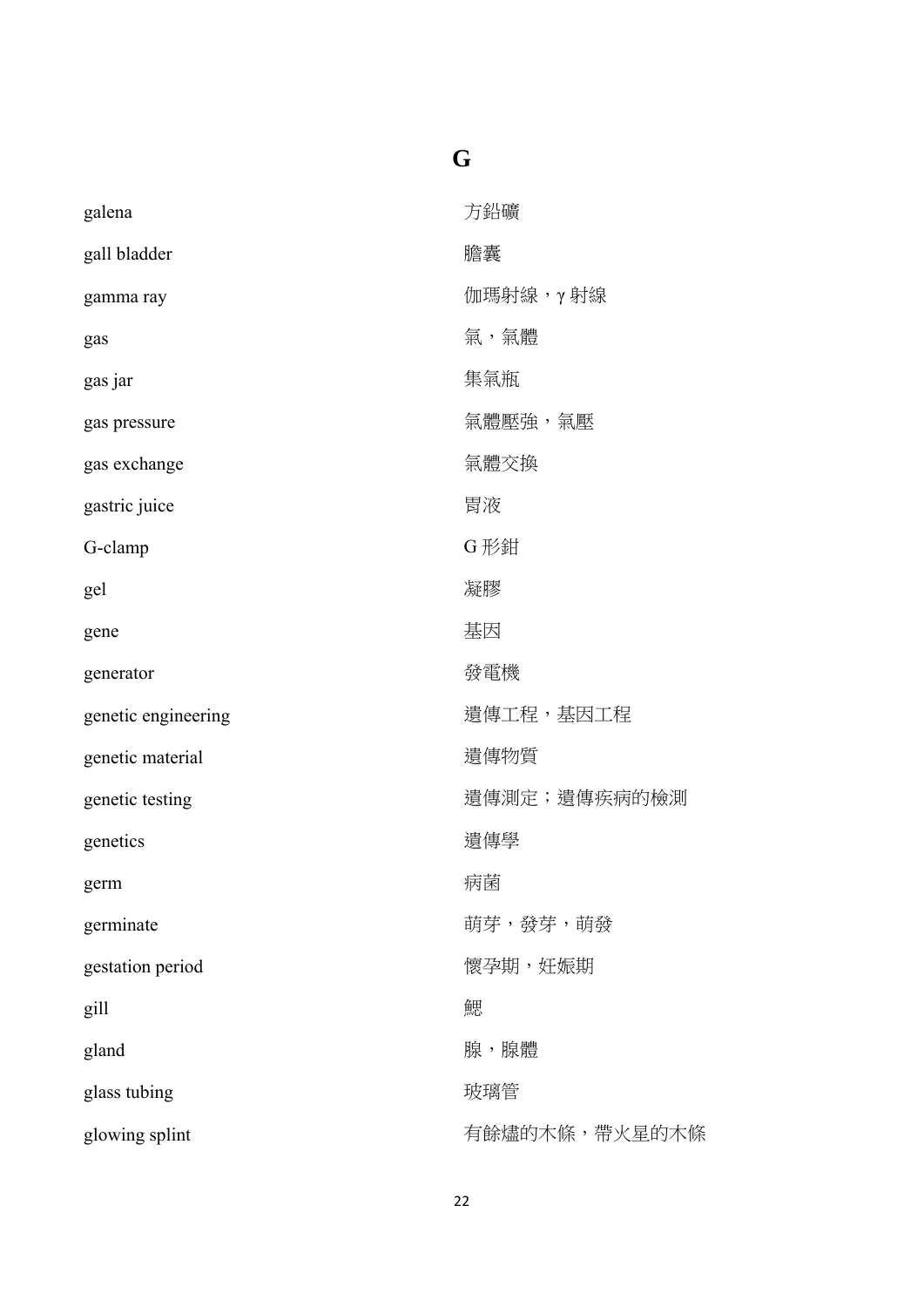| glucose             | 葡萄糖            |
|---------------------|----------------|
| glycerine           | 甘油             |
| glycerol            | 甘油             |
| global warming      | 全球暖化,全球變暖,全球增溫 |
| gold                | 金              |
| graduation          | 刻度             |
| gram                | 克              |
| granite             | 花崗岩            |
| graph               | 圖,線圖,圖表        |
| graphite            | 石墨             |
| gravel              | 砂礫,礫石          |
| gravitational force | 引力,重力          |
| gravity             | 重力             |
| greenhouse effect   | 溫室效應           |
| greenhouse          | 溫室             |
| ground              | 接地             |
| growth              | 生長             |
| gum                 | 齒齦             |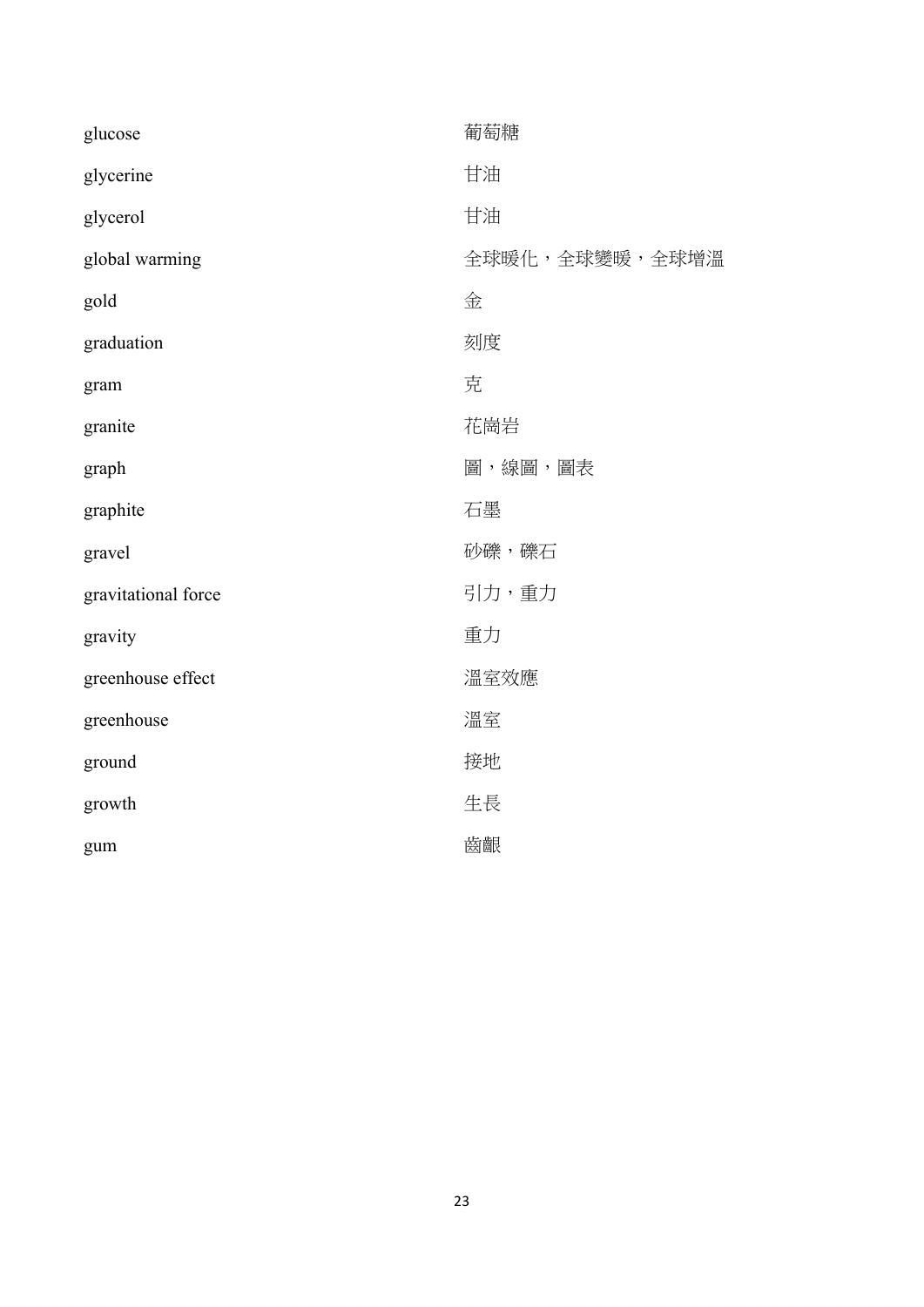#### **H**

| habitat              | 生境        |
|----------------------|-----------|
| haemetite            | 赤鐵礦       |
| haemoglobin          | 血紅蛋白,血紅素  |
| hair                 | 毛,毛髮      |
| hand lens            | 放大鏡       |
| hazard warning label | 危險警告標籤    |
| hearing              | 聽覺        |
| heart                | 心,心臟      |
| heart beat           | 心搏,心跳     |
| heart valve          | 心瓣,心臟瓣膜   |
| heartbeat rate       | 心搏率       |
| heat                 | 熱,熱量;加熱   |
| heat shield          | 隔熱罩       |
| heat transfer        | 熱傳遞,傳熱    |
| heater               | 發熱器,加熱器   |
| heating effect       | 熱效應       |
| heating element      | 發熱元件,加熱元件 |
| heavy oil            | 重油        |
| helium               | 氦         |
| herbivore            | 草食性動物     |
| herbivorous          | 草食性的      |
| heredity             | 遺傳        |
| heroin               | 海洛英       |
| hertz                | 赫茲,赫      |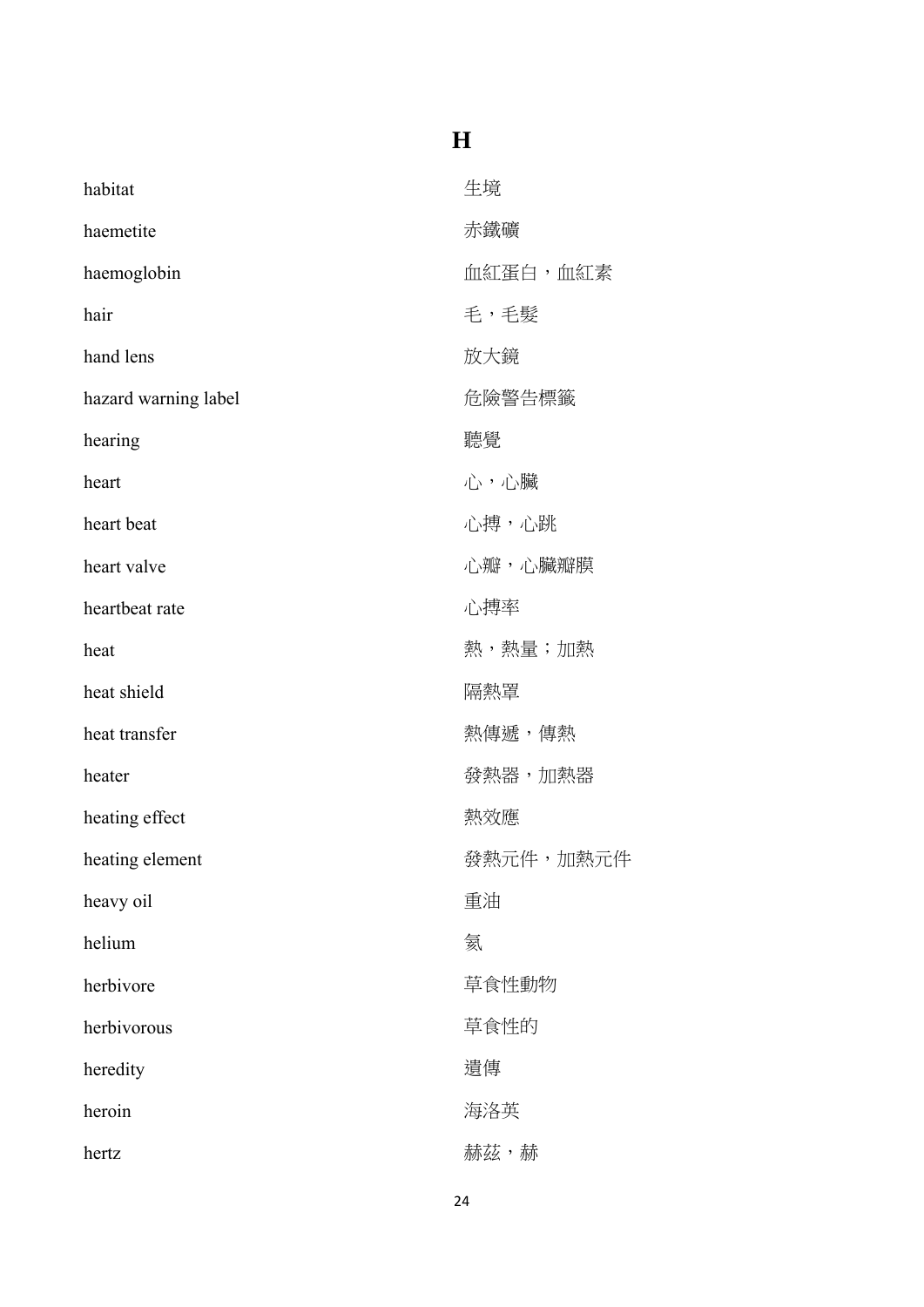| high-tension cable                 | 高壓電纜      |
|------------------------------------|-----------|
| histogram                          | 直方圖       |
| HIV (Human immunodeficiency virus) | 人類免疫力缺乏病毒 |
| hormone                            | 激素,荷爾蒙    |
| hour                               | 小時        |
| humidity                           | 濕度        |
| Hydrilla                           | 黑藻        |
| hydrocarbon                        | 碳氫化合物,烴   |
| hydrochloric acid                  | 氫氯酸,鹽酸    |
| hydroelectric power plant          | 水力發電站     |
| hydrogen                           | 氫         |
| hydrogen chloride                  | 氯化氫       |
| hydrogencarbonate indicator        | 碳酸氫鹽指示劑   |
| hydroxide                          | 氫氧化物      |
| hypothesis                         | 假說,假設     |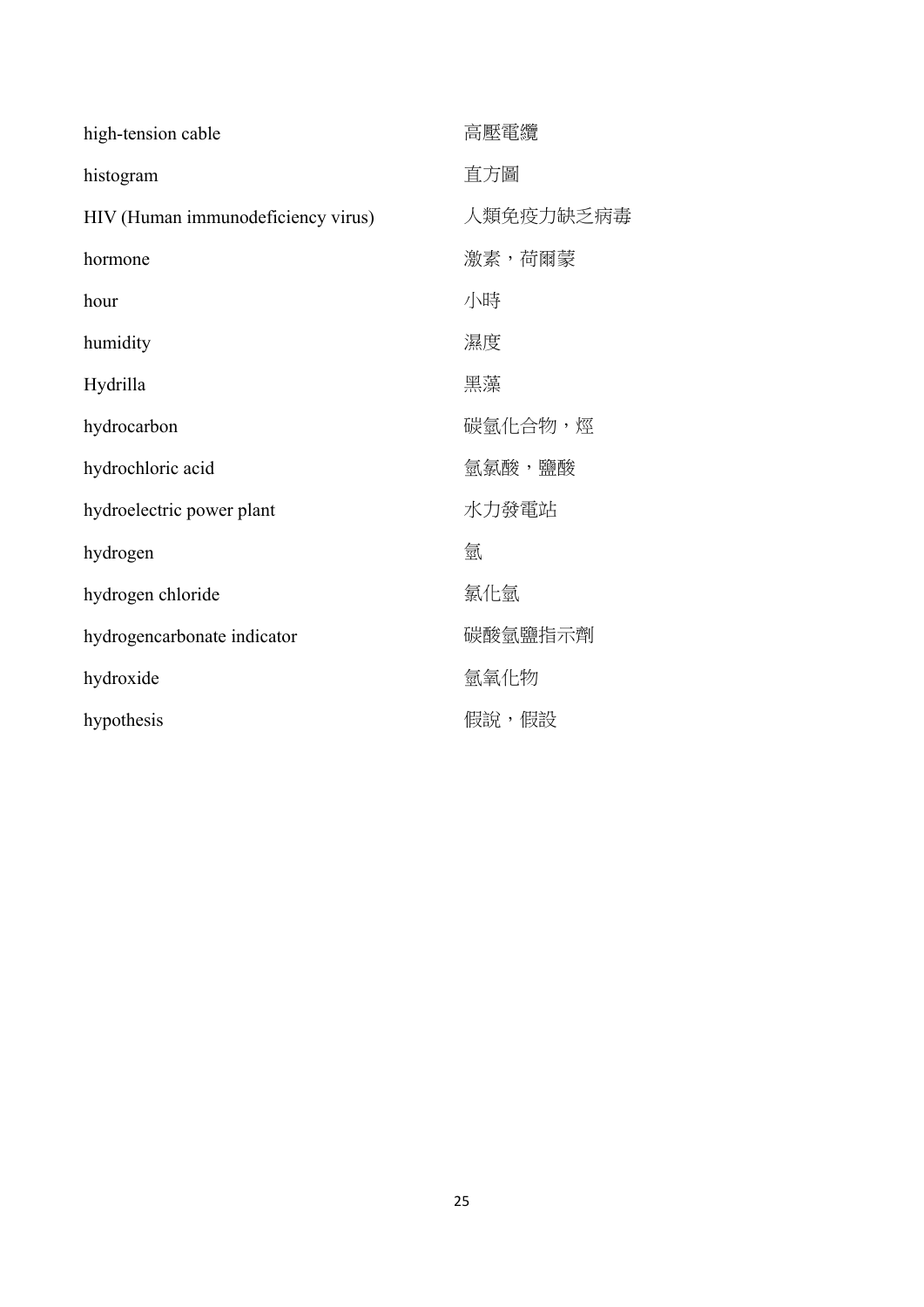**I** 

| identical twins        | 單卵雙生,同卵雙生   |
|------------------------|-------------|
| identification         | 識別,鑒定       |
| illusion               | 錯覺          |
| image                  | 像,影像        |
| image distance         | 像距          |
| immersion heater       | 浸沒式電熱器      |
| impermeable            | 不透的         |
| implantation           | 植入          |
| impurity               | 雜質          |
| in parallel            | 並聯          |
| in series              | 串聯          |
| in vitro fertilisation | 體外受精,體外人工受精 |
| incident ray           | 入射線         |
| incinerator            | 焚化爐         |
| incisor                | 門齒          |
| incubator              | 恆溫箱;培養箱     |
| indicator              | 指示劑         |
| indigestion            | 消化不良        |
| inert gas              | 惰性氣體        |
| inertia                | 慣性,慣量       |
| infectious disease     | 傳染病,傳染性疾病   |
| inflammability         | 易燃性         |
| inflammable            | 易燃的         |
| influenza              | 流行性感冒       |
|                        |             |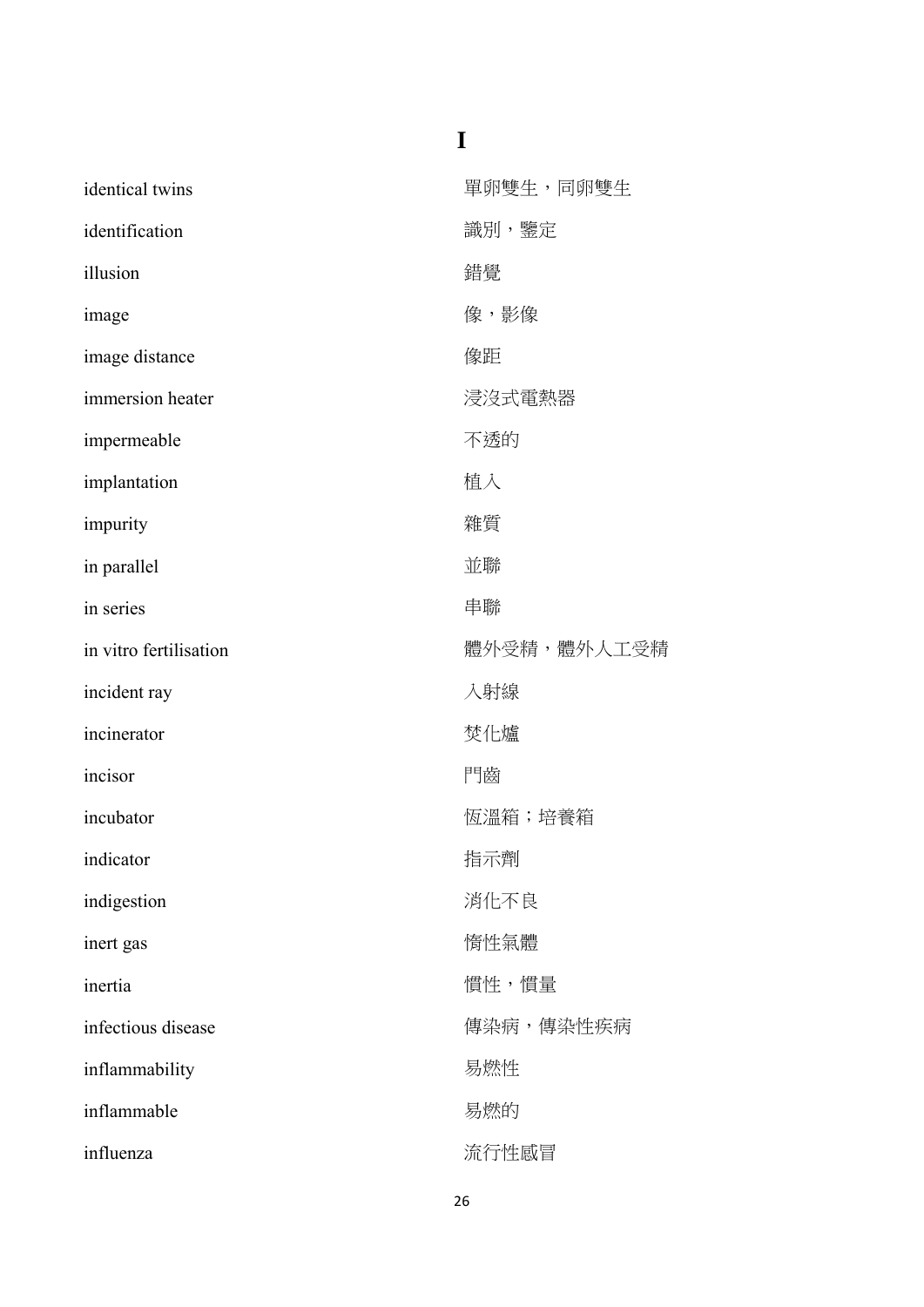| infrared detector                 | 紅外線探測器   |
|-----------------------------------|----------|
| infrared radiation (IR radiation) | 紅外輻射,紅外線 |
| inhalation                        | 吸氣       |
| insecticide                       | 殺蟲劑      |
| insoluble                         | 不可溶的,不溶的 |
| instrument                        | 儀器       |
| insulation                        | 絕緣       |
| insulator                         | 絕緣體      |
| intercostal muscle                | 肋間肌      |
| intercourse                       | 交配,性交,交合 |
| interface                         | 介面       |
| internal fertilization            | 體內受精     |
| intestine                         | 腸        |
| invertebrate                      | 無脊椎動物    |
| inverted                          | 倒立的,倒置的  |
| iodine                            | 碘        |
| ion                               | 離子       |
| iris                              | 虹膜,可變光闌  |
| iron                              | 鐵;熨斗     |
| iron core                         | 鐵心       |
| iron filings                      | 鐵粉       |
| iron rust                         | 鐵銹       |
| iron sulphate                     | 硫酸鐵      |
| iron sulphide                     | 硫化鐵      |
| irradiation                       | 輻照       |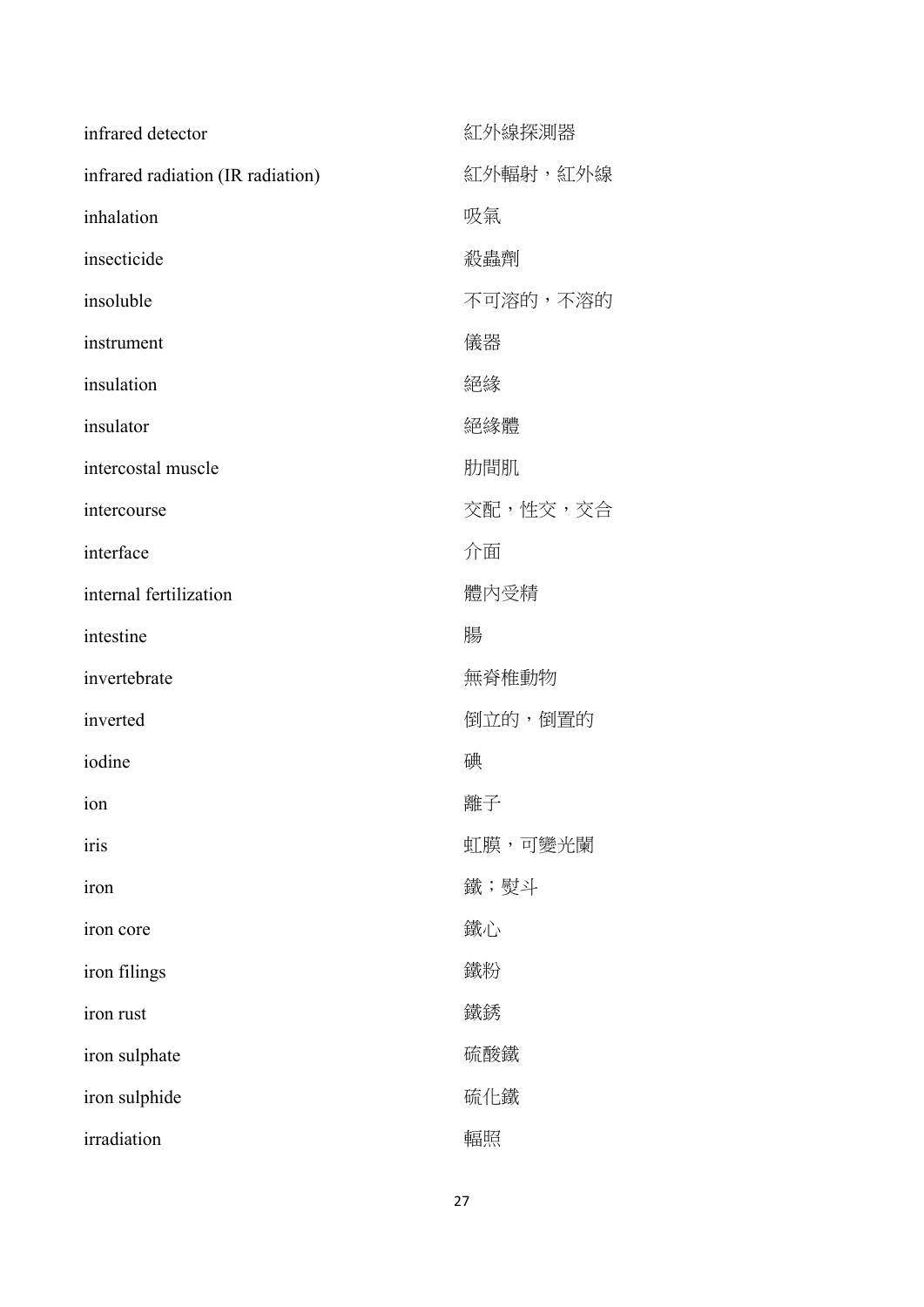Ishihara chart <br>
The contraction of the contraction of the contraction of the contraction of the contraction of the contraction of the contraction of the contraction of the contraction of the contraction of the contractio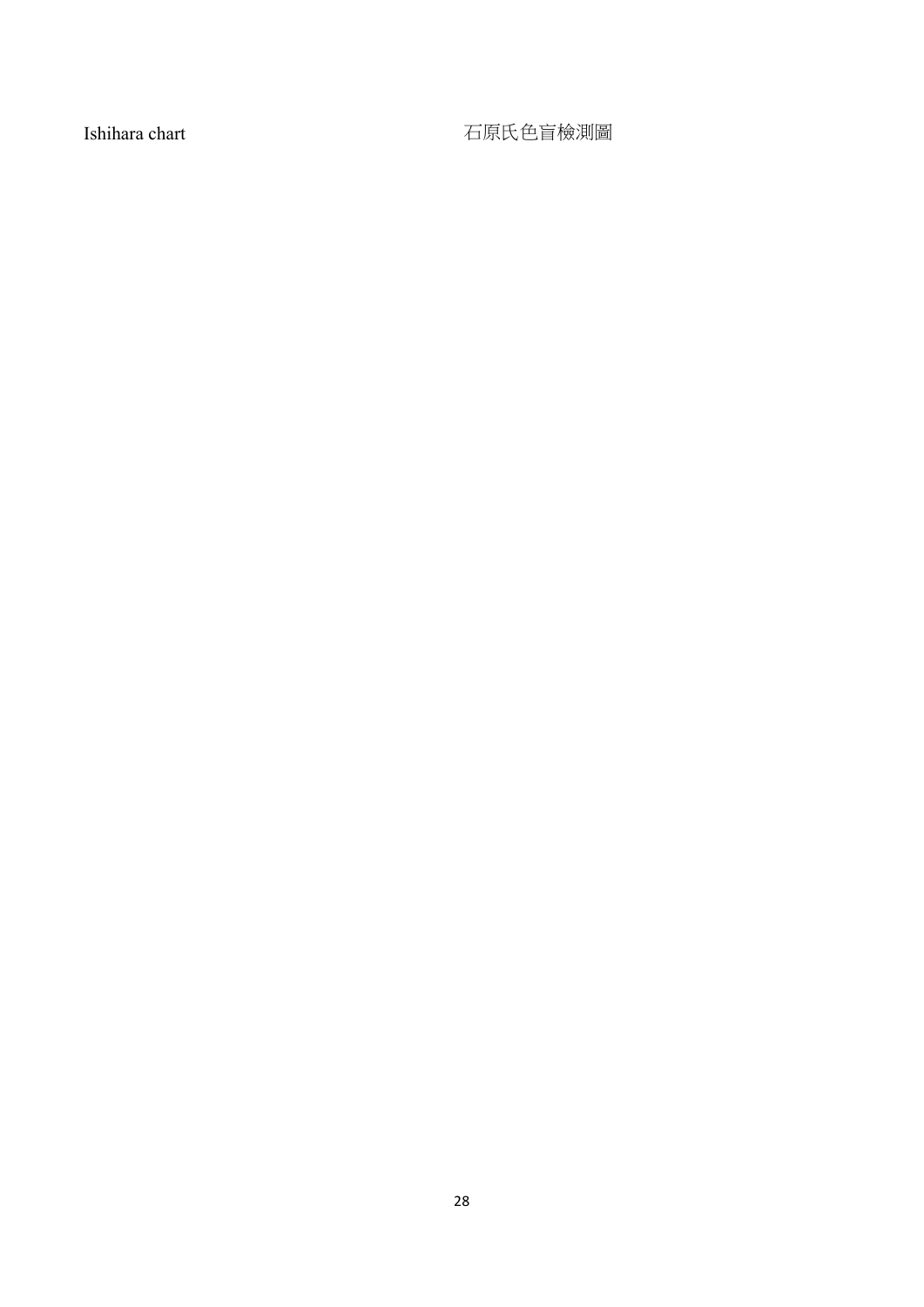|            | J   |
|------------|-----|
| jaw        | 顎   |
| joint      | 關節  |
| joule      | 焦耳  |
| joulemeter | 焦耳計 |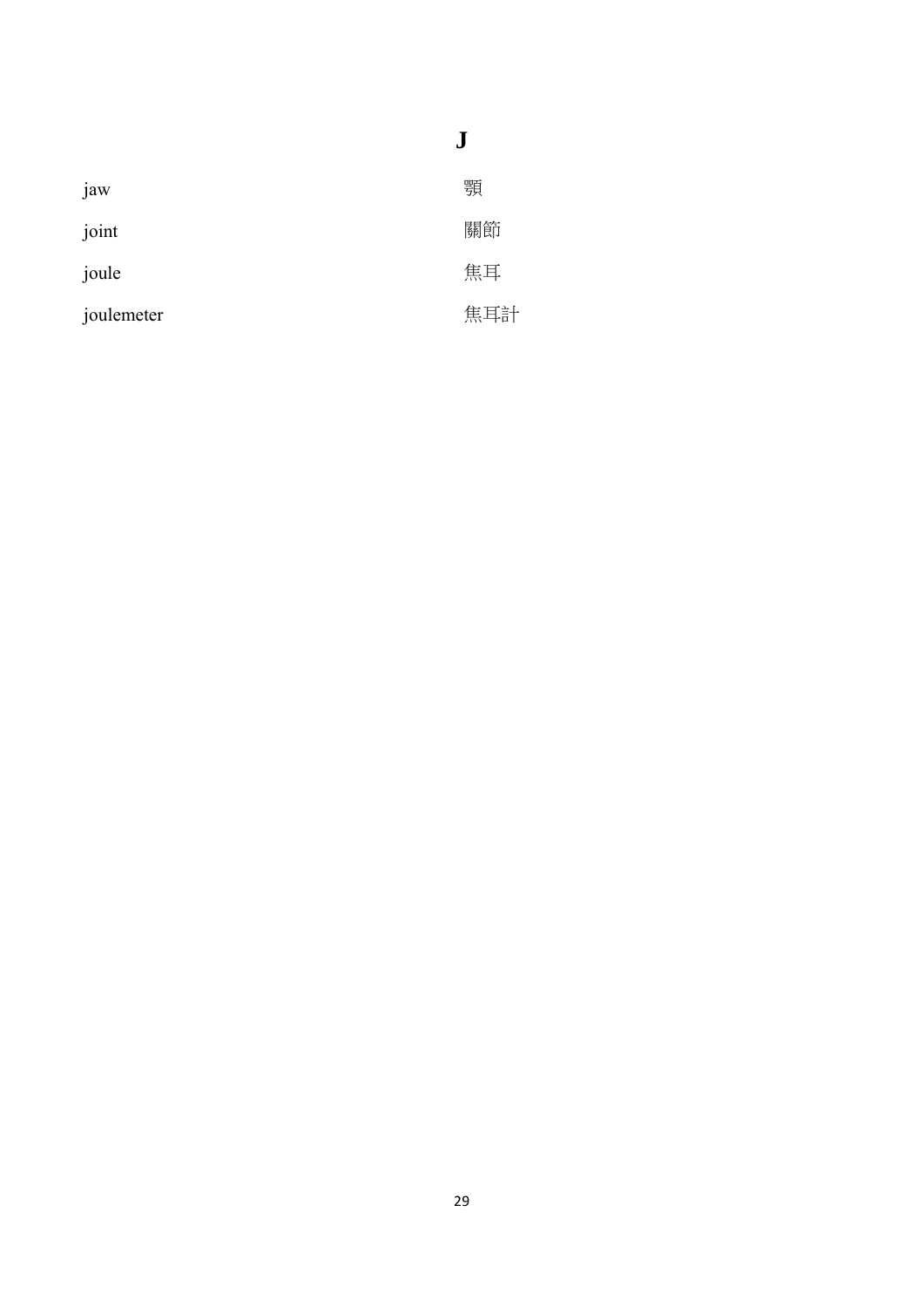#### **K**

| karat                | 開              |
|----------------------|----------------|
| kerosene             | 火水,煤油          |
| key                  | 檢索表;索引;圖例      |
| kidney               | 腎, 腎臟          |
| kilocalorie          | 千卡             |
| kilogram             | 千克,公斤          |
| kilojoule            | 千焦耳            |
| kilometre            | 千米,公里          |
| kilowatt             | 千瓦特,千瓦         |
| kilowatt-hour        | 千瓦小時,千瓦時       |
| kilowatt-hour meter  | 電錶,千瓦時計        |
| kinetic energy       | 動能             |
| kinetic theory model | 粒子運動模擬器;粒子運動模型 |
| krypton              | 氪              |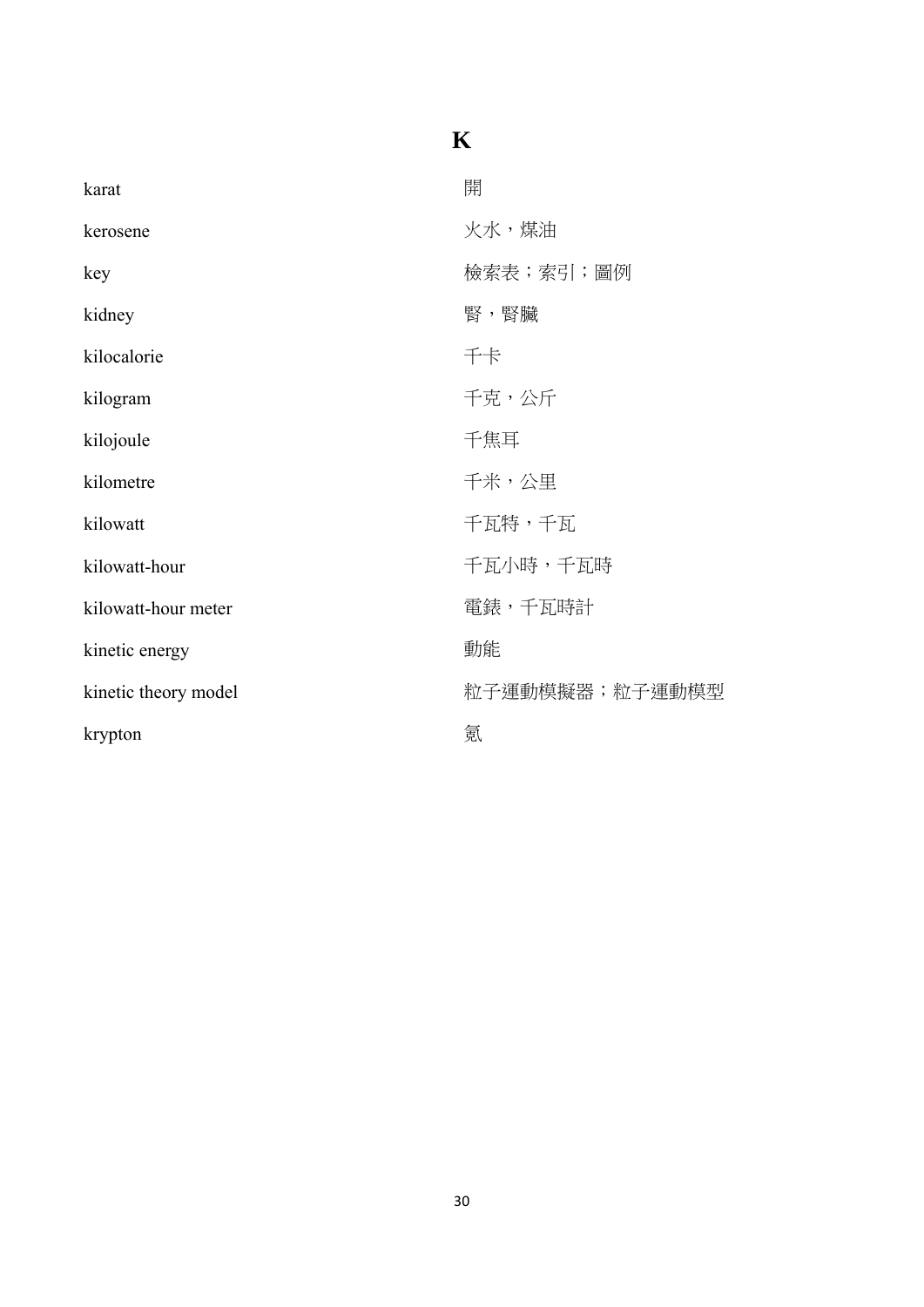#### **L**

| laboratory                 | 實驗室       |
|----------------------------|-----------|
| lacquer                    | 光漆,亮漆     |
| large intestine            | 大腸        |
| larynx                     | 喉         |
| laser                      | 激光        |
| lateral inversion          | 橫向倒置      |
| law                        | 定律        |
| law of reflection          | 反射定律      |
| lead                       | 鉛         |
| lead nitrate               | 硝酸鉛       |
| lead oxide                 | 氧化鉛       |
| lead sulphide              | 硫化鉛       |
| leaf stalk                 | 葉柄        |
| LED (light-emitting diode) | 發光二極管     |
| lens                       | 透鏡;晶體,晶狀體 |
| lever balance              | 槓桿天平      |
| light beam                 | 光束,光柱     |
| light energy               | 光能        |
| light ray                  | 光線        |
| light source               | 光源        |
| light-dependent resistor   | 光敏電阻器     |
| lightning                  | 閃電        |
| lightning conductor        | 避雷針       |
| light-sensitive cell       | 感光細胞      |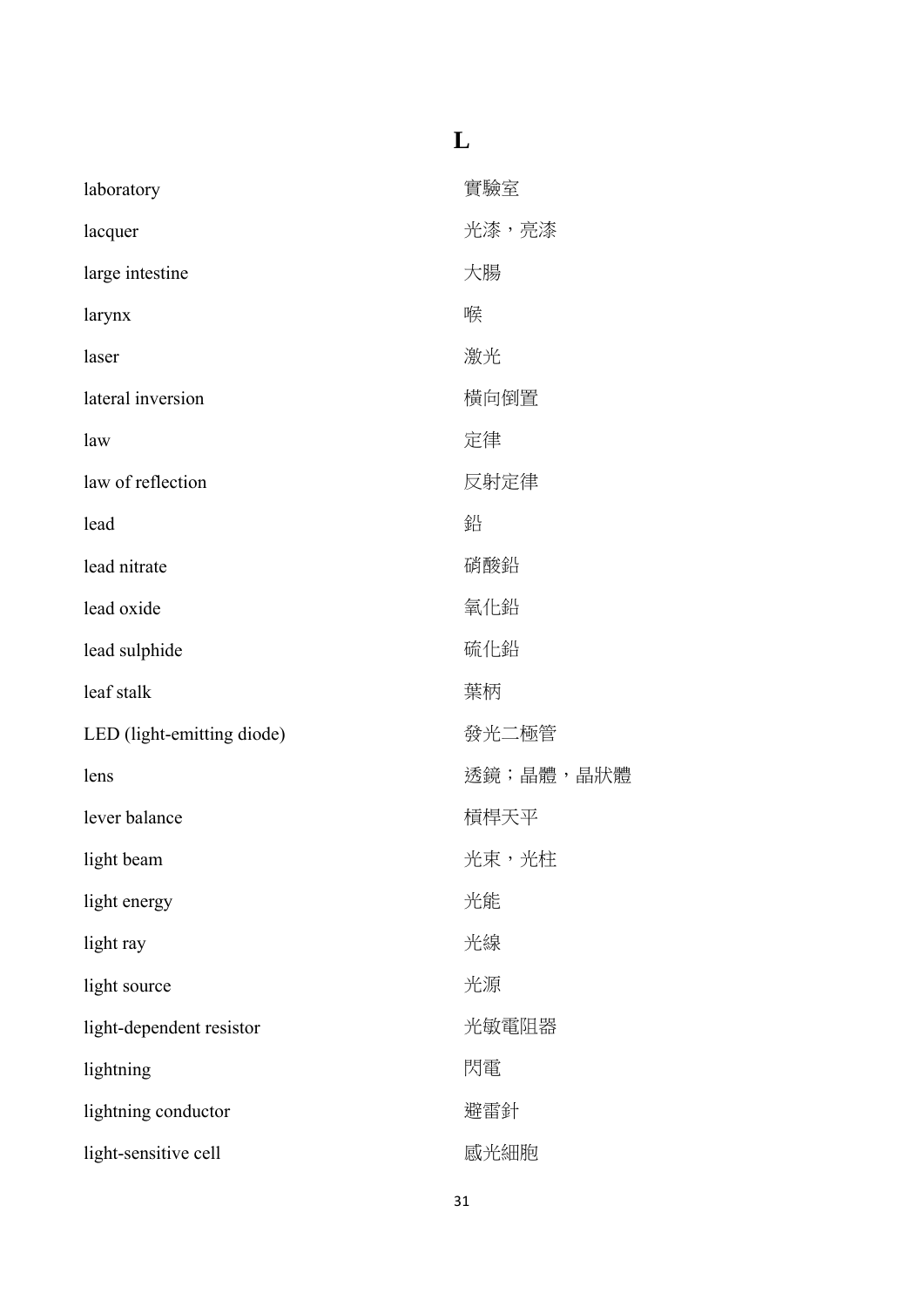| light-sensitive resistor           | 光敏電阻器       |
|------------------------------------|-------------|
| limb                               | 肢           |
| lime                               | 石灰          |
| lime water                         | 石灰水         |
| limestone                          | 石灰石         |
| lipid                              | 脂質,脂類       |
| liquid                             | 液體          |
| litmus paper                       | 石蕊試紙        |
| litre                              | 升,公升        |
| live                               | 活線,火線;載電,有電 |
| liver                              | 肝,肝臟        |
| living specimen                    | 活標本,活的生物標本  |
| living thing                       | 生物          |
| load                               | 負荷          |
|                                    |             |
| long sight                         | 遠視          |
| loudspeaker                        | 揚聲器         |
| low voltage                        | 低電壓         |
| low voltage power supply           | 低壓電源        |
| LPG (liquefied petroleum gas)      | 石油氣,液化石油氣   |
| LSD (D-lysergic acid diethylamide) | 迷幻藥,麥角酰二乙胺  |
| lubrication                        | 潤滑          |
| lung                               | 肺,肺臟        |
| lung circulation                   | 肺循環         |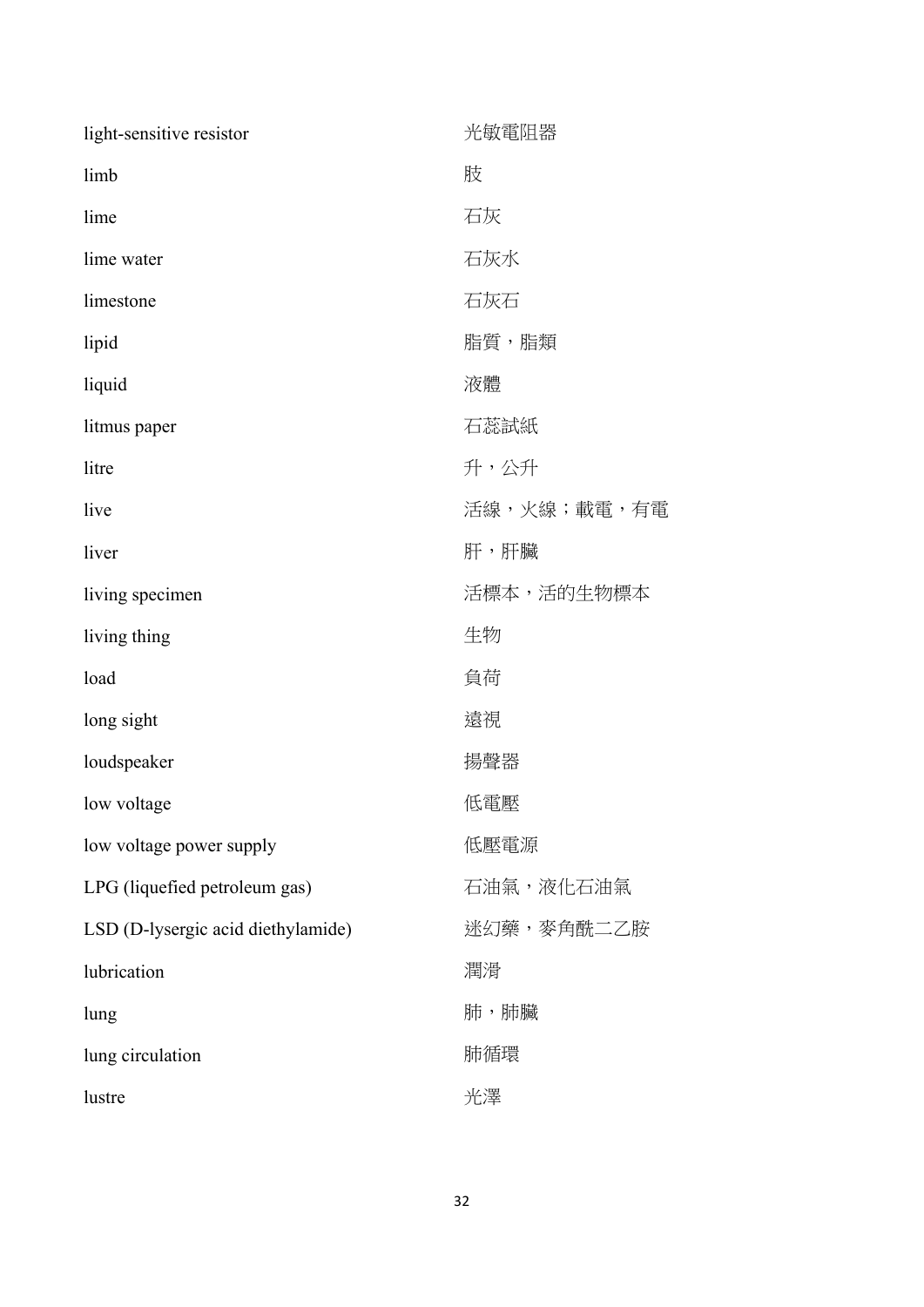#### **M**

| macromolecule         | 巨大分子,大分子  |
|-----------------------|-----------|
| Magdeburg hemispheres | 馬登堡半球     |
| magnesium             | 鎂         |
| magnesium chloride    | 氯化鎂       |
| magnet                | 磁鐵,磁體     |
| magnetic effect       | 磁效應       |
| magnetic field        | 磁場        |
| magnetic material     | 磁性物質,磁性材料 |
| magnetize             | 磁化        |
| magnification         | 放大,放大率    |
| magnifying glass      | 放大鏡       |
| main switch           | 總掣        |
| mains electricity     | 市電        |
| mains supply          | 市電電源      |
| mains voltage         | 市電電壓      |
| malleability          | 展性,鍛性     |
| malleable             | 可展的,可鍛的   |
| malnutrition          | 營養不良      |
| maltose               | 麥芽糖       |
| mammal                | 哺乳動物,哺乳類  |
| mammary gland         | 乳腺        |
| marble                | 大理石;彈珠    |
| mass                  | 質量        |
| mass number           | 質量數       |

33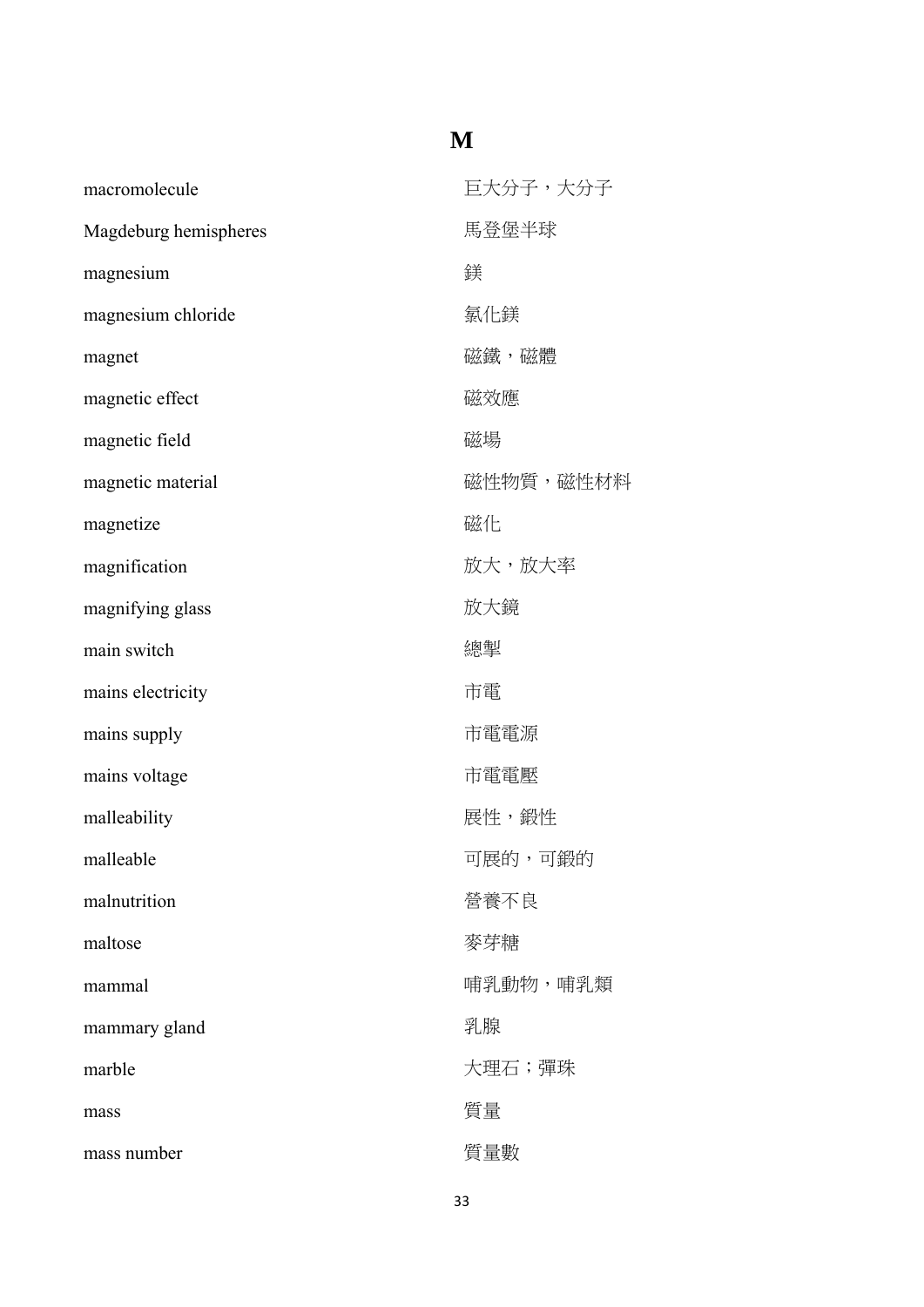| mating               | 交配           |
|----------------------|--------------|
| matter               | 物質           |
| measurement          | 量度,測量        |
| measuring cylinder   | 量筒           |
| mechanical digestion | 機械消化         |
| mechanical energy    | 機械能          |
| mechanism            | 機制,機理        |
| medium               | 介質;中值        |
| medulla              | 髓, 髓質        |
| medulla oblongata    | 延髓,延腦        |
| melt                 | 熔化,熔融,熔解     |
| melting point        | 熔點           |
| meniscus             | 彎液面,彎月面      |
| menstrual cycle      | 月經週期         |
| menstruation         | 月經           |
| mercury              | 水銀,汞         |
| mercury cell         | 水銀電池,汞電池     |
| mercury chloride     | 氯化汞          |
| metabolism           | 新陳代謝,代謝,代謝作用 |
| metabolite           | 代謝物          |
| metal                | 金屬           |
| methane              | 甲烷           |
| methylated spirit    | 加甲醇酒精        |
| methylene blue       | 亞甲藍          |
| metre                | 米,公尺         |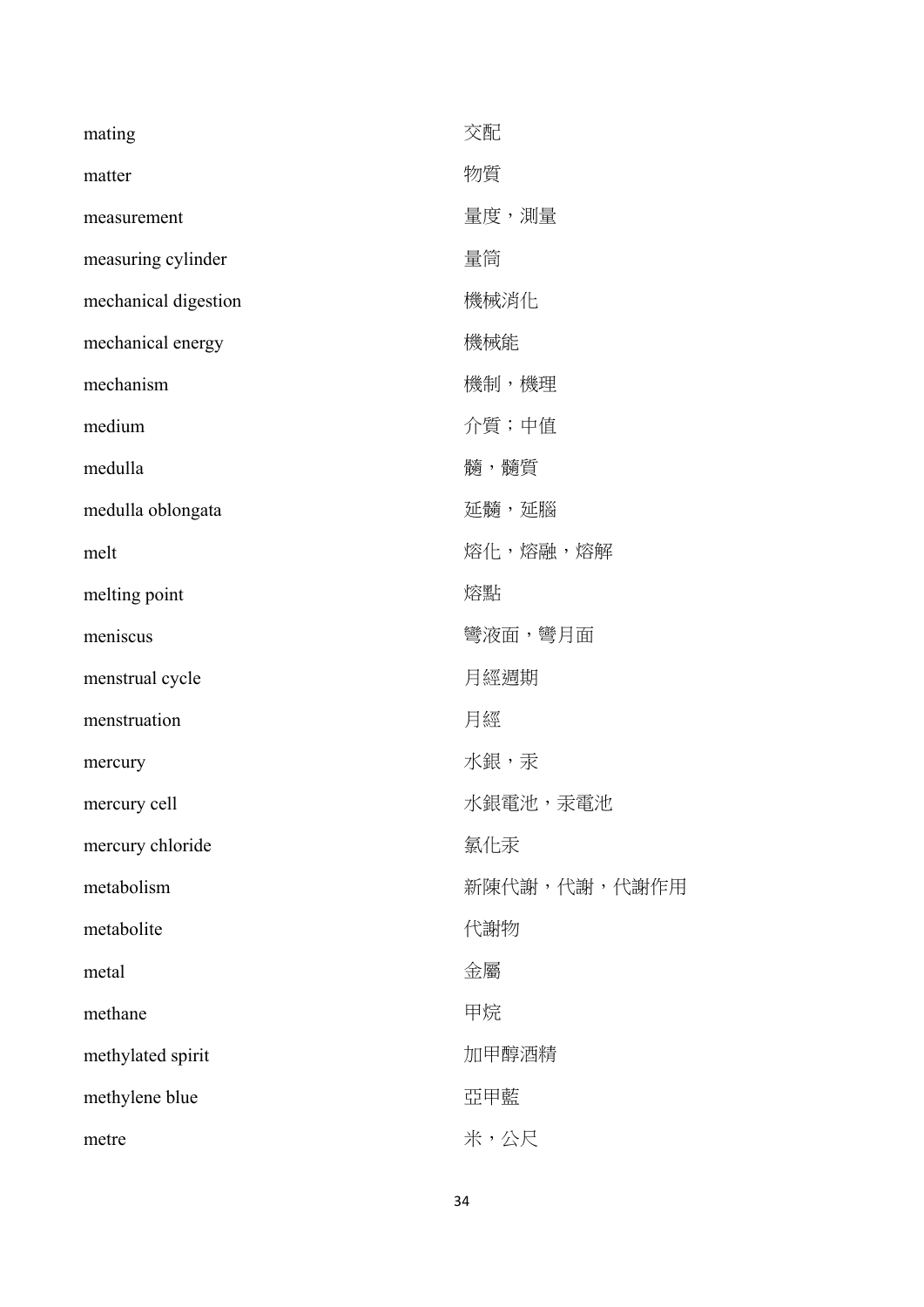| metre rule        | 米尺        |
|-------------------|-----------|
| microammeter      | 微安培計,微安計  |
| microampere       | 微安培,微安    |
| microbe           | 微生物       |
| microorganism     | 微生物       |
| microphone        | 傳聲器       |
| microscope        | 顯微鏡       |
| microscopic slide | 載玻片       |
| microwave         | 微波        |
| micro-gravity     | 微重力       |
| milk of magnesia  | 鎂奶,鎂乳,鎂氧乳 |
| milk teeth        | 乳齒        |
| milky             | 乳濁的       |
| milliammeter      | 毫安培計,毫安計  |
| milliampere       | 毫安培,毫安    |
| millilitre        | 毫升        |
| millimetre        | 毫米        |
| mineral           | 礦物,礦物質    |
| mineral salt      | 礦物鹽       |
| minute            | 分,分鐘      |
| mixture           | 混合物       |
| model             | 模型        |
| module            | 組件        |
| molar             | 臼齒        |
| molecule          | 分子        |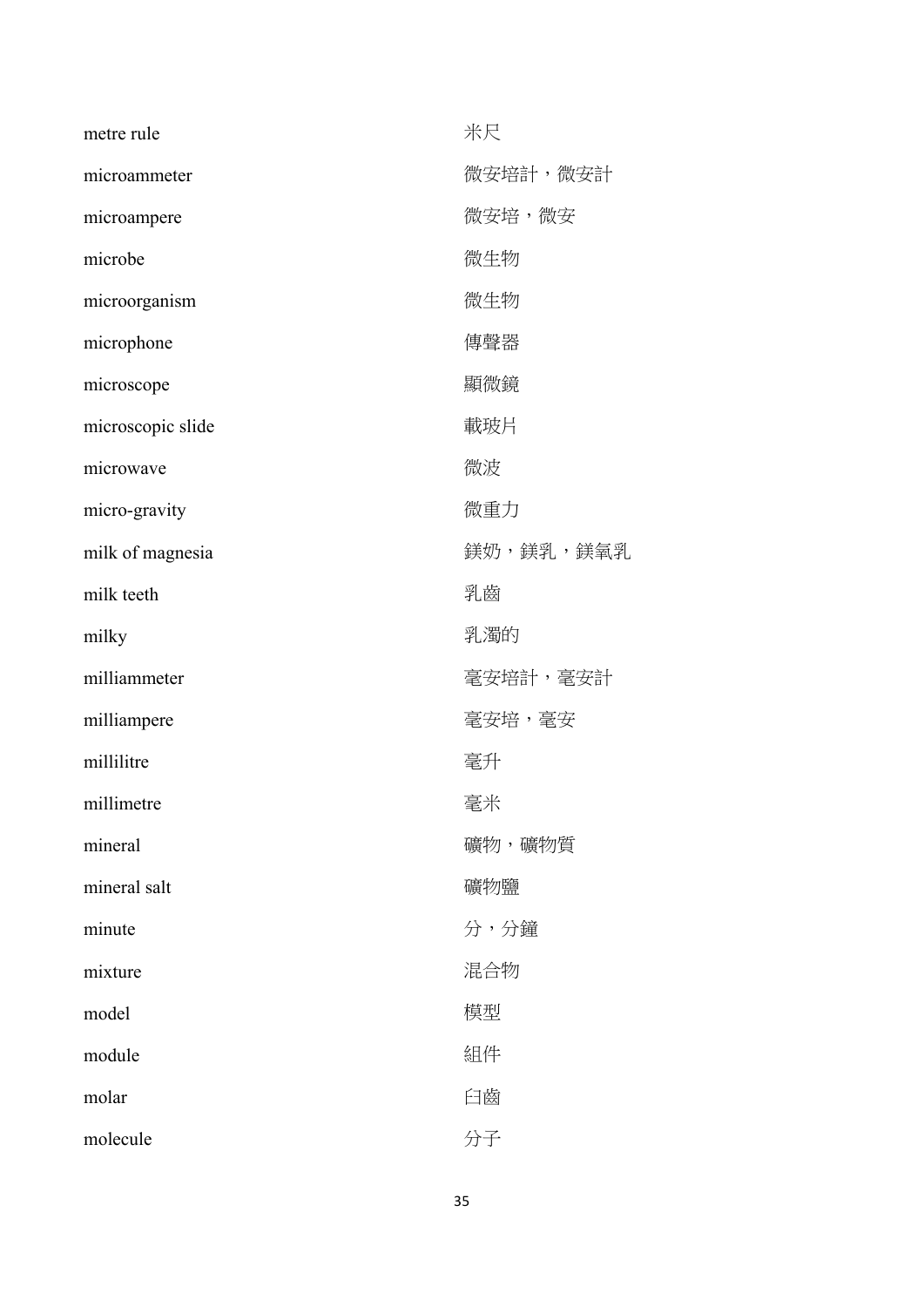| molten                     | 熔融的          |
|----------------------------|--------------|
| morphine                   | 嗎啡           |
| mortar and pestle          | 研缽和研杵        |
| moss                       | 蘚,蘚類植物       |
| motion                     | 運動           |
| mould                      | 鑄模,模;黴,黴菌    |
| mouth cavity               | 口腔           |
| movement                   | 運動,移動        |
| moving-coil galvanometer   | 動圈式電流計,圈轉電流計 |
| MSG (monosodium glutamate) | 味精,穀氨酸鈉      |
| mucus                      | 黏液           |
| multicellular              | 多細胞的         |
| multimeter                 | 萬用電錶         |
| muscle                     | 肌肉,肌         |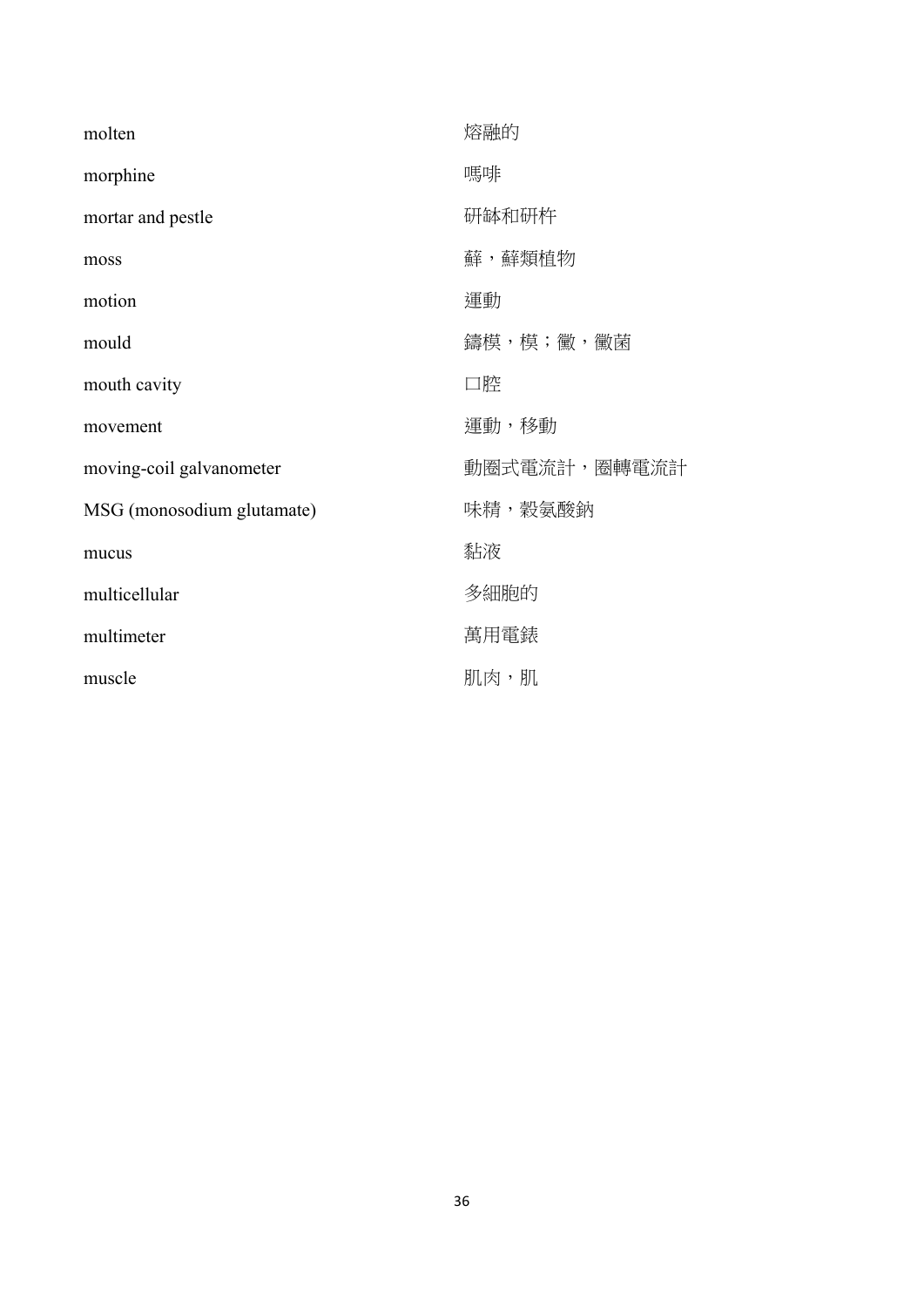| naphtha             | 石腦油             |
|---------------------|-----------------|
| Nature              | 大自然             |
| nature              | 本質,性質;自然界       |
| negative charge     | 負電荷             |
| negative pole       | 負極              |
| negative terminal   | 負端鈕,負接線柱        |
| neon                | 氖               |
| nerve               | 神經              |
| neutral             | 中性;中線           |
| neutralization      | 中和作用            |
| neutron             | 中子              |
| newton              | 牛頓              |
| nichrome wire       | 鎳鉻線,鎳鉻合金線       |
| nickel              | 鎳               |
| nicotine            | 尼古丁,菸鹼          |
| nitric acid         | 硝酸              |
| nitrogen            | 氦               |
| nitrogen dioxide    | 二氧化氮            |
| nocturnal emission  | 夢遺,遺精,夜間遺精      |
| noise               | 噪音              |
| non-aqueous solvent | 非水溶劑            |
| non-flowering plant | 無花植物            |
| non-identical twins | 異卵雙生,非同卵雙生,二卵雙生 |
| non-living thing    | 非生物             |

#### **N**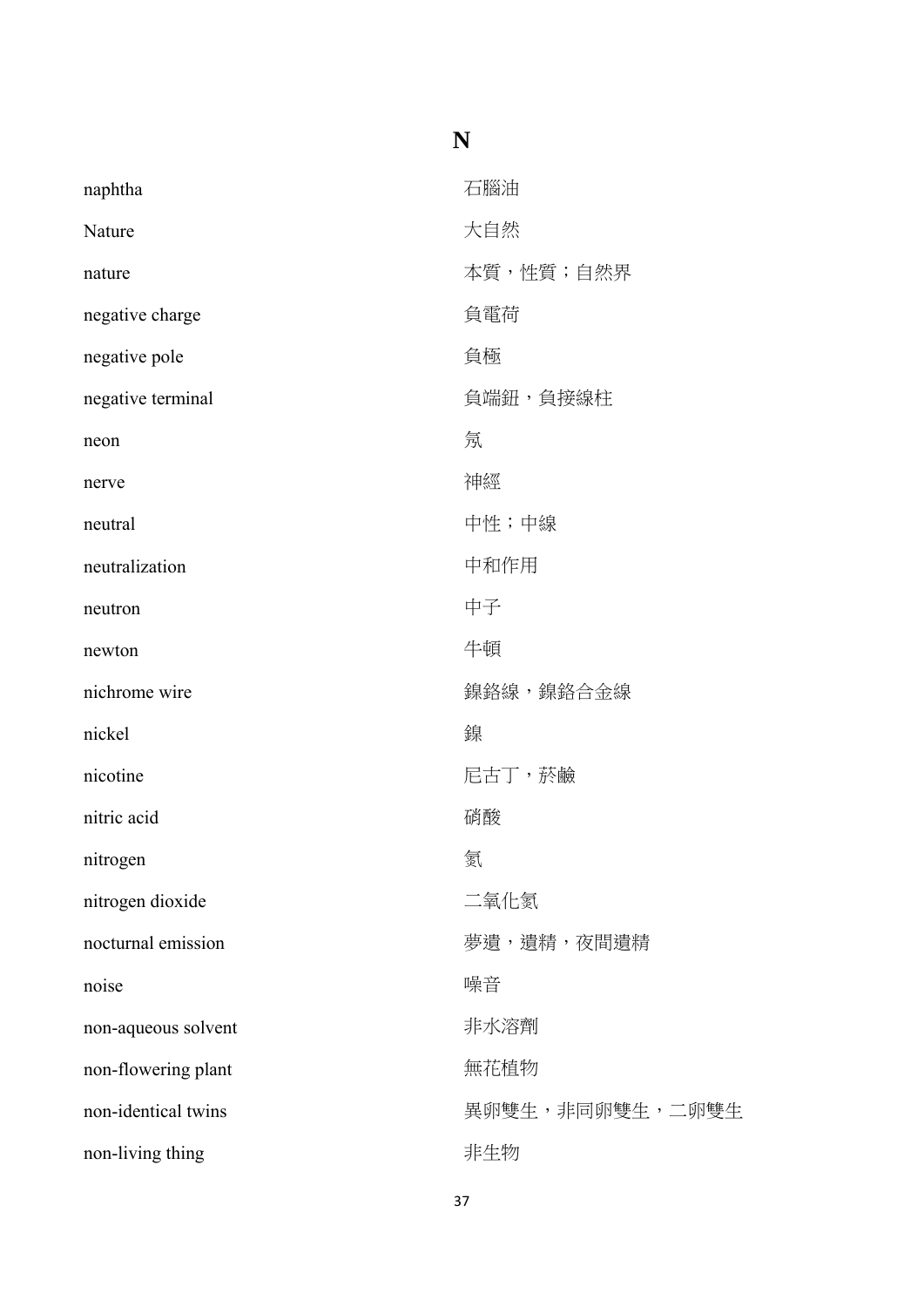| non-metal                      | 非金屬          |
|--------------------------------|--------------|
| non-renewable source of energy | 非再生能源        |
| non-uniform motion             | 非勻速運動        |
| non-vascular plant             | 非維管植物,非維管束植物 |
| normal                         | 法線           |
| nose                           | 鼻            |
| nostril                        | 鼻孔           |
| nuclear energy                 | 核能           |
| nuclear power plant            | 核電廠          |
| nucleus [nuclei]               | 細胞核;原子核      |
| nutrient                       | 營養素,養料,養分    |
| nutrition                      | 營養,營養作用      |
| nylon                          | 尼龍           |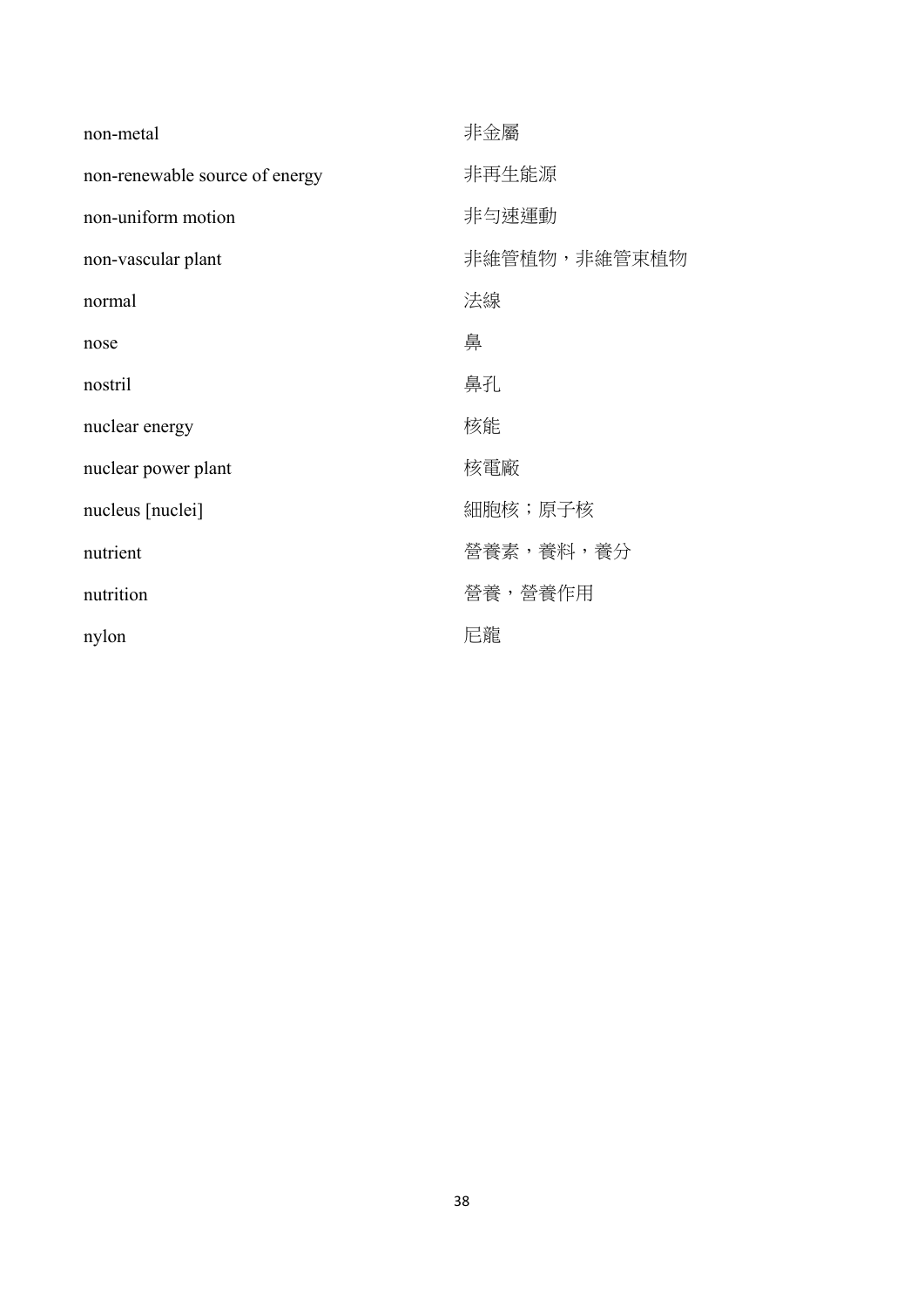#### **O**

| obesity            | 肥胖症,過度肥胖   |
|--------------------|------------|
| object             | 物體,物       |
| object distance    | 物距         |
| objective          | 物鏡,接物鏡     |
| oesophagus         | 食道         |
| offspring          | 後代,子裔      |
| ohm                | 歐姆         |
| omnivore           | 雜食性動物      |
| omnivorous         | 雜食性的       |
| opaque             | 不透明的       |
| open circuit       | 斷路         |
| optic nerve        | 視神經        |
| optical fibre      | 光纖,光導纖維    |
| optical illusion   | 視錯覺        |
| optical instrument | 光學儀器       |
| ore                | 礦石,礦       |
| organ              | 器官         |
| organic compound   | 有機化合物      |
| organic farming    | 有機耕種       |
| organic solvent    | 有機溶劑       |
| organism           | 生物,有機體     |
| ovary              | 卵巢         |
| oven               | 焗爐,烘箱      |
| overgraze          | 過度放牧,無限制放牧 |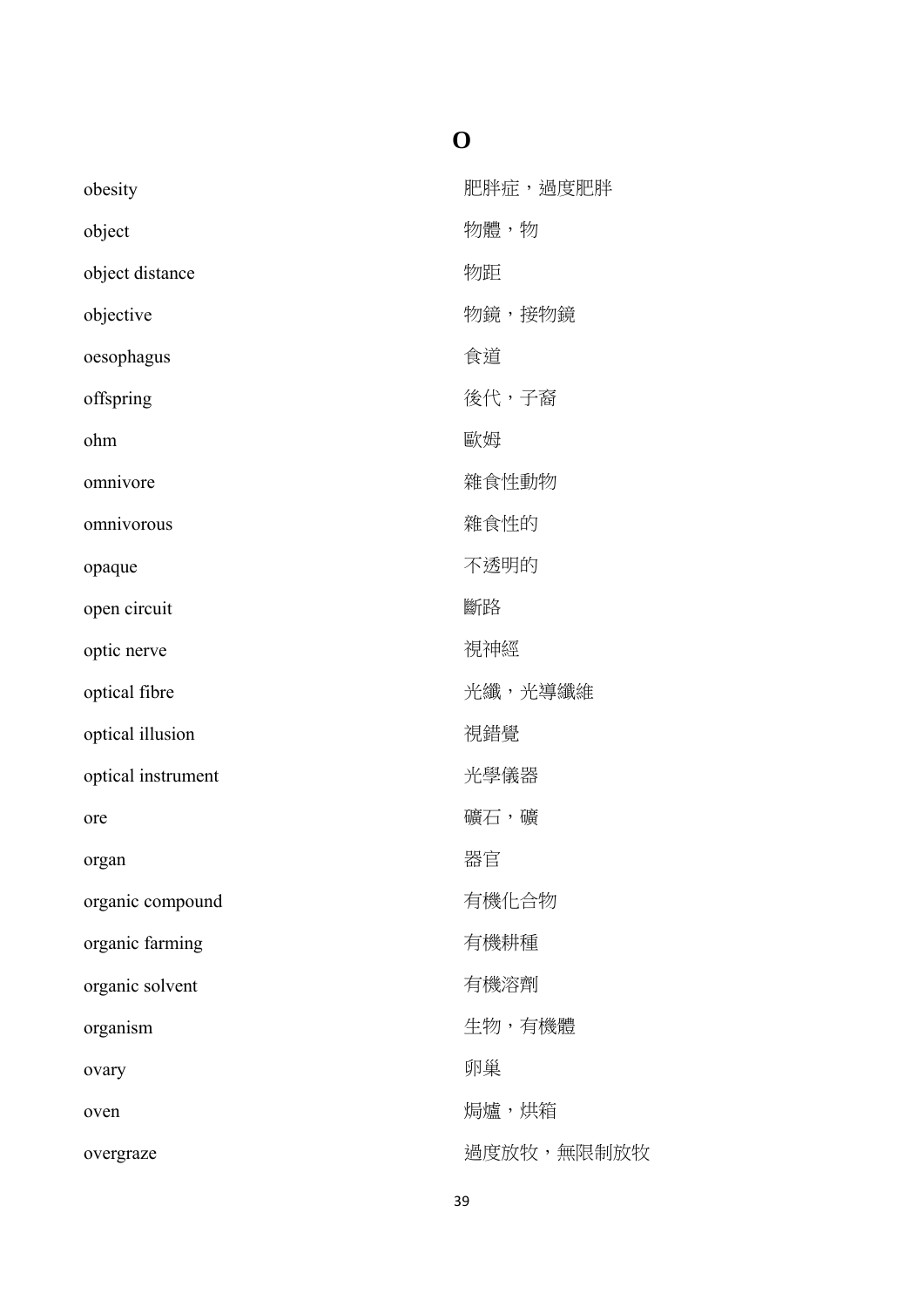| overload    | 超負荷,超載,過載,過負荷 |
|-------------|---------------|
| oviduct     | 輸卵管           |
| ovulation   | 排卵            |
| ovum [ova]  | 卵,卵細胞         |
| oxidation   | 氧化,氧化作用       |
| oxide       | 氧化物           |
| oxygen      | 氧             |
| ozone       | 臭氧            |
| ozone layer | 臭氧層           |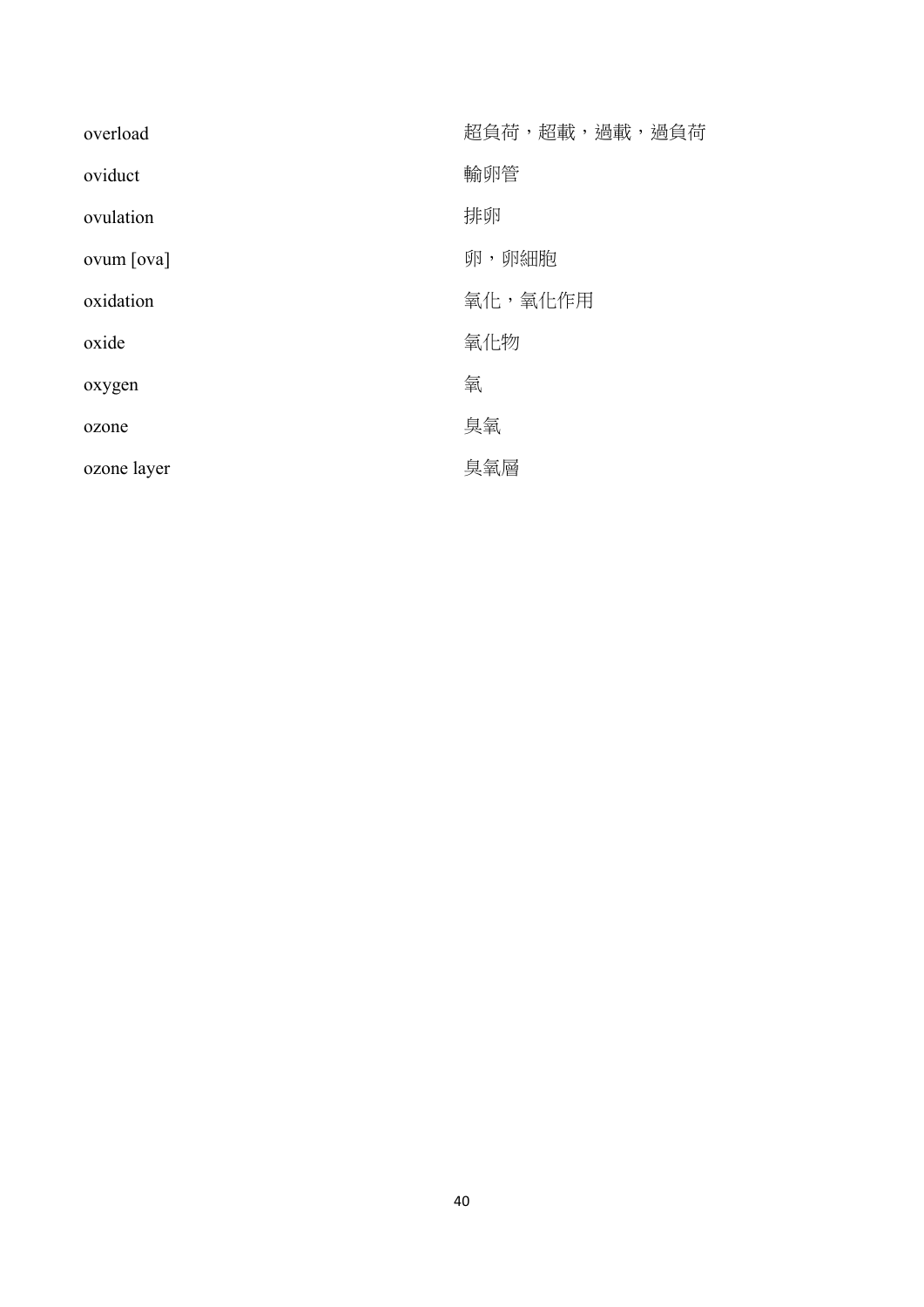| pancreas                    | 胰,胰臟         |
|-----------------------------|--------------|
| pancreatic juice            | 胰液           |
| paraffin oil                | 石蠟油          |
| parallel circuit            | 並聯電路         |
| parental care               | 親代撫育,撫育,親代照顧 |
| particle                    | 粒子           |
| PCB (printed circuit board) | 印刷電路板        |
| PE (polyethene, polythene)  | 聚乙烯          |
| penis                       | 陰莖           |
| periodic table              | 週期表          |
| periodontal disease         | 牙周病          |
| periscope                   | 潛望鏡          |
| peristalsis                 | 蠕動           |
| permanent teeth             | 恆齒           |
| permeable                   | 可透的,可渗透的     |
| persistence of vision       | 視覺暫留         |
| perspex                     | 有機玻璃         |
| Petri dish                  | 培養皿,陪氏培養皿    |
| petrol                      | 汽油           |
| petroleum                   | 石油           |
| pH paper                    | pH 試紙        |
| pH scale                    | pH 標度        |
| pH value                    | pH 值         |
| pharynx                     | 咽            |

#### **P**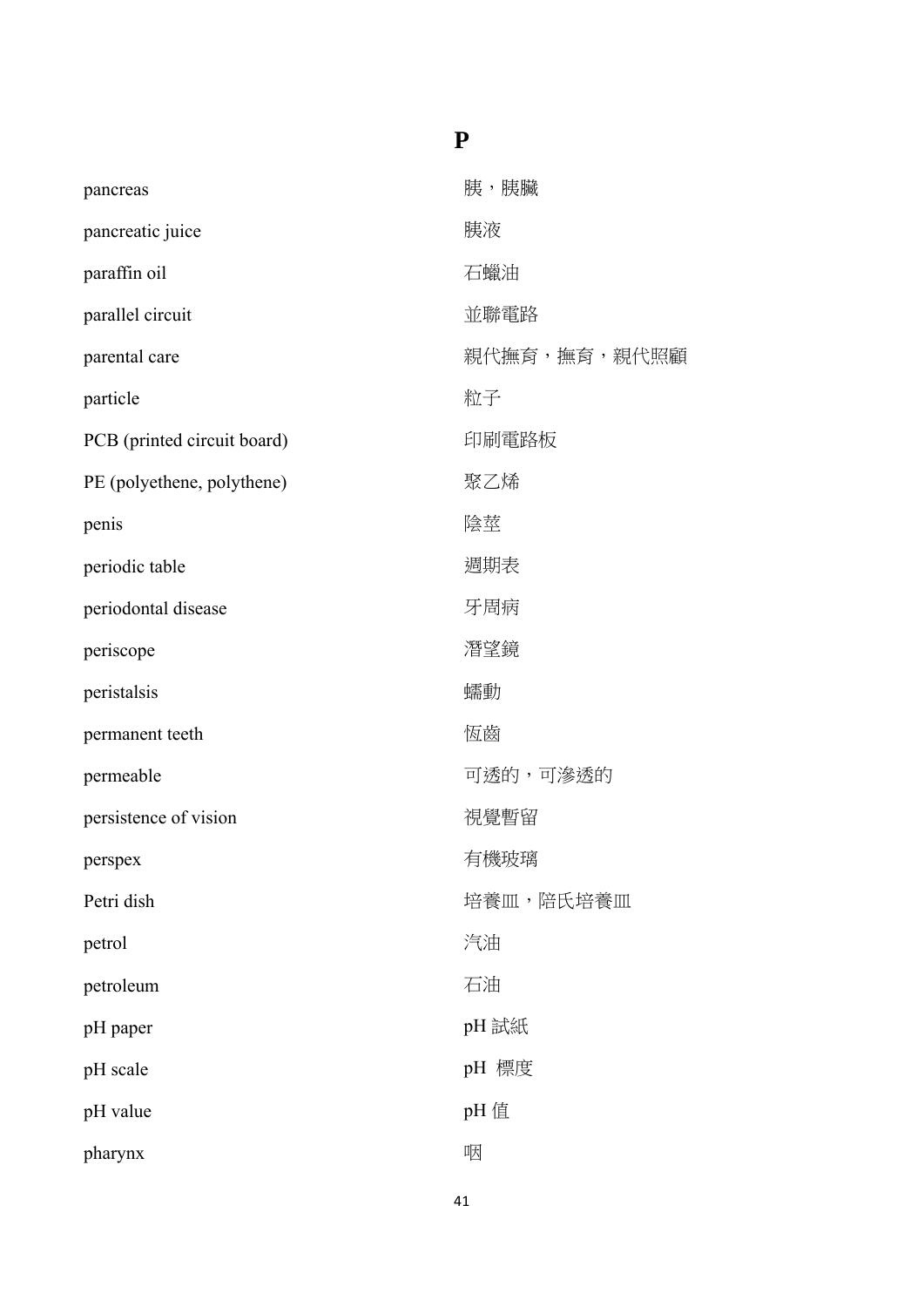| phosphor                | 燐光體           |
|-------------------------|---------------|
| phosphorus              | 磷             |
| photocell               | 光電池           |
| photomicrograph         | 顯微照片          |
| photosynthesis          | 光合作用          |
| photo-transistor        | 光敏晶體管         |
| physical property       | 物理性質          |
| physiological           | 生理的           |
| pin-hole camera         | 針孔照相機         |
| pipeclay triangle       | 管土三角          |
| pitch                   | 音高,音調         |
| placenta                | 胎盤            |
| planet                  | 行星            |
| plaque                  | 牙菌膜,牙垢膜       |
| plaque disclosing agent | 牙菌膜顯示劑,牙垢膜指示劑 |
| plasma                  | 血漿; 等離子體      |
| platinum                | 鉑             |
| platinum wire           | 鉑絲            |
| plug                    | 插頭            |
| plunger                 | 柱塞,活塞         |
| pointer                 | 指針            |
| polarity                | 極性            |
| pole                    | 極             |
| pollen grain            | 花粉粒           |
| pollutant               | 污染物           |

42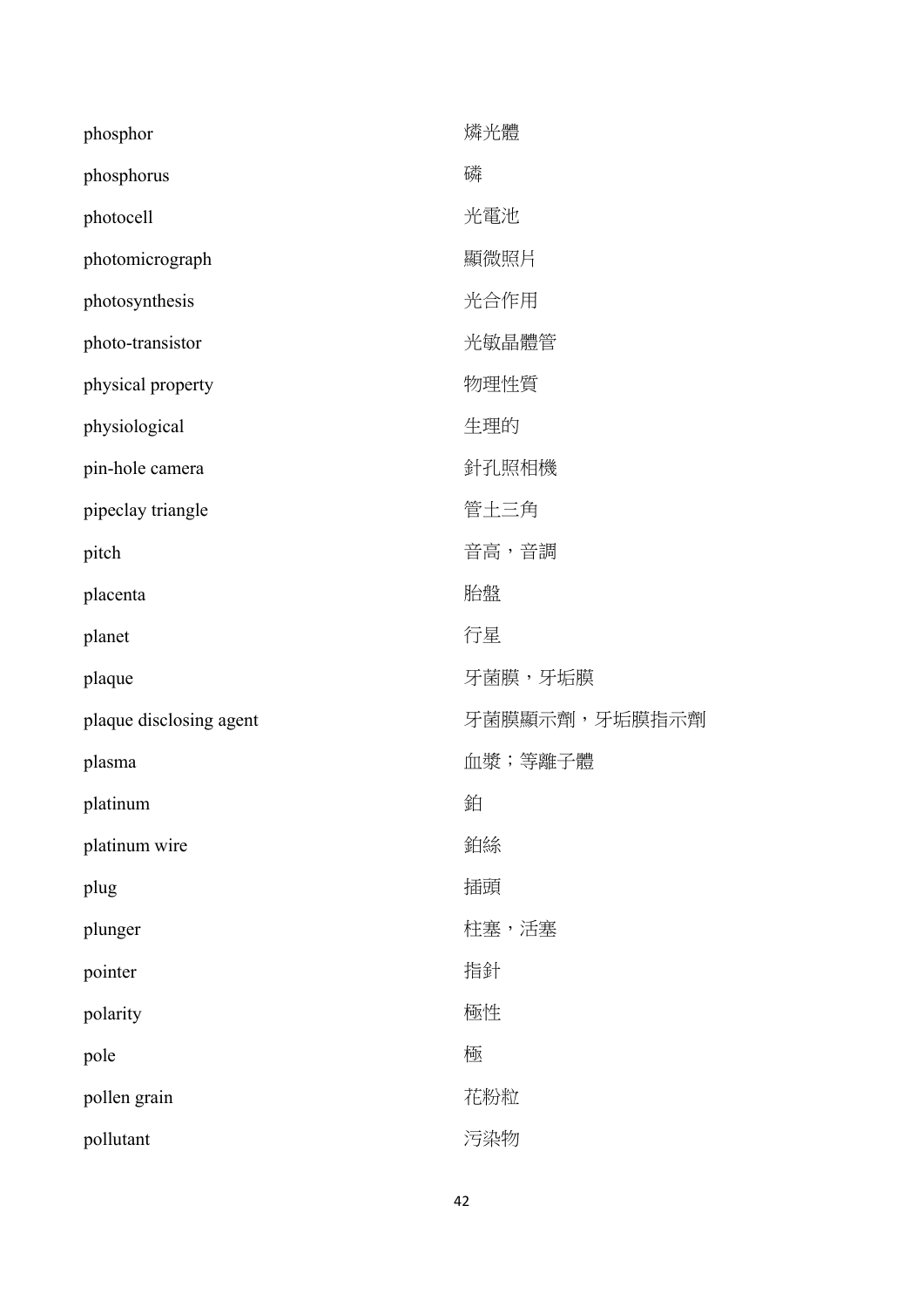| pollution              | 污染          |
|------------------------|-------------|
| polyester              | 聚酯          |
| polystyrene foam       | 發泡膠         |
| positive charge        | 正電荷         |
| positive pole          | 正極          |
| positive terminal      | 正端鈕,正接線柱    |
| potash alum            | 明礬,鉀礬       |
| potassium              | 鉀           |
| potassium chloride     | 氯化鉀         |
| potassium chromate     | 銘酸鉀         |
| potassium dichromate   | 重鉻酸鉀        |
| potassium iodide       | 碘化鉀         |
| potassium nitrate      | 硝酸鉀         |
| potassium permanganate | 高錳酸鉀        |
| potential energy       | 勢能,位能       |
| power                  | 功率          |
| power rating           | 電功率額定值      |
| power supply           | 電源,供電       |
| precipitate            | 沉澱物;沉澱      |
| precipitation          | 沉澱,沉澱作用;降水量 |
| prediction             | 預測          |
| pregnancy              | 懷孕,妊娠       |
| premolar               | 前臼齒         |
| preservation           | 保存,防腐       |
| preservative           | 防腐劑         |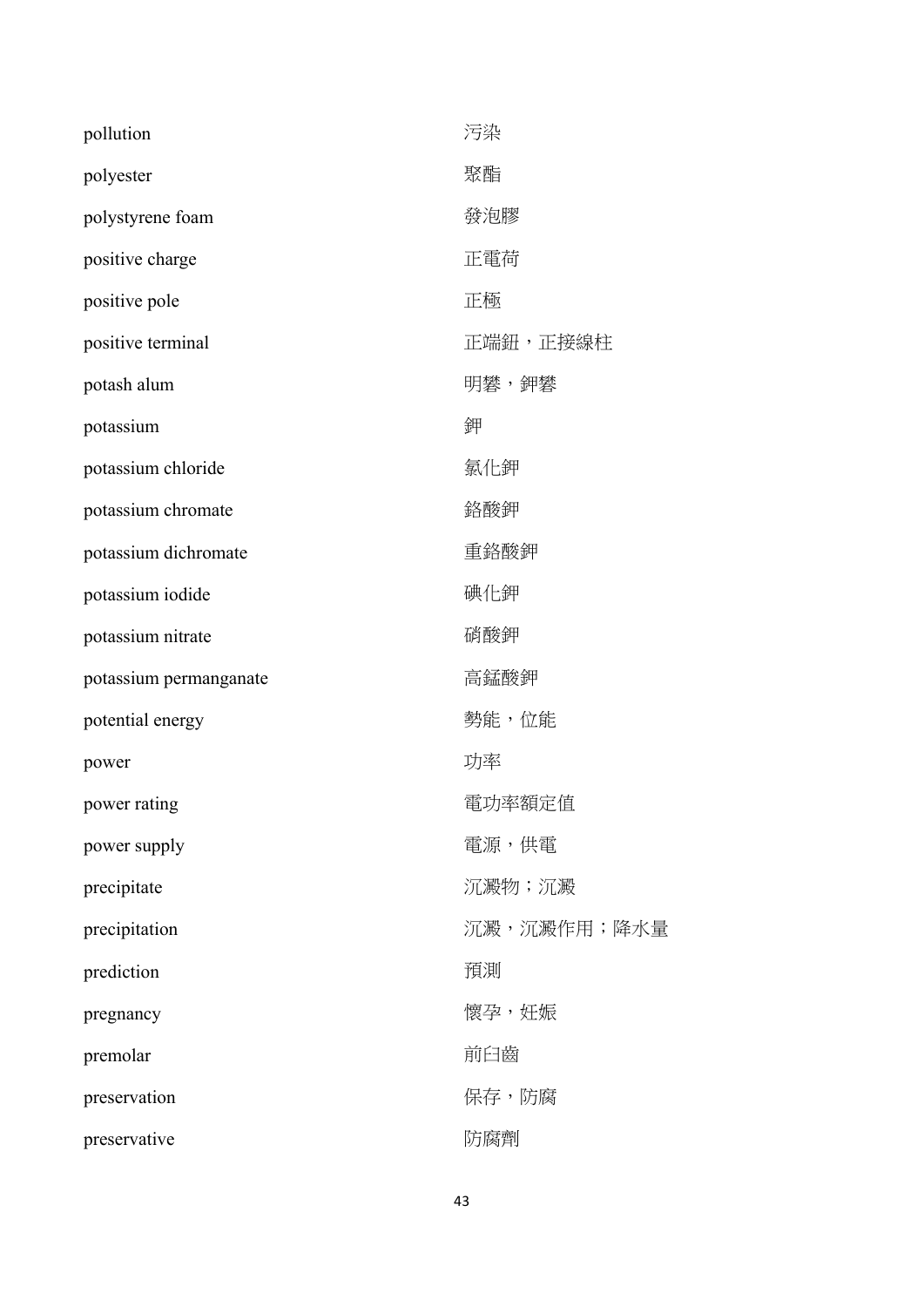| preserved specimen       | 保存的標本       |
|--------------------------|-------------|
| pressure                 | 壓強          |
| pressure cooker          | 高壓鍋,加壓蒸煮器   |
| pressure gauge           | 壓強計         |
| primary colours          | 三原色,原色      |
| primary consumer         | 初級消費者       |
| principle                | 原理          |
| prism                    | 稜鏡,三稜鏡      |
| producer                 | 生產者         |
| product                  | 生成物,產物      |
| protein                  | 蛋白質,蛋白      |
| proton                   | 質子          |
| PS (polystyrene)         | 聚苯乙烯        |
| puberty                  | 青春期         |
| pulp cavity              | 髓腔          |
| pulse                    | 脈搏;脈衝       |
| pulse rate               | 脈搏率         |
| pump                     | 泵           |
| pungent smell            | 刺激性氣味,辛辣的氣味 |
| pupil                    | 瞳孔          |
| pure water               | 淨水,純水       |
| purification             | 淨化,淨化法,提純   |
| purity                   | 純度          |
| push-button switch       | 按鈕開關        |
| PVC (polyvinyl chloride) | 聚氯乙烯,聚乙烯基氯  |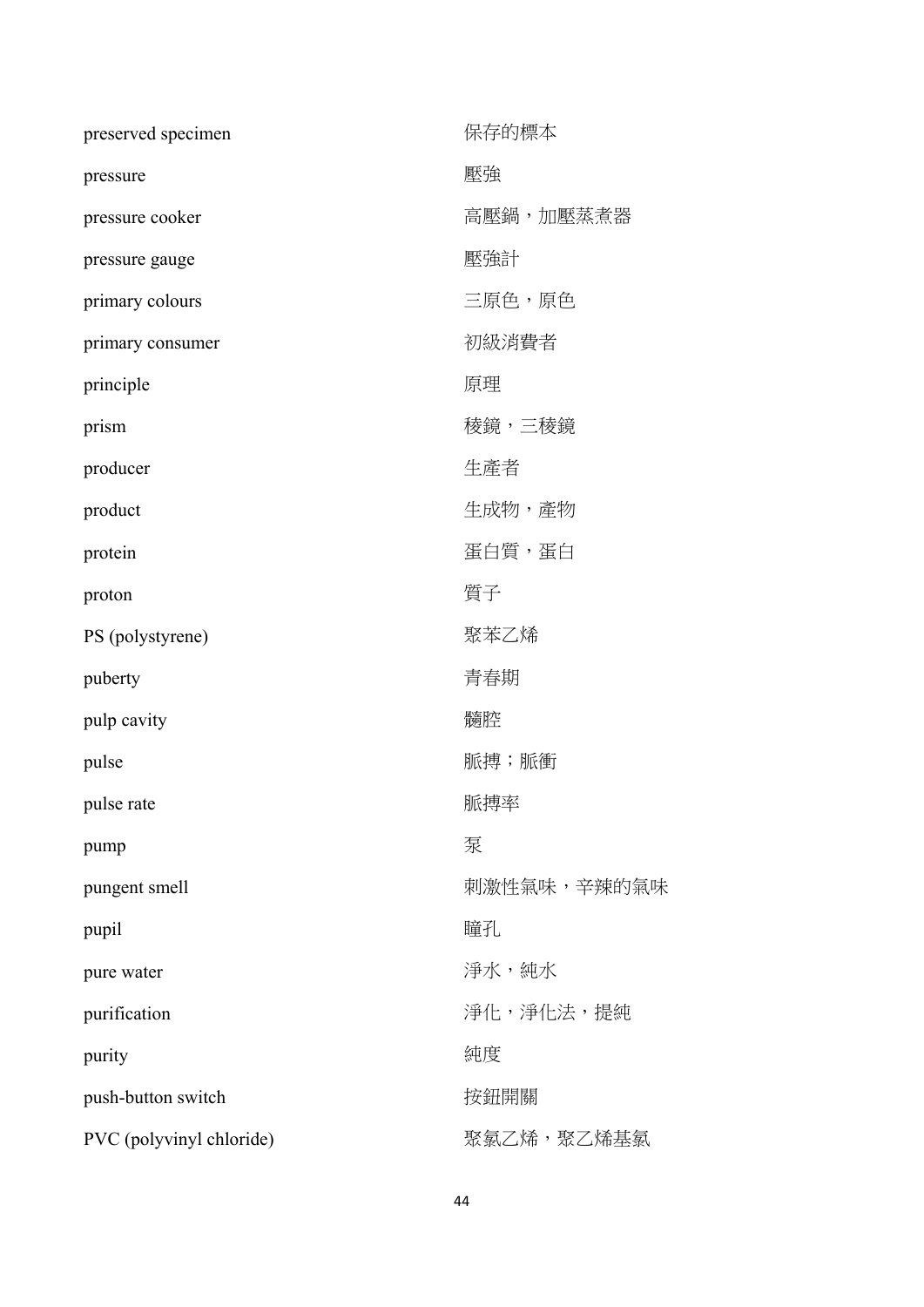quartz **the contract of the contract of the contract of the contract of the contract of the contract of the contract** 

**Q**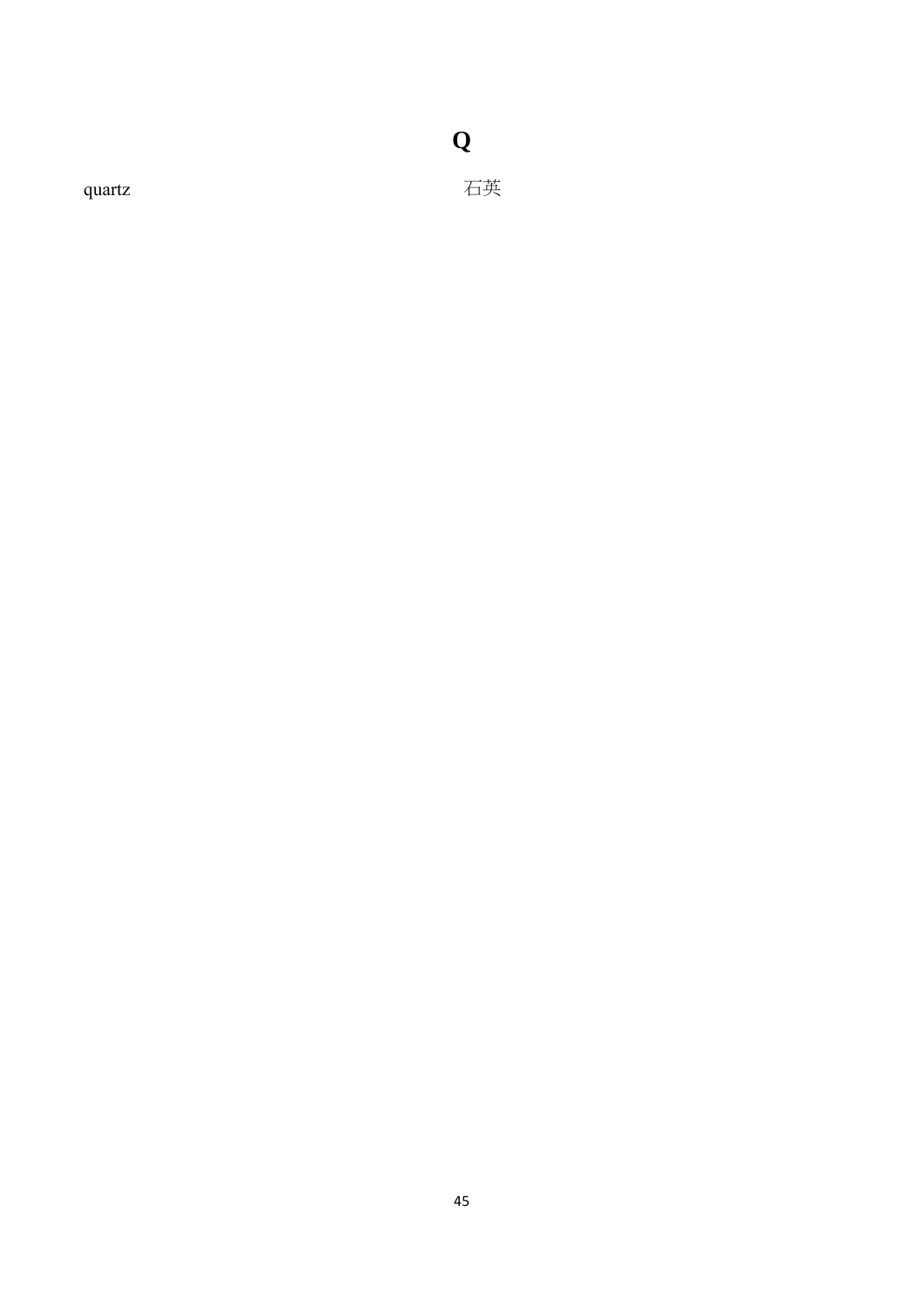#### **R**

| radiant heater    | 輻射電暖器            |
|-------------------|------------------|
| radiation         | 輻射,放射            |
| radiator          | 輻射體,輻射器;散熱器      |
| radio wave        | 無線電波             |
| random movement   | 隨機運動,無規則運動,不規則運動 |
| rate              | 速率               |
| rating            | 額定值              |
| ray box           | 光線箱              |
| ray diagram       | 光線圖              |
| reaction          | 反應;反作用力,反作用      |
| reactivity        | 反應性,活潑性          |
| reactivity series | 反應序,活性序          |
|                   |                  |
| reading           | 讀數               |
| reagent           | 試劑               |
| rectum            | 直腸               |
| recycle           | 循環再造;循環使用,再循環;回收 |
| red blood cell    | 紅血細胞,紅血球         |
| red tide          | 紅潮               |
| reduction         | 還原,還原作用          |
| reflected ray     | 反射線              |
| reflection        | 反射               |
| refracted ray     | 折射線              |
| refraction        | 折射               |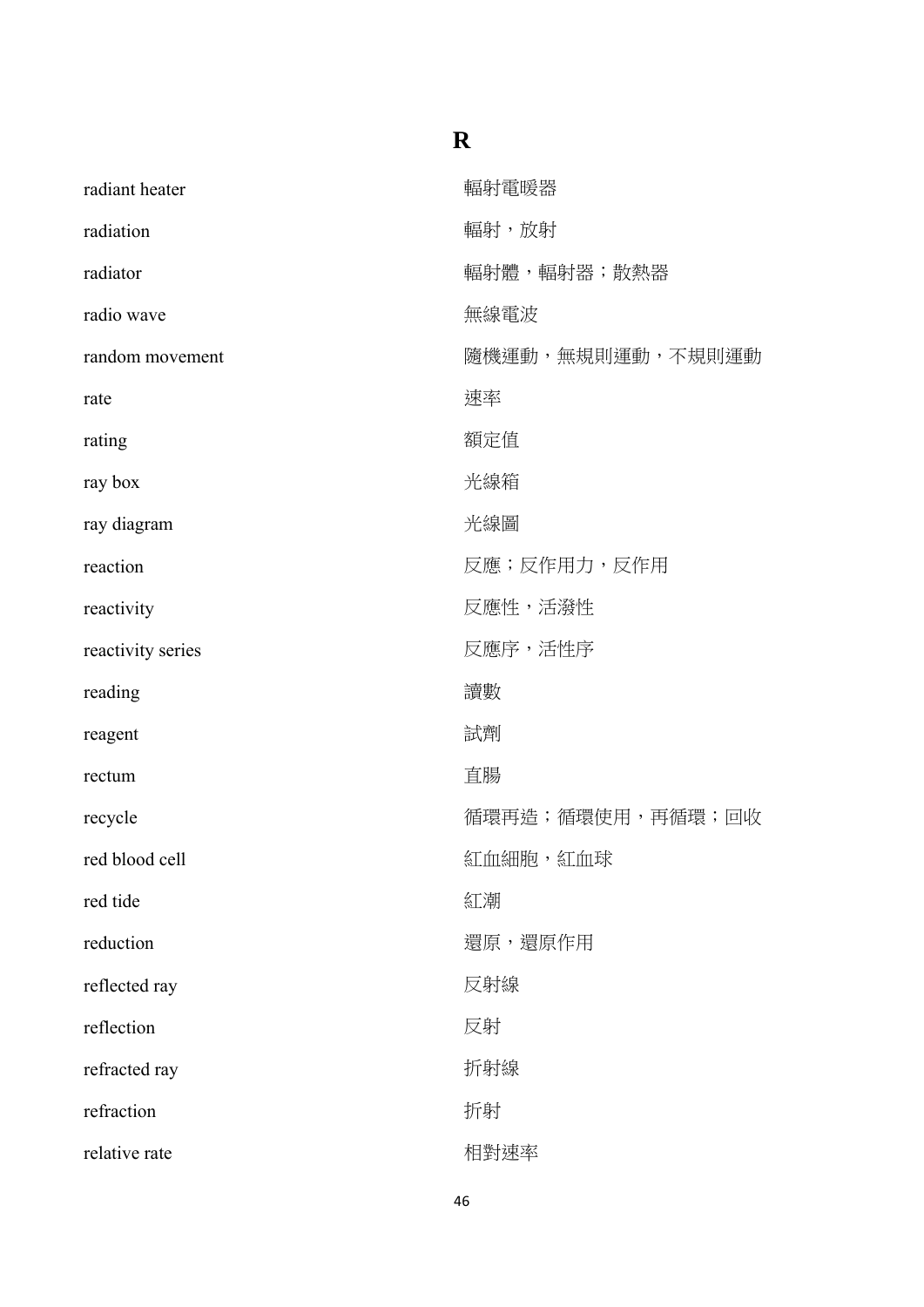| relaxation         | 鬆弛,舒張      |
|--------------------|------------|
| relay              | 繼電器        |
| remote control     | 遙控器,遙控     |
| renewable energy   | 可再生能源      |
| reproduction       | 生殖,繁殖,生殖作用 |
| reptile            | 爬行動物,爬行類   |
| repulsion          | 排斥,相斥      |
| residue            | 殘餘物,殘渣     |
| resin              | 樹脂         |
| resistance         | 電阻,電阻值;阻力  |
| resistor           | 電阻器        |
| respiration        | 呼吸作用       |
| respiratory system | 呼吸系統       |
| response           | 反應         |
| retina             | 視網膜        |
| retort stand       | 鐵支架,鐵架     |
| rheostat           | 變阻器,可變電阻   |
| rib                | 肋,肋骨       |
| risk               | 風險         |
| rod cell           | 視桿細胞       |
| root               | 根; 齒根      |
| rotary thermometer | 轉動式溫度計     |
| roughage           | 粗糙食物,基糠    |
| rubber stopper     | 膠塞         |
| rubber tubing      | 橡膠管        |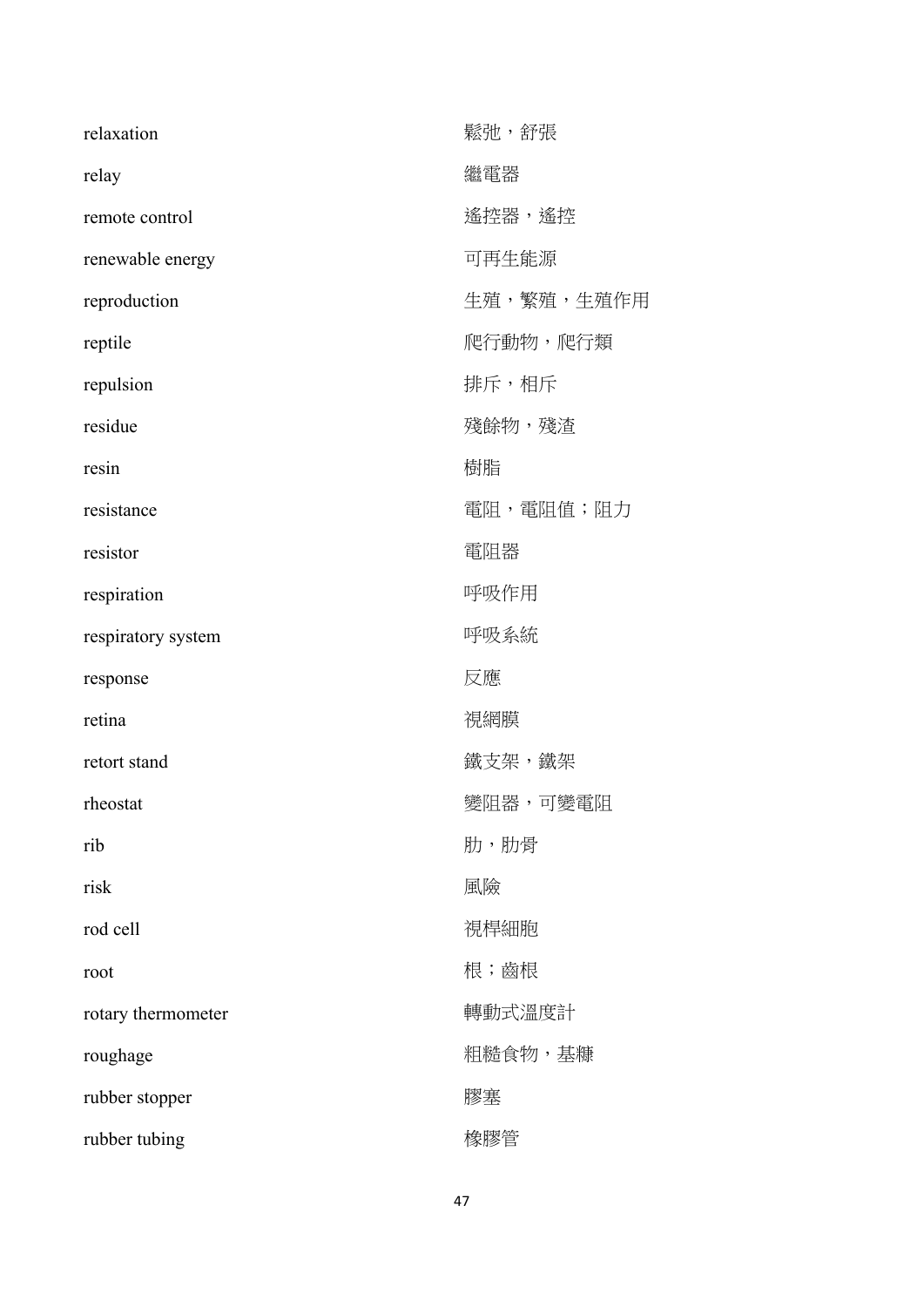#### **S**

| safety goggles            | 安全眼罩        |
|---------------------------|-------------|
| safety screen             | 安全擋板,安全屏    |
| safety spectacles         | 安全眼鏡        |
| saliva                    | 唾液,涎        |
| salivary gland            | 唾腺,唾液腺,涎腺   |
| salt                      | 鹽           |
| Sankey diagram            | 桑基圖         |
| satellite                 | 衛星          |
| saturated solution        | 飽和溶液        |
| scale                     | 鱗,鱗片;標度;比例  |
| scalpel                   | 解剖刀         |
| scan                      | 掃描          |
| scientific investigation  | 科學探究        |
| second                    | 秒           |
| secondary consumer        | 次級消費者       |
| secretion                 | 分泌,分泌作用;分泌物 |
| sediment                  | 沉積,澱積;沉積物   |
| sedimentation             | 沉積,沉積法      |
| seed plant                | 有種子植物,種子植物  |
| seedless plant            | 無種子植物,無籽植物  |
| seedling                  | 幼苗          |
| seeker                    | 探針          |
| segment                   | 環節,體節       |
| semi-circular glass block | 半圓玻璃塊       |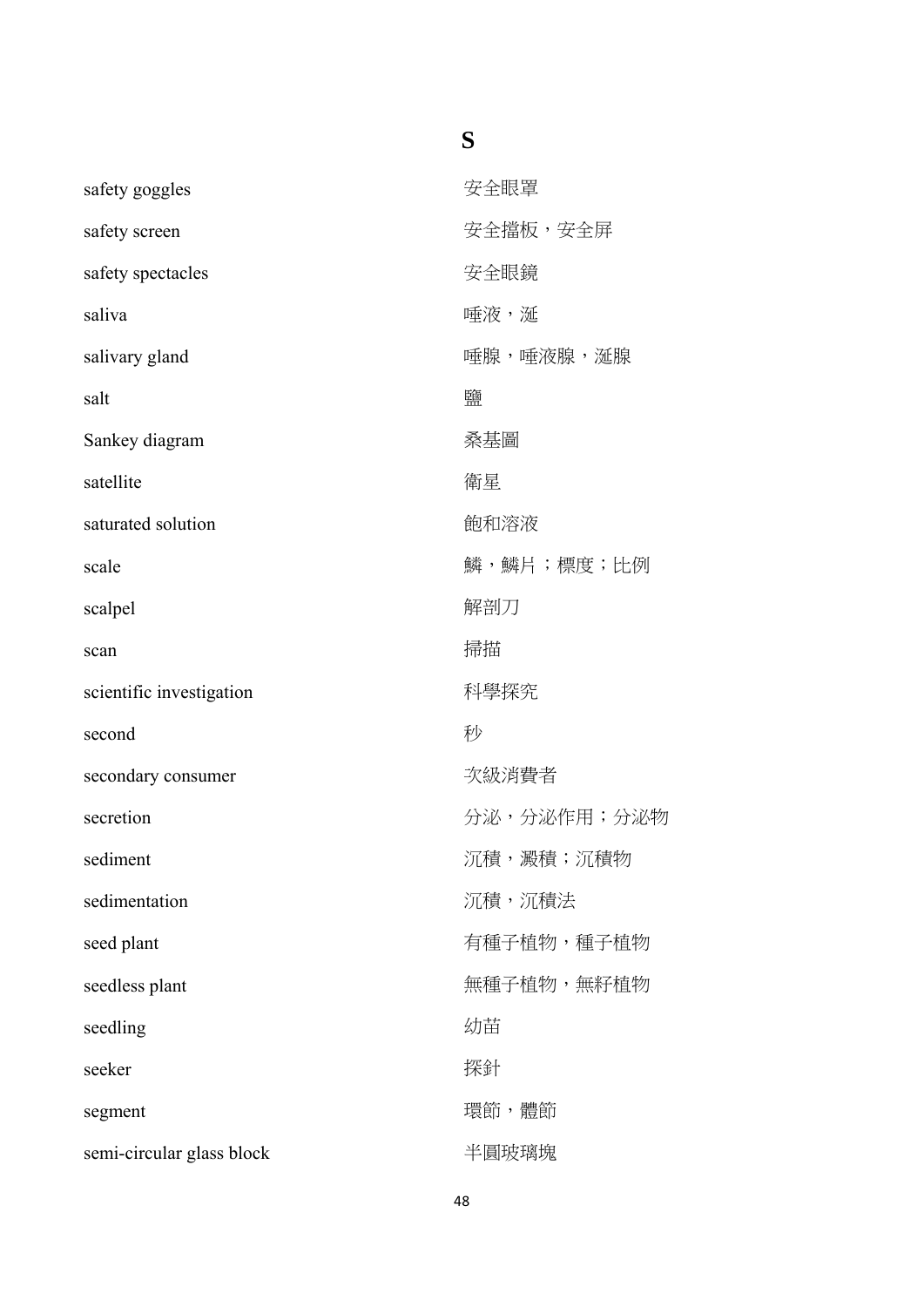| semi-metal          | 半金屬,類金屬   |
|---------------------|-----------|
| semicircular canal  | 半規管       |
| sense               | 感覺,感官     |
| sense organ         | 感覺器官      |
| sensitivity         | 靈敏度,敏感度   |
| sensor              | 感應器,傳感器   |
| sensory cell        | 感覺細胞      |
| sensory signal      | 感覺訊號,感覺訊息 |
| series circuit      | 串聯電路      |
| sewage charges      | 排污費       |
| sex cell            | 性細胞       |
| sexual maturity     | 性成熟       |
| sexual reproduction | 有性生殖      |
| short circuit       | 短路        |
| short sight         | 近視        |
| signal generator    | 訊號產生器     |
| silicate            | 硅酸鹽,矽酸鹽   |
| silicon             | 硅,矽       |
| silver              | 銀         |
| skeleton            | 骨骼        |
| skin                | 皮膚,皮      |
| skull               | 顱骨,頭顱     |
| slaked lime         | 熟石灰       |
| slide               | 玻片        |
| slotted weight      | 有槽砝碼      |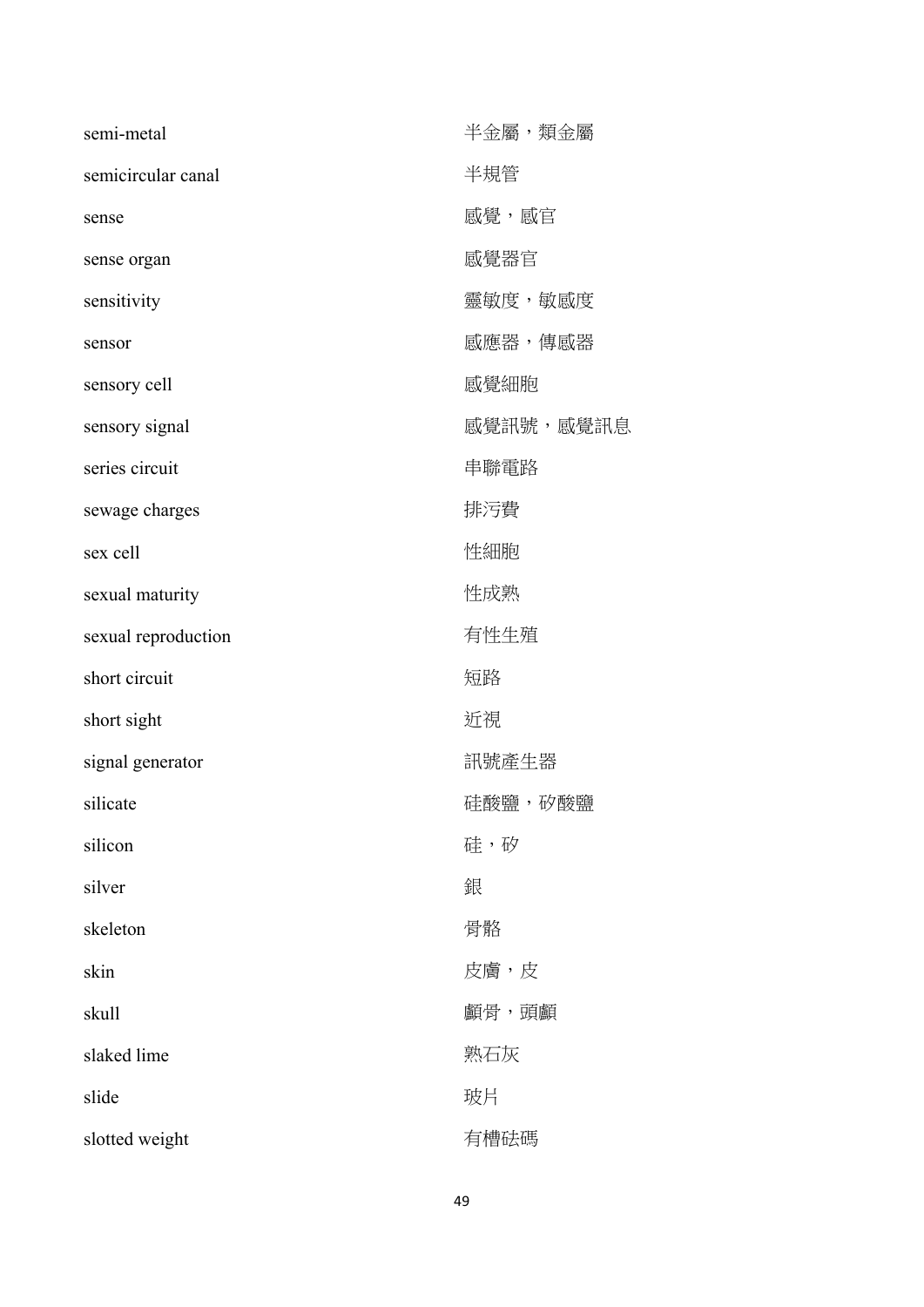| small intestine          | 小腸                  |
|--------------------------|---------------------|
| smell                    | 嗅覺;氣味               |
| smoke cell               | 煙霧盒                 |
| socket                   | 插座                  |
| soda lime                | 鹼石灰                 |
| sodium                   | 鈉                   |
| sodium carbonate         | 碳酸鈉                 |
| sodium chloride          | 氯化鈉                 |
| sodium hydrogencarbonate | 碳酸氫鈉                |
| sodium hydroxide         | 氫氧化鈉                |
| solar cell               | 太陽能電池               |
| solar energy             | 太陽能                 |
| solar system             | 太陽系                 |
| solder                   | 焊料,焊錫               |
| solid                    | 固體                  |
| solubility               | 溶解度                 |
| soluble                  | 可溶的                 |
| solute                   | 溶質                  |
| solution                 | 溶液                  |
| solvent                  | 溶劑                  |
| sorbic acid              | 山梨酸                 |
| sound                    | 聲,聲音                |
| sound energy             | 聲能                  |
| sound wave               | 聲波                  |
| spacecraft               | 航天飛行器,太空船,太空飛行器,航天器 |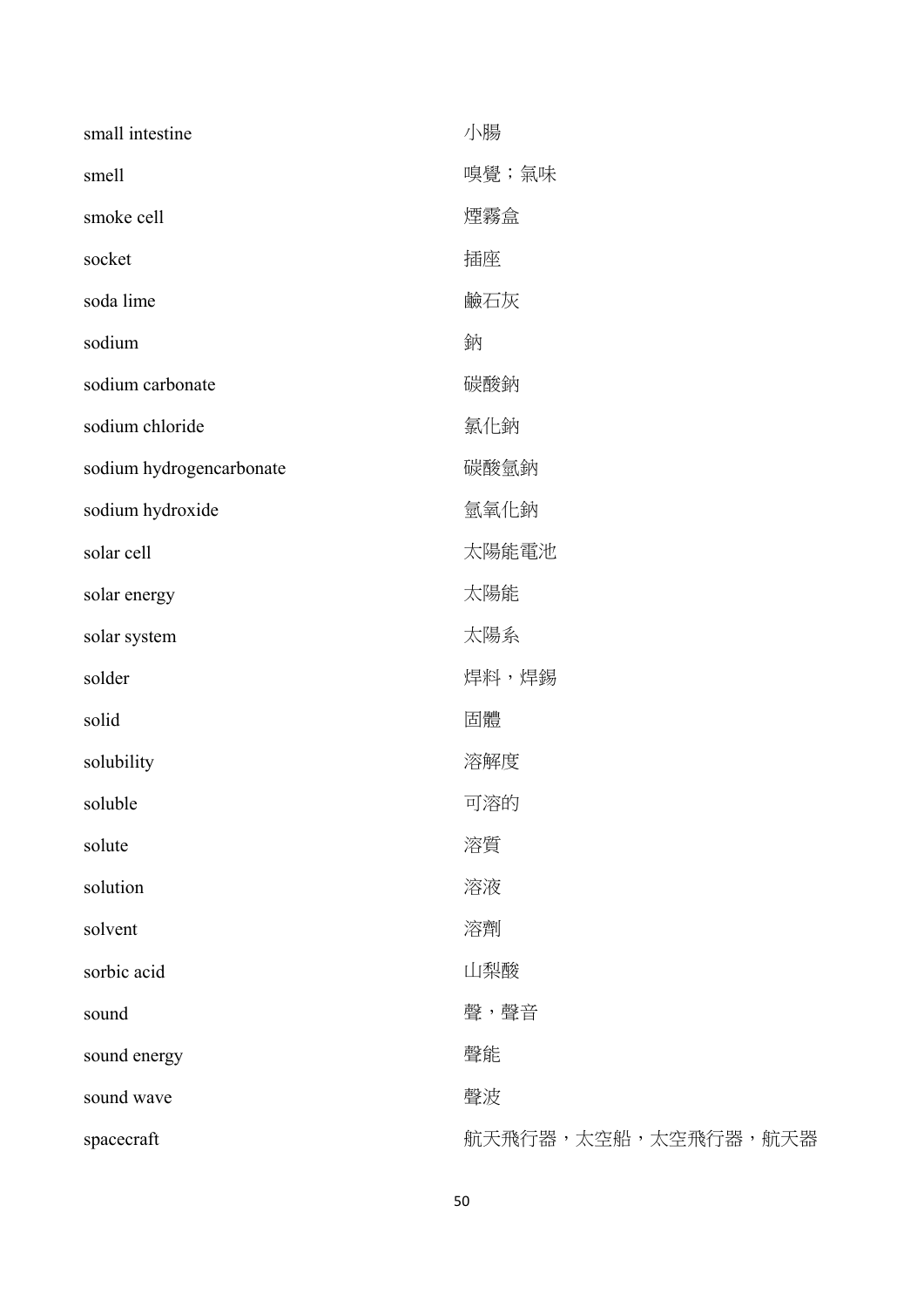| space shuttle                       | 航天飛機,太空穿梭機,太空梭 |
|-------------------------------------|----------------|
| space station                       | 空間站,太空站,宇宙站    |
| spark                               | 火花             |
| spatula                             | 刮勺,藥匙          |
| species                             | 種,物種           |
| specimen                            | 標本,樣本          |
| specimen jar                        | 標本瓶            |
| spectacles                          | 眼鏡             |
| spectrum                            | 譜;光譜,波譜        |
| speed                               | 速率             |
| sperm                               | 精子             |
| sperm duct                          | 輸精管            |
| sphygmomanometer                    | 血壓計            |
| spinal cord                         | 脊髓             |
| spine                               | 脊柱;棘,刺         |
| spring                              | 彈簧,簧片,發條       |
| spring balance                      | 彈簧秤            |
| stage                               | 載物台            |
| stain                               | 染色;染劑,染色劑      |
| starch                              | 澱粉             |
| states of matter                    | 物態             |
| STD (sexually transmitted diseases) | 性傳染病,性傳播疾病,性病  |
| steam                               | 水蒸氣,蒸汽         |
| steam engine                        | 蒸汽機            |
| stem                                | 莖              |

51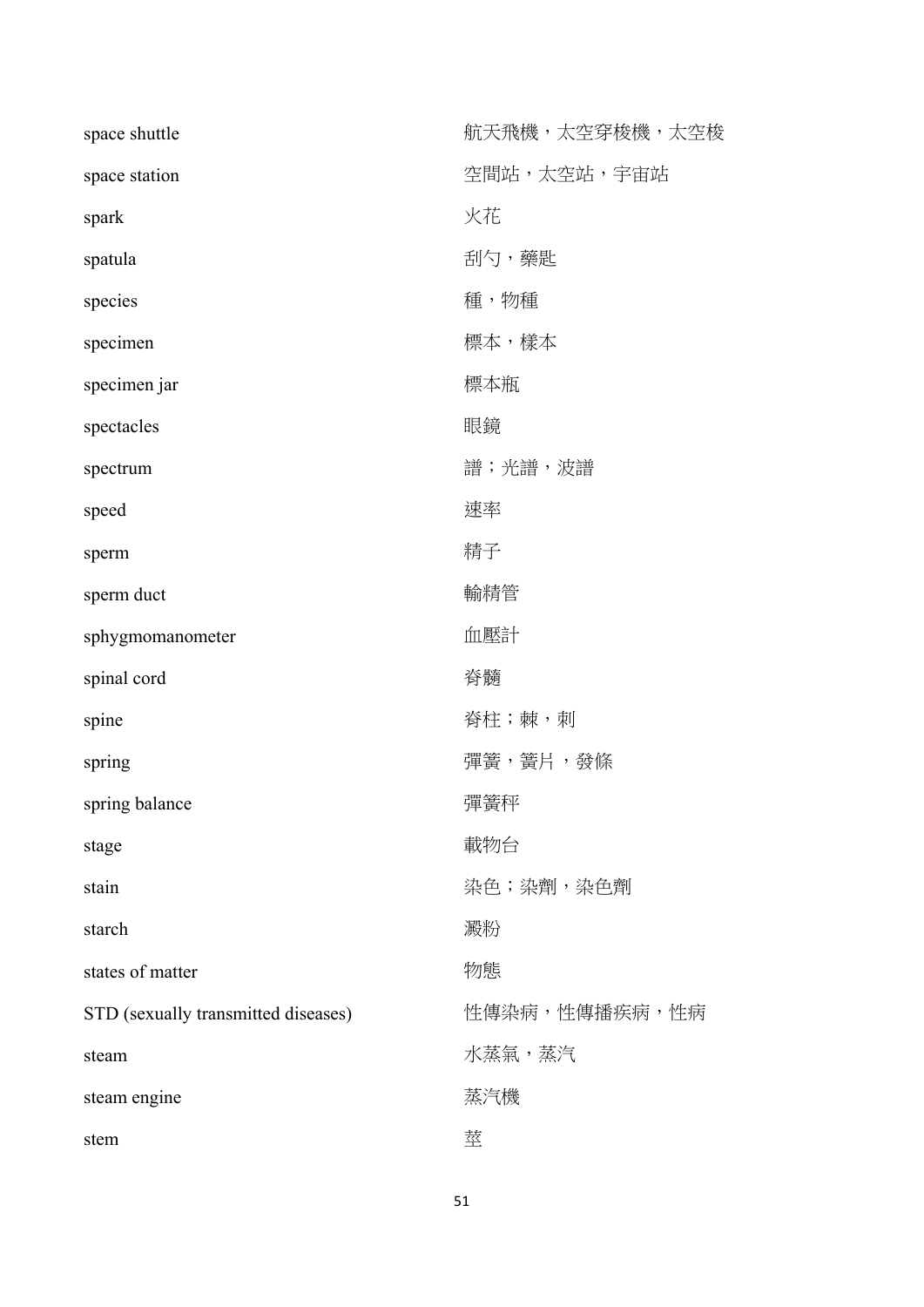| sterilization           | 消毒,殺菌;絕育 |
|-------------------------|----------|
| stethoscope             | 聽診器      |
| stimulus [stimuli]      | 刺激       |
| stomach                 | 胃        |
| stop-watch              | 秒錶       |
| strength                | 強度       |
| stroke                  | 中風       |
| sustainable development | 可持續發展    |
| sulphide                | 硫化物      |
| sulphur                 | 硫        |
| sulphur dioxide         | 二氧化硫     |
| sulphuric acid          | 硫酸       |
| suppleness              | 柔軟性      |
| surface tension         | 表面張力     |
| suspension              | 懸濁液      |
| sweat duct              | 汗管       |
| sweat gland             | 汗腺       |
| sweat pore              | 汗孔       |
| switch                  | 開關       |
| symbol                  | 符號       |
| syringe                 | 針筒       |
| system                  | 系統       |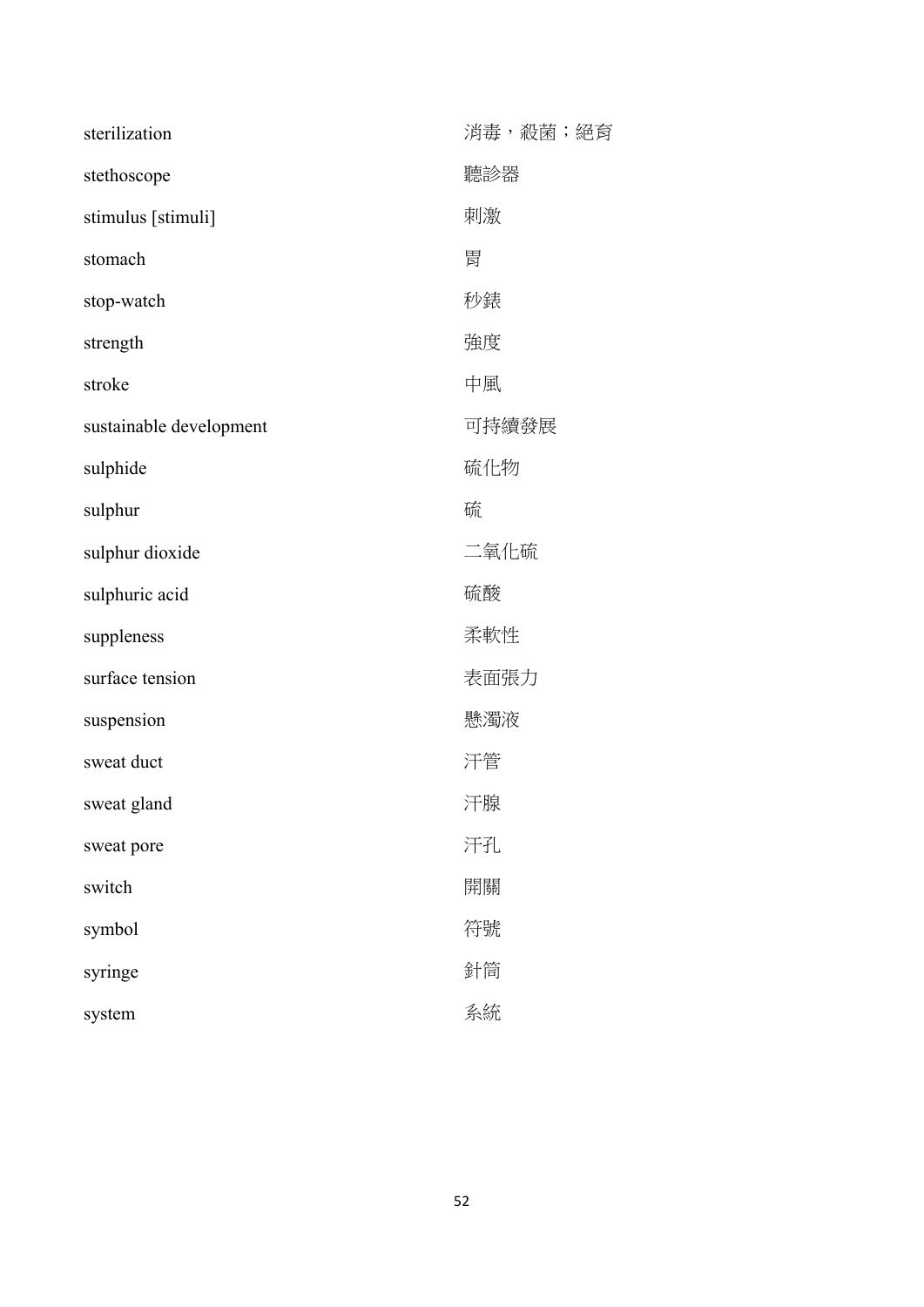#### **T**

| tar                  | 焦油      |
|----------------------|---------|
| taste                | 味覺;味道   |
| taste bud            | 味蕾      |
| taste receptor       | 味覺感受器   |
| telecommunications   | 電信,遠程通信 |
| telescope            | 望遠鏡     |
| temperature          | 溫度      |
| tension              | 張力      |
| terminal             | 端鈕,接線柱  |
| test tube            | 試管      |
| test tube holder     | 試管夾     |
| test tube rack       | 試管架     |
|                      |         |
| testis [testes]      | 睾丸,精巢   |
| theory               | 理論      |
| thermal conductivity | 導熱性;導熱率 |
| thermal energy       | 熱能      |
| thermal expansion    | 熱膨脹     |
| thermometer          | 溫度計     |
| thermostat           | 恆溫器     |
| thinner              | 稀釋劑     |
| thorax               | 胸       |
| three-pin plug       | 三腳插頭    |
| timer                | 計時器     |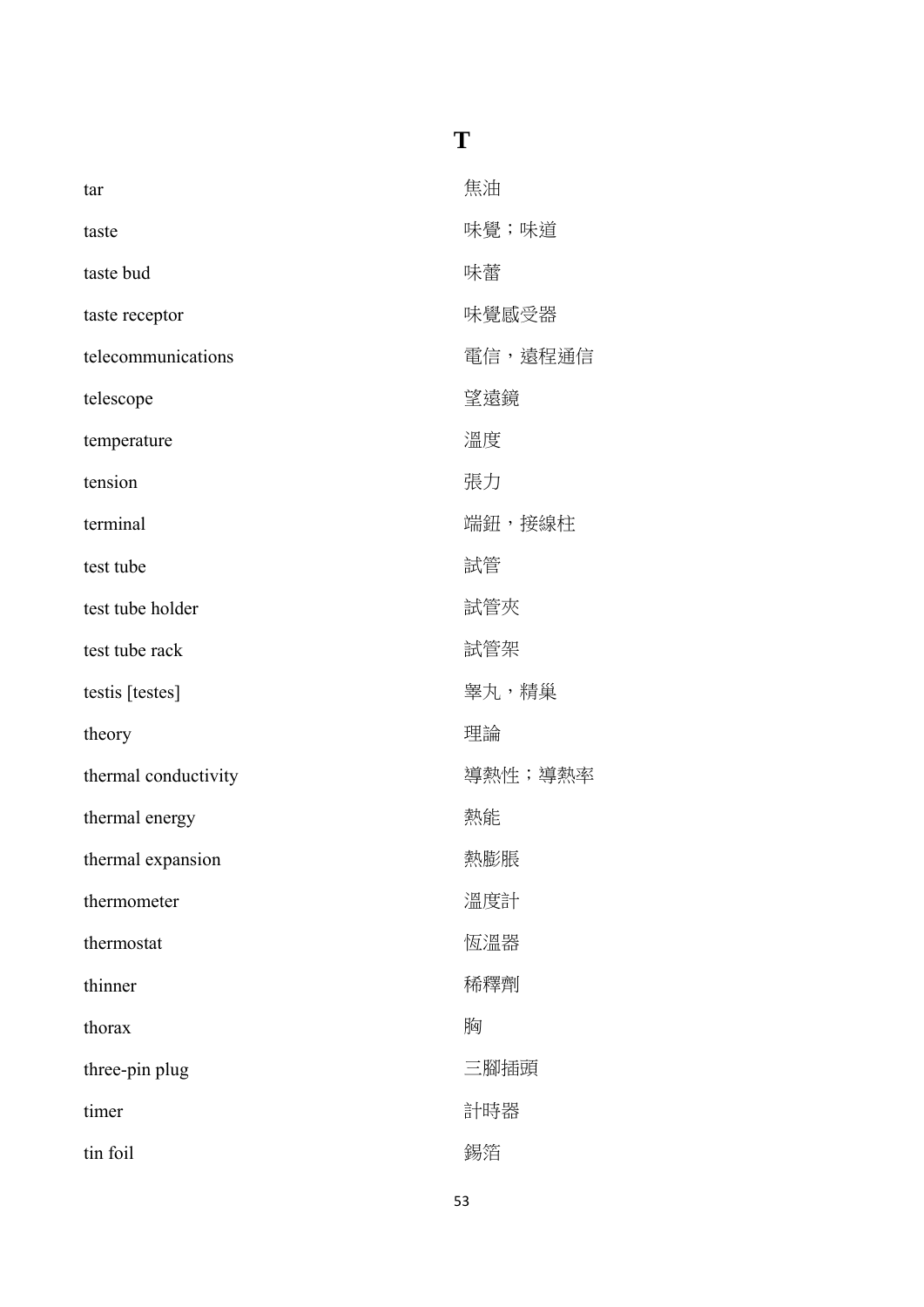| tissue                    | 組織             |
|---------------------------|----------------|
| tongue                    | 舌              |
| tongue roller             | 能捲舌者           |
| tooth [teeth]             | 牙,齒,牙齒         |
| tooth crown               | 齒冠             |
| tooth decay               | 蛀牙,齲齒          |
| tooth root                | 齒根             |
| total internal reflection | 全内反射,全反射       |
| touch                     | 觸覺             |
| town gas                  | 煤氣             |
| toxic                     | 有毒的            |
| trachea                   | 氣管             |
| trait                     | 性狀             |
| transformer               | 變壓器            |
| translucent               | 半透明的           |
| transmission              | 傳輸,傳遞,傳送;傳播;透射 |
| transport                 | 轉運,運輸          |
| triple beam balance       | 三桿式天平          |
| tripod                    | 三腳架            |
| trolley                   | 小車             |
| trough                    | 槽              |
| tungsten filament         | 鵭絲             |
| tuning fork               | 音叉             |
| turbine                   | 渦輪,渦輪機         |
| two-way switch            | 雙向開關           |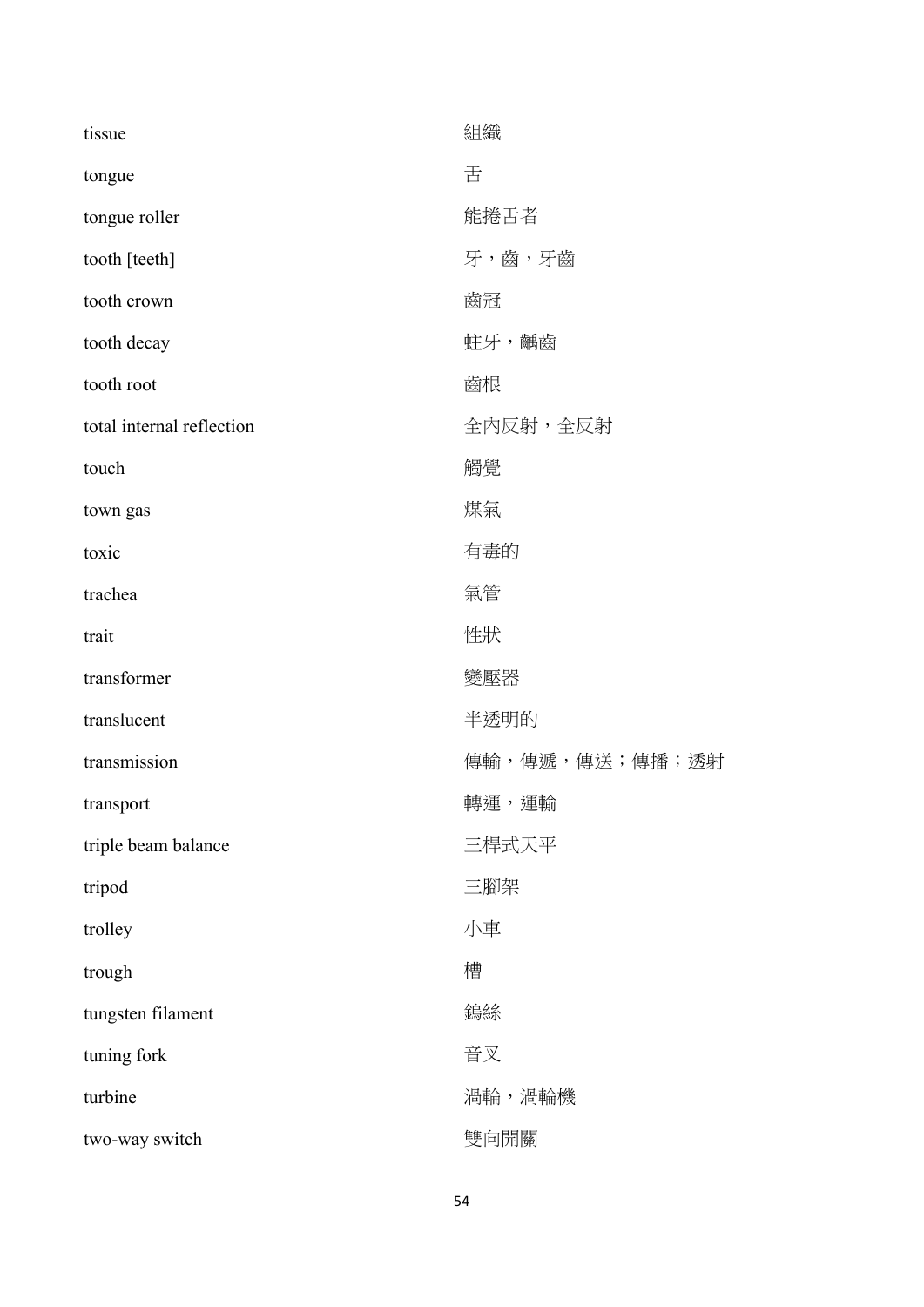| ultrasonic                           | 超聲波,超聲 |
|--------------------------------------|--------|
| ultraviolet lamp                     | 紫外光燈   |
| ultraviolet light                    | 紫外光    |
| ultraviolet radiation (UV radiation) | 紫外輻射   |
| ultraviolet ray                      | 紫外線    |
| umbilical cord                       | 臍帶     |
| unbalanced forces                    | 不平衡力   |
| unicellular                          | 單細胞的   |
| uniform motion                       | 勻速運動   |
| uniform speed                        | 勻速率    |
| unit                                 | 單位;單元  |
| universal adaptor                    | 萬能插蘇   |
| universal indicator                  | 通用指示劑  |
| uranium                              | 鈾      |
| urinary bladder                      | 膀胱     |
| uterus [uteri]                       | 子宮     |
| UV radiation (ultraviolet radiation) | 紫外輻射   |

## **U**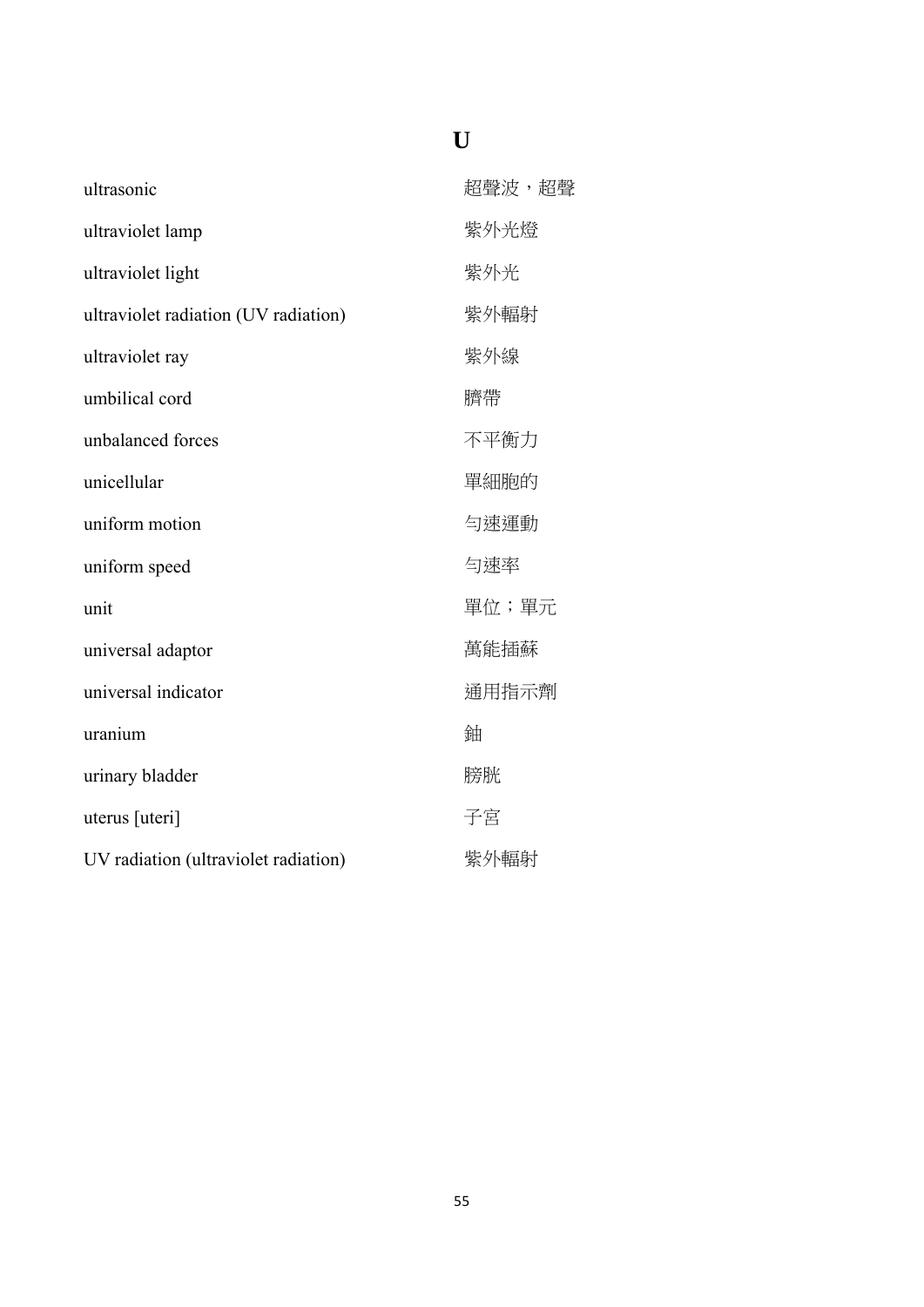| vaccination       | 接種,疫苗接種      |
|-------------------|--------------|
| vacuole           | 液泡           |
| vacuum            | 真空           |
| vacuum flask      | 保溫瓶          |
| vacuum pump       | 真空泵          |
| vagina            | 陰道           |
| valve             | 活門,閥         |
| vaporization      | 汽化           |
| vapour            | 蒸氣,汽         |
| variable          | 變量,變項,變數;可變的 |
| variable resistor | 變阻器,可變電阻     |
| variation         | 差異           |
| variegated leaf   | 斑葉           |
| vascular plant    | 維管植物,維管束植物   |
| vein              | 脈;靜脈         |
| vertebral column  | 脊柱           |
| vertebrate        | 脊椎動物         |
| vibration         | 振動           |
| villus [villi]    | 絨毛           |
| virus             | 病毒           |
| viscosity         | 黏度,黏滯性       |
| viscous           | 黏滯的          |
| visible spectrum  | 可見光譜         |
| vital capacity    | 肺活量          |

**V** 

$$
56\,
$$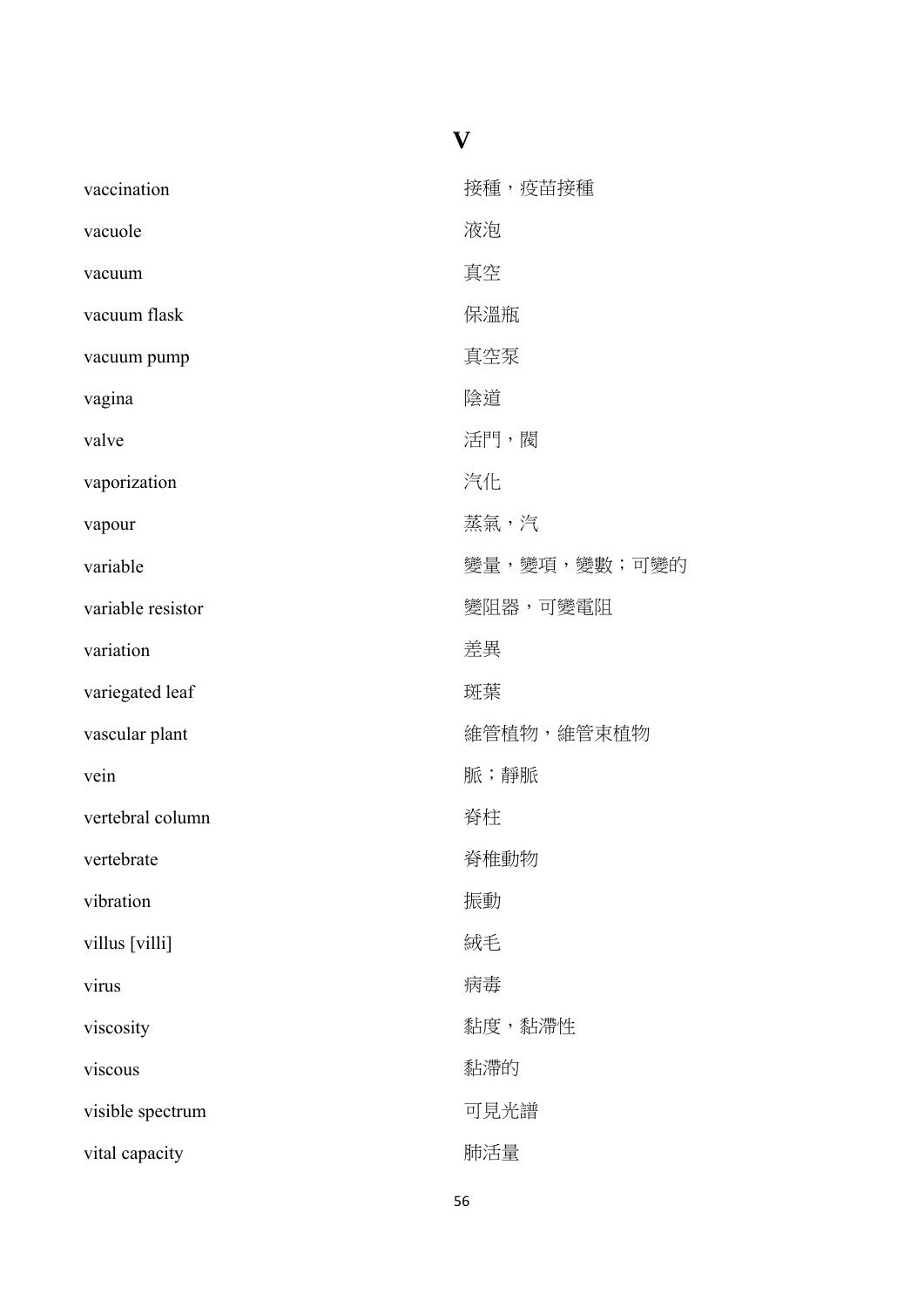| vitamin         | 維生素         |
|-----------------|-------------|
| vitreous humour | 玻璃狀液,玻璃體液   |
| volatile        | 揮發的,揮發性的    |
| volatility      | 揮發度         |
| volt            | 伏特,伏        |
| voltage         | 電壓          |
| voltmeter       | 伏特計         |
| volume          | 體積,容積       |
| volume control  | 聲量控制器,音量控制器 |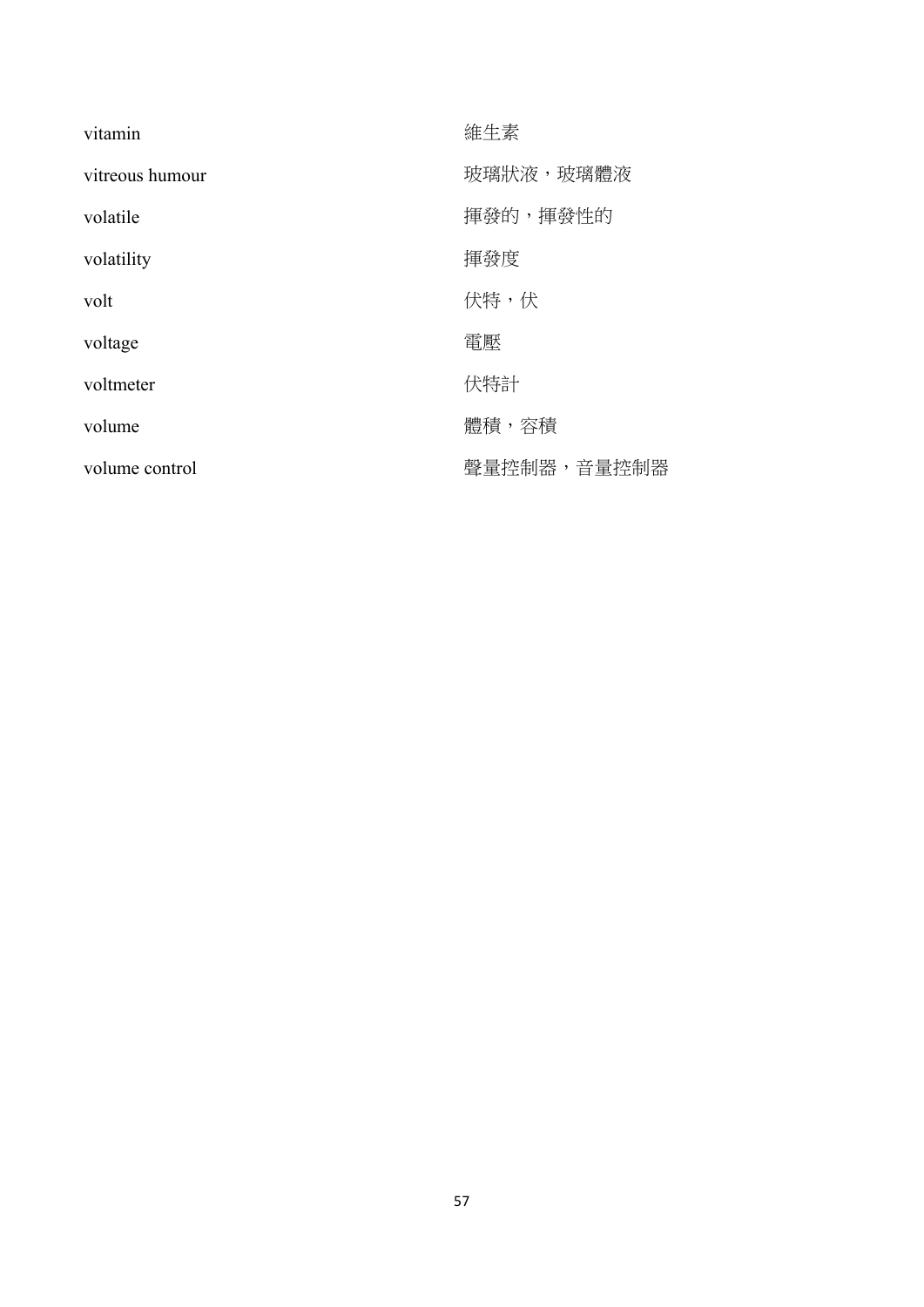# washing soda https://www.washing soda https://www.washing soda waste disposal https://www.waste disposal books are not been been been by only in Fig. 2.5 million in Fig. 2.5 million in Fig. 2.5 million in Fig. 2.5 million in Fig. 2.5 million in Fig. 2.5 million in Fig. 2.5 million in waste water  $\overline{\mathbb{R}}$  waste water watch glass <br> **a**<br> **the glass** <br> **the glass** <br> **the glass** <br> **the glass** <br> **the glass** <br> **the glass** <br> **the glass** <br> **the glass** <br> **the glass** <br> **the glass** <br> **the glass** <br> **f** water bath Water bath Water bath Water and Water and Water and Water and Water and Water and Water and Water a water cycle **the cycle** to the control of the control of the control of the control of the control of the control water pollution <br>
http://www.water pollution <br>
http://www.water pollution <br>
intervals and the matrix of the matrix of the matrix of the matrix of the matrix of the matrix of the matrix of the matrix of the matrix of the m water vapour https://www.water.com/water.com/water/water/water/water/water/water/water/water/water/w watt **Karlotter Transferred** Transferred Transferred Transferred Transferred Transferred Transferred Transferred wattage **the controller of the controller of the controller of the controller of the controller of the controller** waveform 波形 weight **the contract of the contract of the contract of the contract of the contract of the contract of the contract** weightlessness <br>  $\label{eq:K1} \begin{split} \text{weightlessness} \end{split}$ weathering <br> **Industrial manufacturer and manufacturer and manufacturer and manufacturer and manufacturer and manufacturer** and manufacturer and manufacturer and manufacturer and manufacturer and manufacturer and manufact welding welding the contract of the contract of the contract of the contract of the contract of the contract of the contract of the contract of the contract of the contract of the contract of the contract of the contract white blood cell <br>
http://www.com/default/blood cell <br>
definition of the community of the community of the community of the community of the community of the community of the community of the community of the community of windpipe **氟管** wing **be a contract of the contract of the contract of the contract of the contract of the contract of the contract** wire gauze **the contract of the contract of the contract of the contract of the contract of the contract of the** wire stripper 電線脫皮鉗 wiring Wiring State State State State State State 接線,佈線 word equation http://www.com/dequation books of the contract of the contract of the contract of the contract o

**W**